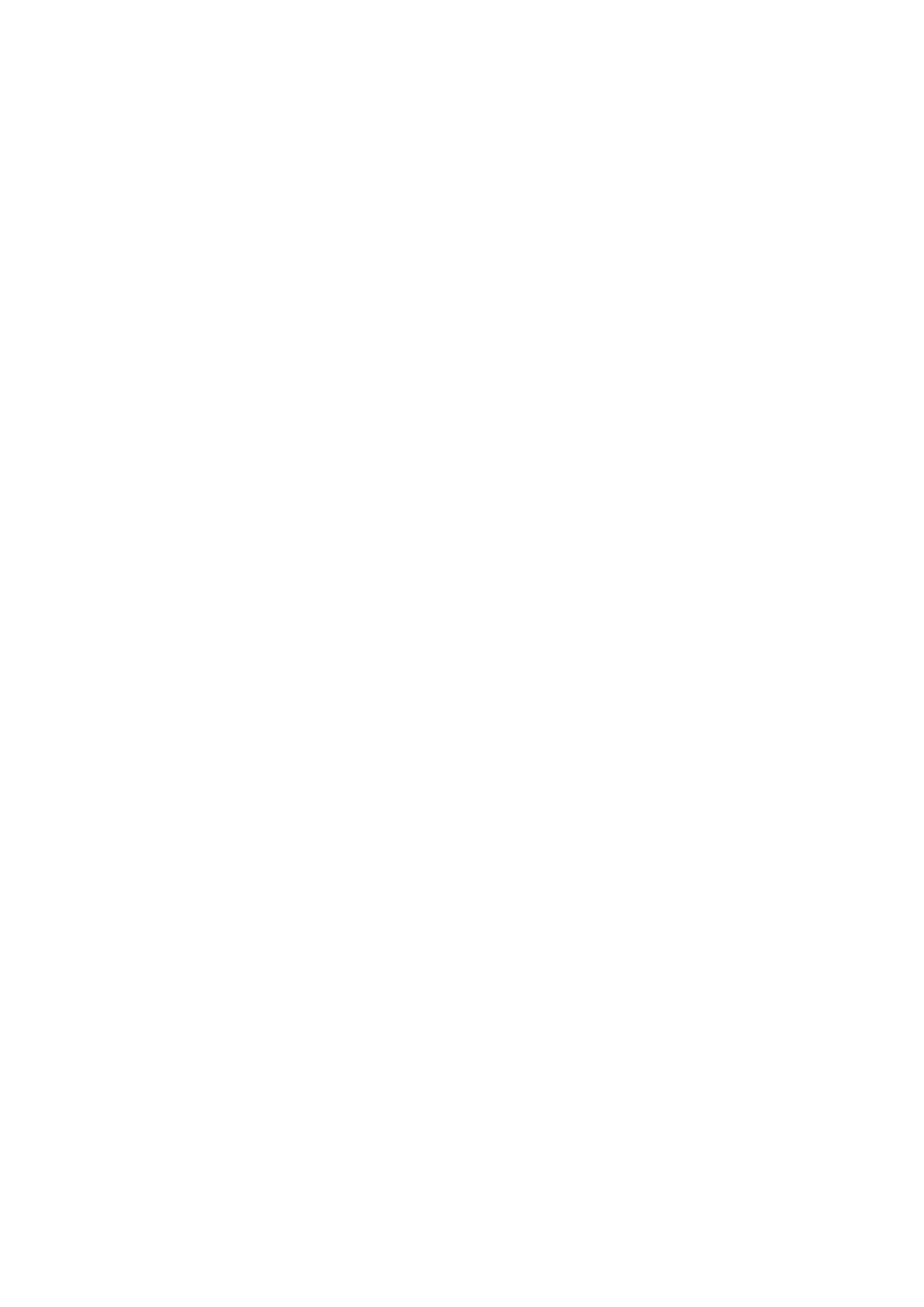# **CITY OF COCKBURN**

### **SUMMARY OF AGENDA TO BE PRESENTED TO THE ORDINARY COUNCIL MEETING TO BE HELD ON TUESDAY, 15 FEBRUARY 2000 AT 7:30 P.M.**

# **Page**

 $\overline{\phantom{0}}$ 

| 1 <sub>1</sub> |      |                                                                                                                                  |    |
|----------------|------|----------------------------------------------------------------------------------------------------------------------------------|----|
| 2.             |      | APPOINTMENT OF PRESIDING MEMBER (IF REQUIRED) 1                                                                                  |    |
| 3.             |      |                                                                                                                                  |    |
| 4.             |      | ACKNOWLEDGEMENT OF RECEIPT OF WRITTEN DECLARATIONS                                                                               |    |
| 5.             |      |                                                                                                                                  |    |
| 6.             |      | ACTION TAKEN ON PREVIOUS PUBLIC QUESTIONS TAKEN ON                                                                               |    |
| 7.             |      |                                                                                                                                  |    |
| 8.             | 8.1  | (OCM1 2 2000) - ORDINARY COUNCIL MEETING - 18/1/2000                                                                             | 3  |
| 9.             |      |                                                                                                                                  |    |
| 10.            |      |                                                                                                                                  |    |
| 11.            |      | BUSINESS LEFT OVER FROM THE PREVIOUS MEETING (If                                                                                 |    |
| 12.            |      |                                                                                                                                  |    |
|                | 12.1 | (OCM1 2 2000) - WESTERN AUSTRALIAN MUNICIPAL ASSOCIATION -<br>SINGLE ASSOCIATION - DISCUSSION PAPER (1332) (RWB) (ATTACH)        | 3  |
| 13.            |      |                                                                                                                                  |    |
|                | 13.1 | (OCM1 2 2000) - SPECIAL MEETING OF ELECTORS - 11 JANUARY 2000 -<br>PLANNING MATTERS (1713) (SMH)                                 | 5  |
|                | 13.2 | (OCM1 2 2000) - PROPOSED CURTIN UNIVERSITY STUDY INTO THE<br>JANDAKOT AIRPORT NOISE ENVIRONMENT (1211) (WJH) (ATTACH)            | 9  |
|                | 13.3 | (OCM1 2 2000) - WETLAND CONSERVATION POLICY (6120) (DW)<br>(ATTACH)                                                              | 13 |
|                | 13.4 | (OCM1 2 2000) - FINAL APPROVAL OF AMENDMENT 215 - REZONING<br>PORTION OF LOT 200 EGMONT ROAD, HENDERSON (92215) (MT)<br>(ATTACH) | 16 |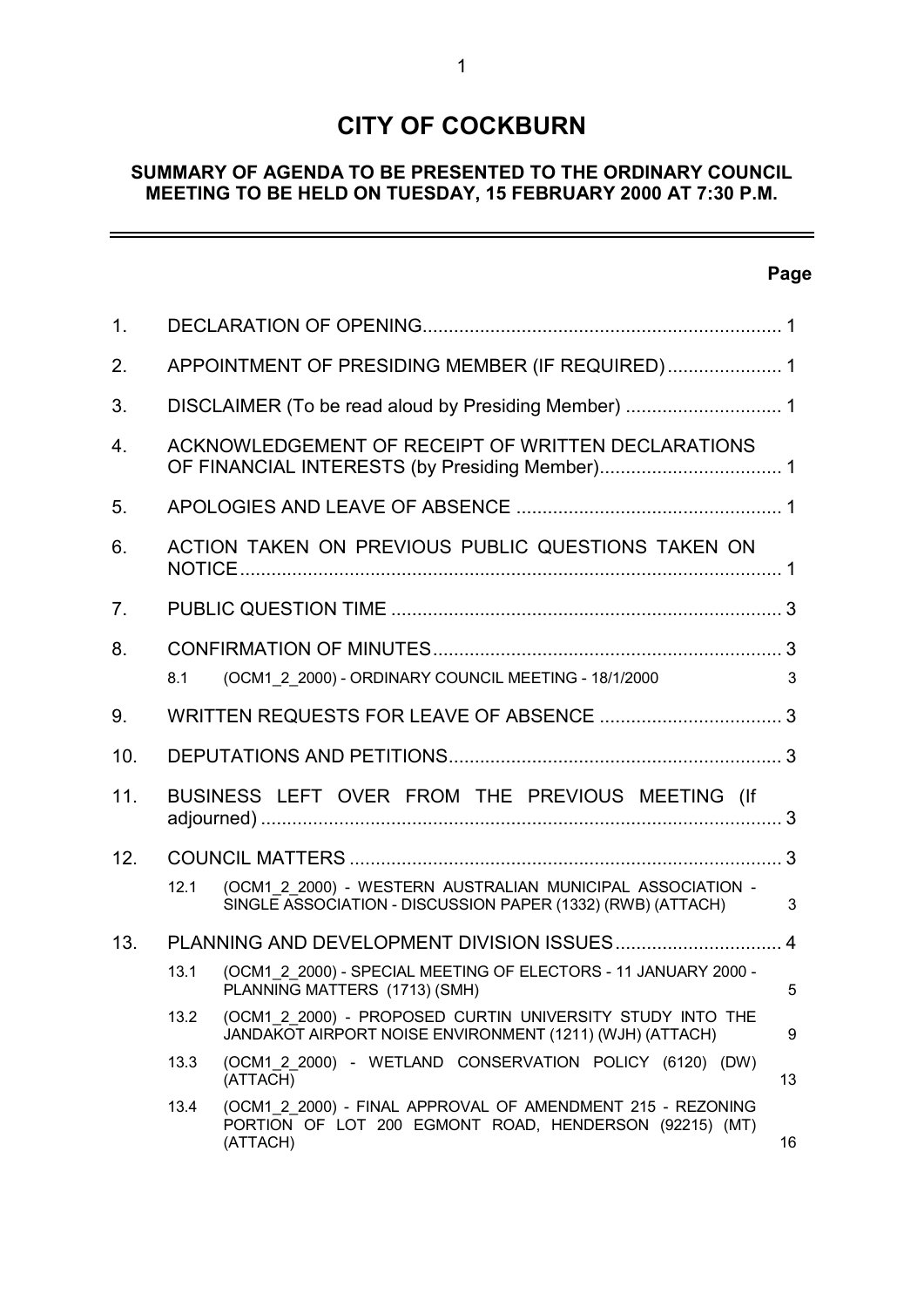|     | 13.5  | (OCM1 2 2000) - PROPOSED FRESH PRODUCE DISTRIBUTION CENTRE<br>- LOT 10 SOLOMON ROAD, BANJUP OWNER: J.A CULLITY APPLICANT:<br>THE PLANNING GROUP (5513479) (MT) (ATTACH)                          | 17 |
|-----|-------|--------------------------------------------------------------------------------------------------------------------------------------------------------------------------------------------------|----|
|     | 13.6  | (OCM1 2 2000) - REVIEW OF THE POSSIBLE LOCATION FOR THE SITE<br>OF THE MOTORPLEX IN KWINANA (412304/9637 /9509) (SMH) (ATTACH)                                                                   | 22 |
|     | 13.7  | (OCM1 2 2000) - PROPOSED ROUGH FILL AND RECYCLING FACILITY -<br>PORTION LOT 1 ROCKINGHAM ROAD, HENDERSON OWNER: COMSE<br>NOMINEES APPLICANT: MASTER PLAN CONSULTANTS (3311117) (CC)<br>(ATTACH)  | 24 |
|     | 13.8  | (OCM1 2 2000) - ACCESS EASEMENT - INITIATION OF LEGAL ACTION -<br>PART LOT 3, 1 ROCKINGHAM ROAD, HAMILTON HILL - NEWMARKET<br>HOTEL SITE (2212274) (SA) (ATTACH)                                 | 27 |
|     | 13.9  | (OCM1 2 2000) - FINAL ADOPTION OF AMENDMENT NO. 194 - DISTRICT<br>ZONING SCHEME NO. 2, R24309 COCKBURN ROAD, HENDERSON<br>APPLICANT: GRAY & LEWIS (92194) (SA) (ATTACH)                          | 29 |
|     | 13.10 | (OCM1 2 2000) - PROPOSED LEGAL ACTION - UNAUTHORISED<br>DEVELOPMENT - LOT 897, CNR MARVELL AVENUE AND ROCKINGHAM<br>ROAD, MUNSTER - OWNER: RAESIDE PTY LTD (3314397) (SR) (ATTACH)               | 33 |
|     | 13.11 | (OCM1 2 2000) - PROPOSED SERVICE STATION REDEVELOPMENT -<br>LOT 897, CNR MARVELL AVENUE AND ROCKINGHAM ROAD, MUNSTER -<br>OWNER: RAESIDE PTY LTD (3314397) (SR) (ATTACH)                         | 34 |
|     | 13.12 | (OCM1 2 2000) - FINAL APPROVAL OF AMENDMENT NO. 214 TO<br>DISTRICT ZONING SCHEME NO. 2, LOT 12, 379 ROCKINGHAM ROAD,<br>SPEARWOOD OWNER: VARIOUS APPLICANT: URBAN FOCUS (92214)<br>(SA) (ATTACH) | 36 |
|     | 13.13 | (OCM1 2 2000) - PROPOSED LEGAL ACTION (HAY BALING PLANT) - LOT<br>30; 42 HOWSON WAY, BIBRA LAKE - OWNER/APPLICANT: MILNE FEEDS<br>PTY LTD (4309104) (SR) (SOUTH) (MAP 8) (ATTACH)                | 39 |
| 14. |       | FINANCE AND CORPORATE SERVICES DIVISION ISSUES                                                                                                                                                   | 42 |
|     | 14.1  | (OCM1 2 2000) - LIST OF CREDITORS PAID (5605) (KL) (ATTACH)                                                                                                                                      | 42 |
|     | 14.2  | (OCM1 2 2000) - DEBT WRITE OFF - MR M I LEE - CHANGEROOM HIRE<br>$(5651)$ (KL)                                                                                                                   | 43 |
|     | 14.3  | (OCM1_2_2000) - COOLBELLUP SPORTING ASSOCIATION - DEBT WRITE<br>OFF (1101743) (KL)                                                                                                               | 44 |
|     | 14.4  | (OCM1 2 2000) - DEBT WRITE-OFF - MAYPORT NOMINEES -<br>REINSTATEMENT FOOTPATH WORKS (2212292) (KL)                                                                                               | 45 |
| 15. |       |                                                                                                                                                                                                  | 47 |
|     | 15.1  | (OCM1 2 2000) - IMPLEMENTATION SCHEDULE FOR RECYCLING<br>PROJECTS AND ASSOCIATED COSTS (4909) (6109) (BKG)                                                                                       | 47 |
|     | 15.2  | (OCM1 2 2000) - PASSES FOR ENTRY TO HENDERSON LANDFILL SITE<br>(4900) (BKG)                                                                                                                      | 52 |
|     | 15.3  | (OCM1 2 2000) - CONSTRUCTION OF A WASTE TRANSFER STATION<br>FOR USE BY TRAILERS (4900) (BKG) (ATTACH)                                                                                            | 55 |
|     | 15.4  | (OCM1 2 2000) - ADJUSTMENT TO 1999/2000 WORKS BUDGET (5402)<br>(JR)                                                                                                                              | 58 |
| 16. |       |                                                                                                                                                                                                  | 59 |
|     | 16.1  | (OCM1 2 2000) - BEALE PARK FACILITIES MANAGEMENT STRUCTURE<br>$(2203416)$ (AW)                                                                                                                   | 59 |
|     |       |                                                                                                                                                                                                  |    |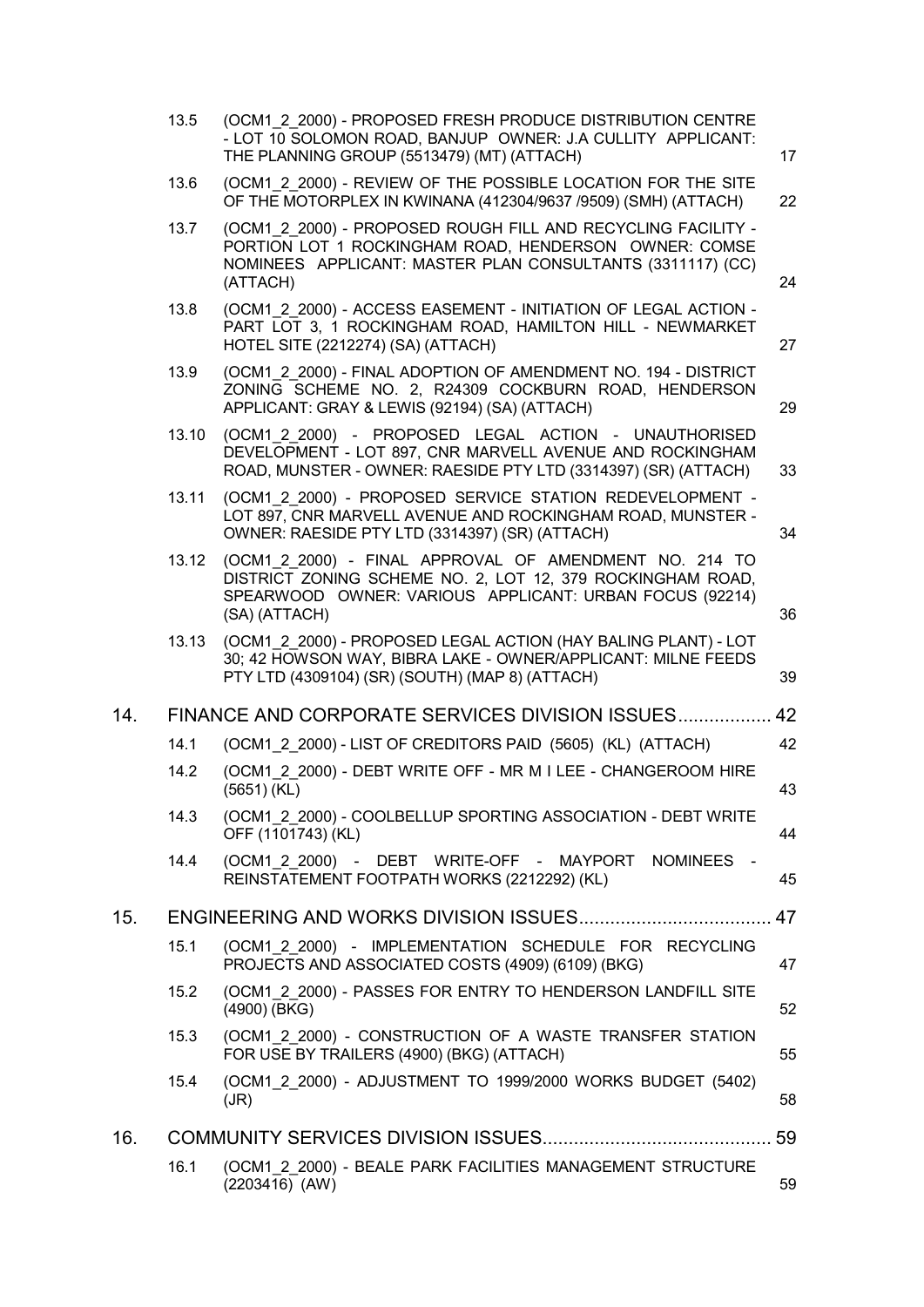| 18. | MOTIONS OF WHICH PREVIOUS NOTICE HAS BEEN GIVEN 62                                         |    |
|-----|--------------------------------------------------------------------------------------------|----|
| 19. | NOTICES OF MOTION GIVEN AT THE MEETING FOR                                                 |    |
|     | 20. NEW BUSINESS OF AN URGENT NATURE INTRODUCED BY                                         |    |
|     | 21. MATTERS TO BE NOTED FOR INVESTIGATION, WITHOUT                                         |    |
|     |                                                                                            |    |
|     | 22.1 (OCM1_2_2000) - CHIEF EXECUTIVE OFFICER - REMUNERATION<br>REVIEW (003) (ATC) (ATTACH) | 62 |
| 23. | RESOLUTION OF COMPLIANCE (Section 3.18(3), Local Government                                |    |
|     |                                                                                            |    |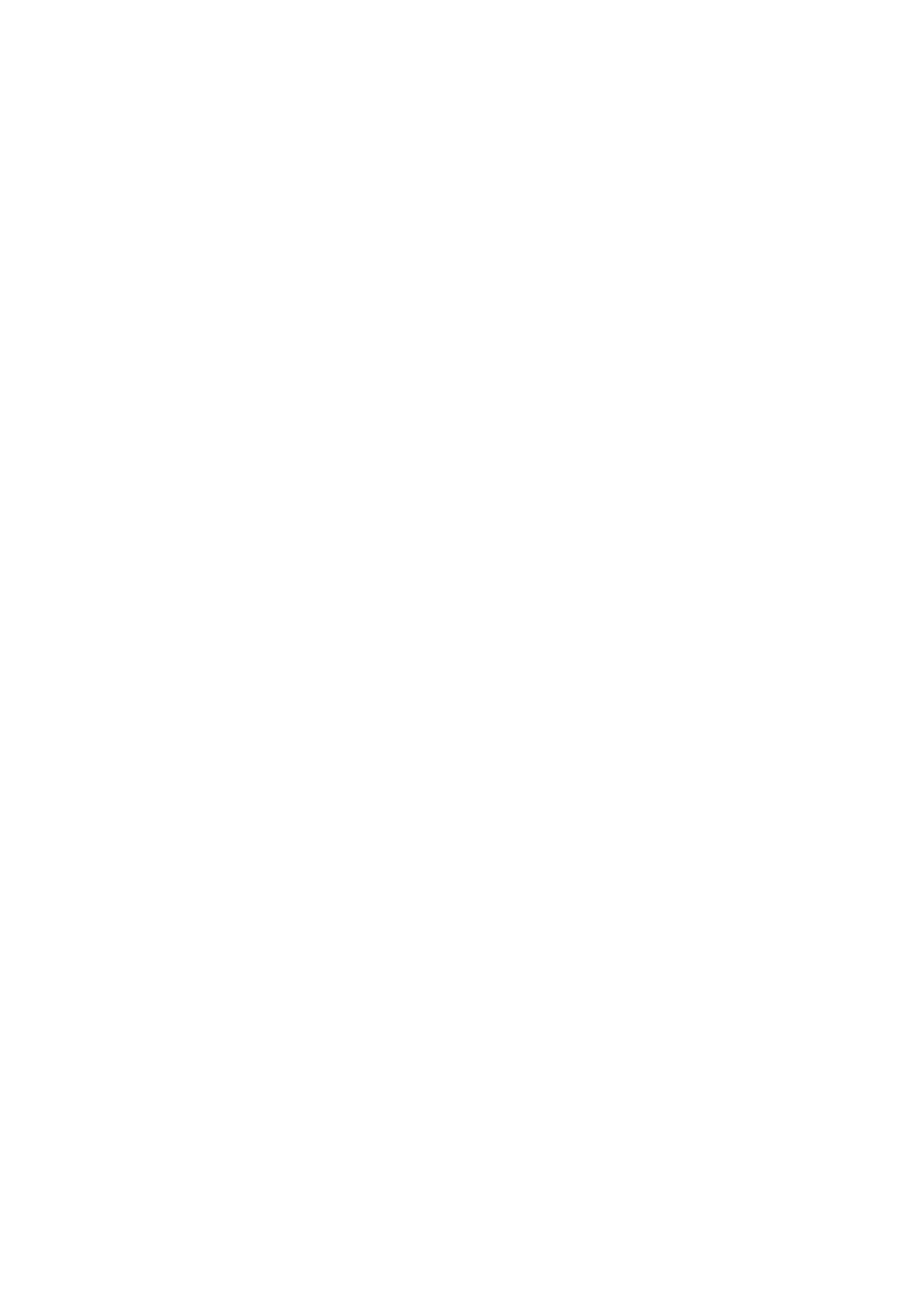# **CITY OF COCKBURN**

**AGENDA TO BE PRESENTED TO THE ORDINARY COUNCIL MEETING TO BE HELD ON TUESDAY, 15 FEBRUARY 2000 AT 7:30P.M.**

# **1. DECLARATION OF OPENING**

### **2. APPOINTMENT OF PRESIDING MEMBER** (IF REQUIRED)

#### **3. DISCLAIMER (To be read aloud by Presiding Member)**

Members of the public who attend Council Meetings, should not act immediately on anything they hear at the Meetings, without first seeking clarification of Council's position. Persons are advised to wait for written advice from the Council prior to taking action on any matter that they may have before Council.

# **4. ACKNOWLEDGEMENT OF RECEIPT OF WRITTEN DECLARATIONS OF FINANCIAL INTERESTS (by Presiding Member)**

### **5. APOLOGIES AND LEAVE OF ABSENCE**

### **6. ACTION TAKEN ON PREVIOUS PUBLIC QUESTIONS TAKEN ON NOTICE**

**Mr Stephen Lee - Public Question Time - 21 December 1999 -** requested if Council was able to ascertain or find reference to a Council decision that no further landfill sites be established in Cockburn which he thought was a decision of a Special Council Meeting.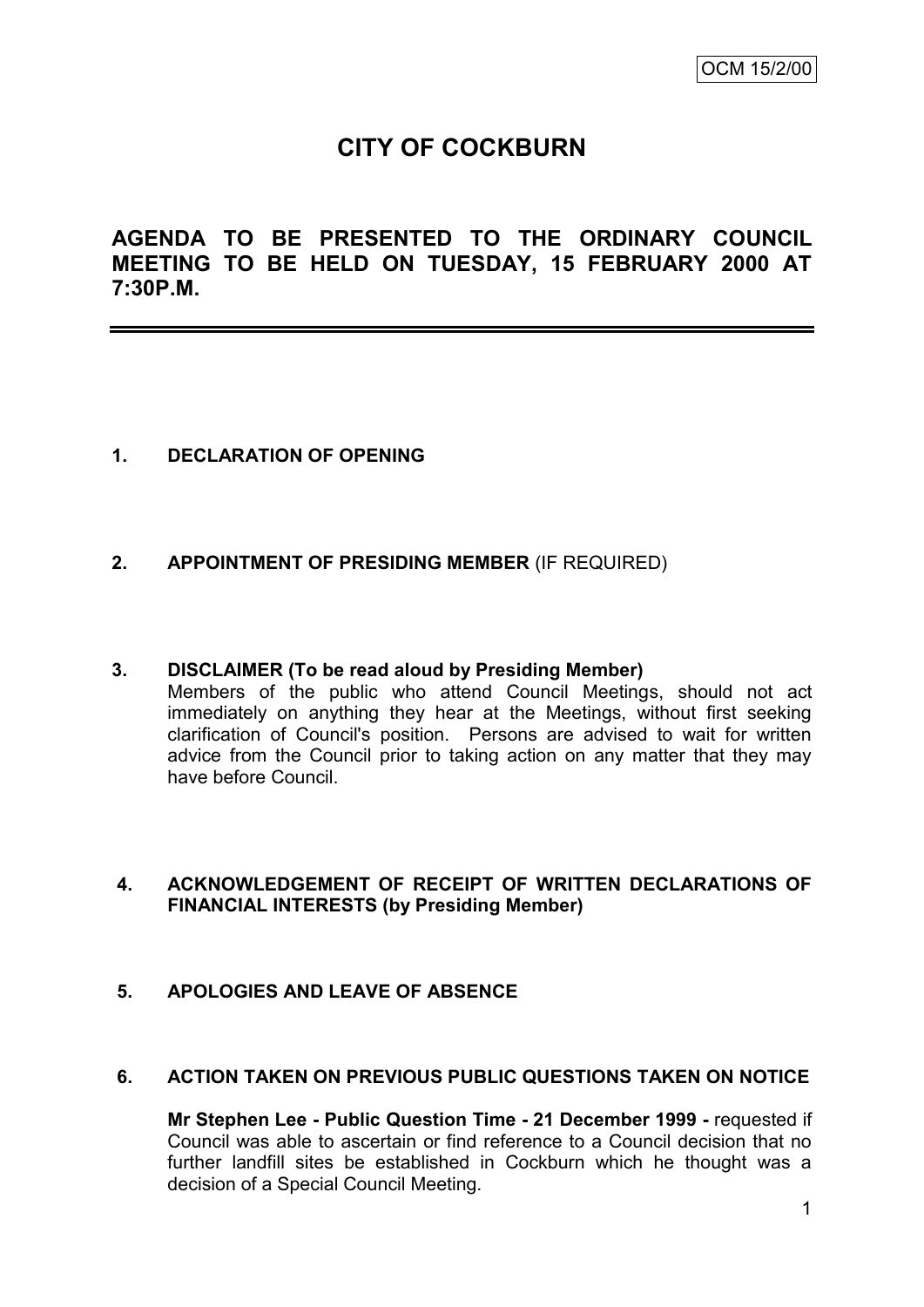A response dated 13th January 2000, advised that according to Council's records, there has been no decision taken in the past preventing the establishment of waste disposal sites in the district. It also confirmed advice given by the Chief Executive Officer at the meeting, that the Works and Parks Committee recommended in January 1995, that the Director formulate a strategy to prevent a Regional Waste Disposal Site being established within the City of Cockburn. Nevertheless, legal opinion is that a Council could not make a decision which would prevent it from exercising its powers under the Act or its Scheme.

**Mrs Mary Jenkins - Public Question Time - 21 December 1999 -** asked if there were any community representatives on the Jandakot Airport Consultative Committee.

A response dated 13 January 2000, advised that the community is well represented by a member of the North Lake Residents Association, Jandakot Airport Community Group, Kardinya Ratepayers Association, Jandakot Special Rural Association and Murdoch-Winthrop Community Group. In addition, there are two Councillors from each of the Cities of Melville, Gosnells, Cockburn and Canning.

**Mrs Val Oliver - Public Question Time - 18 January 2000 -** queried plans to redevelop some parts of Centenary Hall and wanted to know if and when it would happen and to make sure that community groups have input into the redevelopment of the area.

A letter dated 25 January 2000, advised that there are a number of factors that will affect the progress of redevelopment of Len Packham Reserve and the facilities on the adjoining community site that include the Centenary Hall. Council wishes to carry out alterations and additions to the facilities in a rational and cost effective way and part of that process will include seeking input from the local community not only on the redevelopment of the hall, but all facilities on the site.

**Mrs Mary Jenkins - Public Question Time - 18 January 2000 -** queried how much had been paid so far for the Administrator's legal fees in relation to the Douglas Inquiry.

A response dated 27 January 2000 advised that the total of legal fees reimbursed to staff as at 18 January 2000 was \$1,150.00, however staff members have received further invoices for legal fees. Council, subject to Policy A1.18 in respect of Mr R. Brown, Mr S. Hiller and Mr S. Ryan, has approved reimbursement of legal fees up to a total of \$6,000 per individual. Reimbursements will be made in accordance with Council's decision when receipts detailing proof of payment are produced.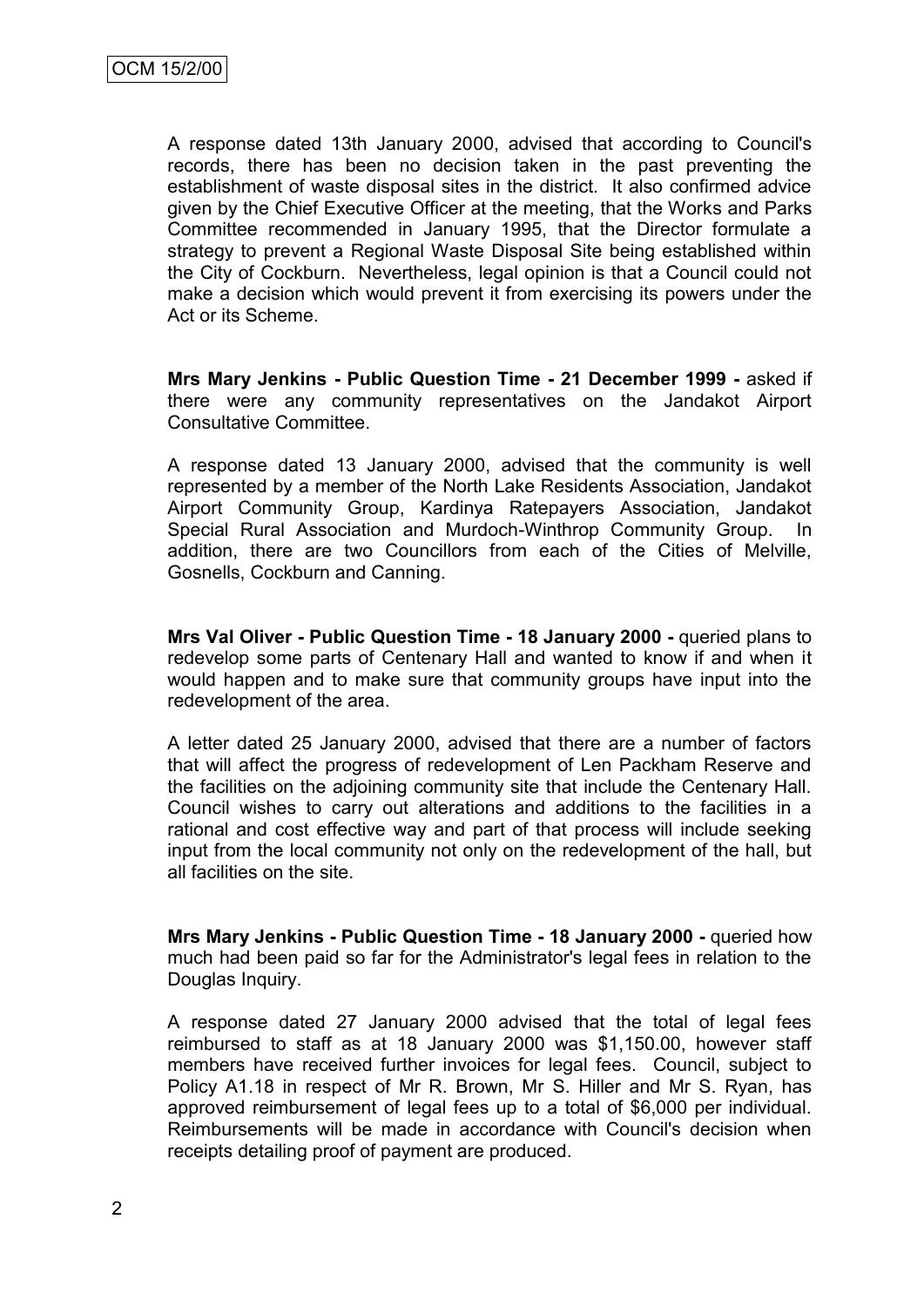# **7. PUBLIC QUESTION TIME**

### **8. CONFIRMATION OF MINUTES**

# **8.1 (OCM1\_2\_2000) - ORDINARY COUNCIL MEETING - 18/1/2000**

### **9. WRITTEN REQUESTS FOR LEAVE OF ABSENCE**

Nil

### **10. DEPUTATIONS AND PETITIONS**

Nil

# **11. BUSINESS LEFT OVER FROM THE PREVIOUS MEETING (If adjourned)**

Nil

### **12. COUNCIL MATTERS**

**12.1 (OCM1\_2\_2000) - WESTERN AUSTRALIAN MUNICIPAL ASSOCIATION - SINGLE ASSOCIATION - DISCUSSION PAPER (1332) (RWB) (ATTACH)**

**RECOMMENDATION** That Council advise the Western Australian Municipal Association, that the proposal to establish a Single Association is supported by the City of Cockburn.

**COUNCIL DECISION**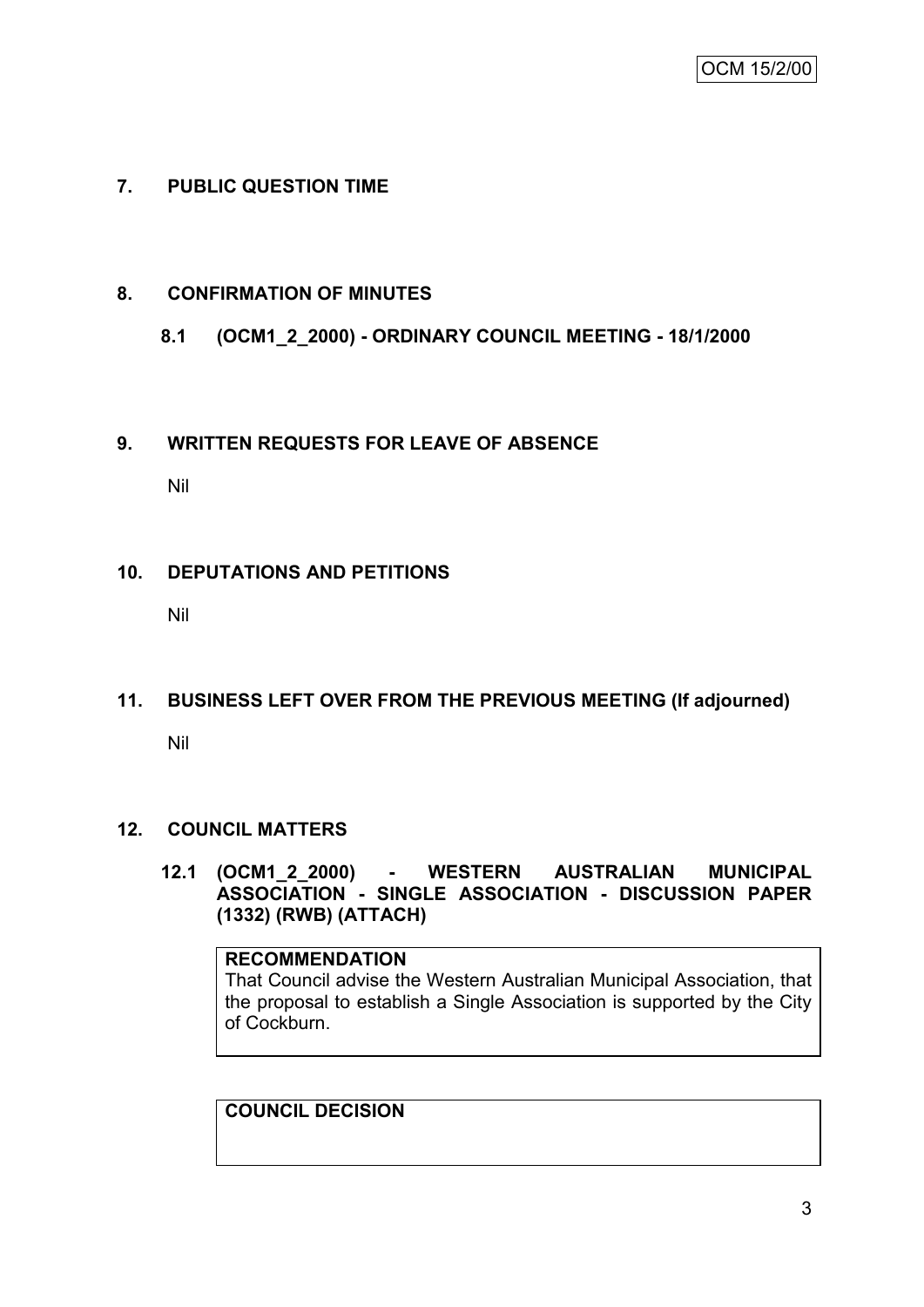#### **Background**

For a number of years, WAMA and the Local Government Association, have pursued the amalgamation of the Local Government Association and the Country Shire Councils Association into one representative body.

The Country Shire Councils Association has to date, rejected the concept.

#### **Submission**

WAMA have distributed a Discussion Paper titled "A Prospectus For a Single Association of Local Government in Western Australia" dated 3 December 1999. The paper is attached to the Agenda.

Feedback is sought from local governments by 3 March 2000, for inclusion in the March/April 2000 round of Association meetings.

The Discussion Paper has been endorsed by the Presidents and the WAMA Committee for distribution to member local governments.

#### **Report**

Council has consistently supported the concept of a Single Association to represent local government.

The Discussion Paper provides a brief overview on a structure. It is important at this stage, that Council signifies its support for a single association.

### **Strategic Plan/Policy Implications**

N/A

### **Budget/Financial Implications**

N/A

**Implications of Section 3.18(3) Local Government Act, 1995**

Nil

### **13. PLANNING AND DEVELOPMENT DIVISION ISSUES**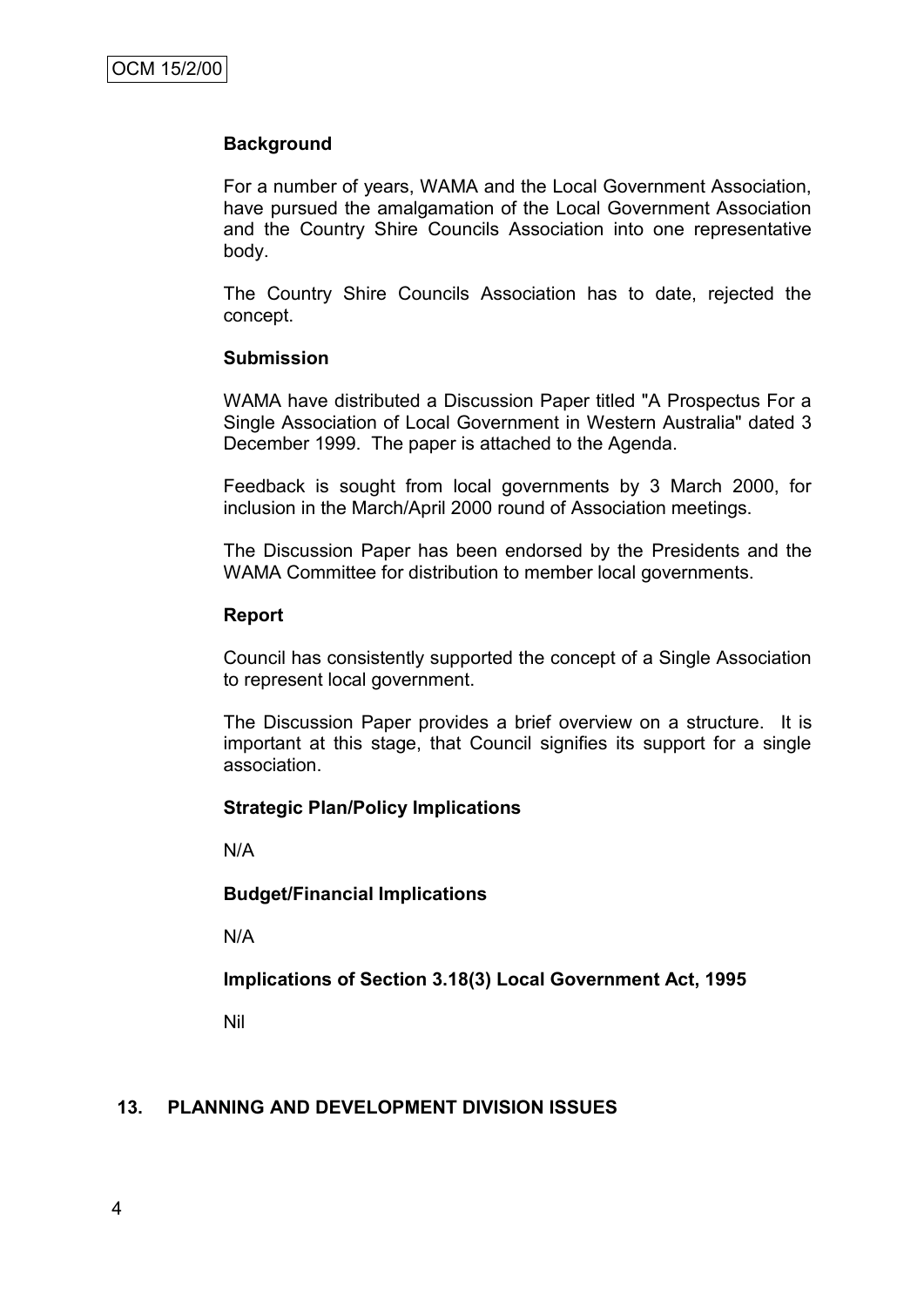### **13.1 (OCM1\_2\_2000) - SPECIAL MEETING OF ELECTORS - 11 JANUARY 2000 - PLANNING MATTERS (1713) (SMH)**

### **RECOMMENDATION**

That Council receive and note the resolutions passed at the Special Meeting of Electors held on the 11 January 2000 relating to the:-

- 1. Proposed Liquid Waste Treatment Plant at Bibra Lake;
- 2. "Eclypse" Proposed Landfill Site on the corner of Russell and Moylan Roads, Wattleup; and
- 3. Retention of Bushland Buffer Zones around Lakes and Wetlands

for the reasons outlined in the officer's report.

### **COUNCIL DECISION**

### **Background**

On Monday 11th January 2000, the Council called a Special Meeting of Electors at which in excess of 100 people attended.

### **Submission**

At the meeting, the following resolutions relating to the planning of the district were carried:-

### "(1) **Proposed Liquid Waste Treatment Plant at Bibra Lake**

MOVED Stephen Lee SECONDED Martin Reeve-Fowkes, that we the citizens of Cockburn, request that the Commissioners and officers of the City of Cockburn, do not take any action to weaken the power of the McNiece ruling in protecting the citizens of Cockburn from noxious industry.

### **CARRIED UNANIMOUSLY**

### (3) **'Eclypse' Proposed Landfill Site at Cnr Russell & Moylan Roads**

MOVED Jacky Hill SECONDED Mary Jenkins, that we the citizens of Cockburn, request that Council not rezone the land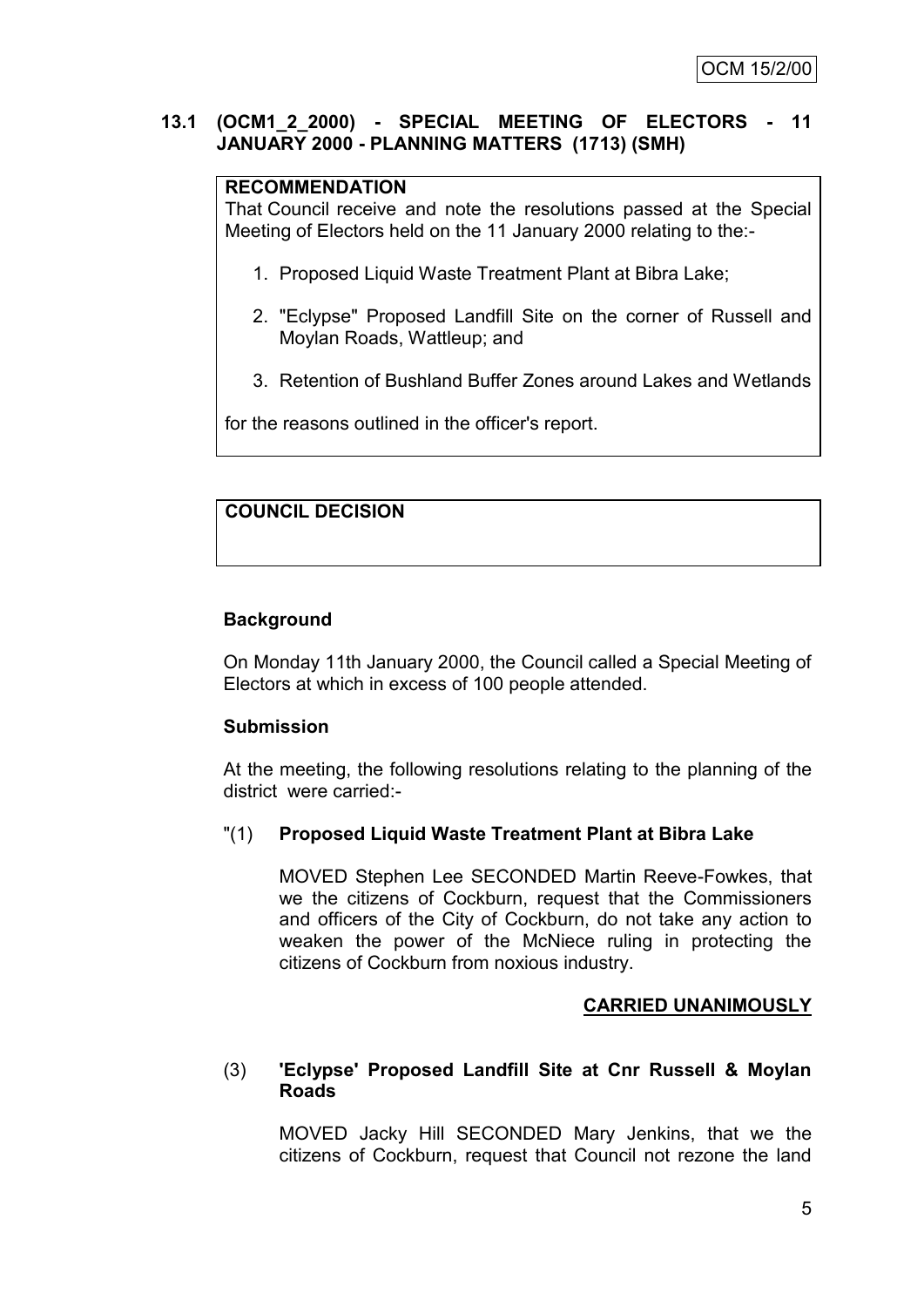on the corner of Russell and Moylan Roads from rural to industrial and not promote the land to be used as a tip site.

### **CARRIED UNANIMOUSLY**

### (4) **Retention of Bushland Buffer Zones Around Lakes and Wetlands**

MOVED Heather Smedley SECONDED Jan Langley, that the Packham Scheme be revisited to assess whether the setbacks should be reviewed.

#### **CARRIED**

#### (5) **Retention of Bushland Buffer Zones Around Lakes and Wetlands**

MOVED Felicity McGeorge SECONDED Jim Conway, that the City of Cockburn determine buffer zones around wetlands (including seasonal wetlands) on an individual basis using scientific criteria and taking into account, the long term environmental values of the wetland and surrounding vegetation.

### **CARRIED UNANIMOUSLY"**

#### **Report**

In relation to each of the planning related resolutions passed by the electors, the following comments are made:-

### (1) **Proposed Liquid Waste Treatment Plant at Bibra Lake**

Firstly, the McNiece ruling in relation to what constitutes a noxious industry, is a matter currently being reviewed by the Ministry for Planning on behalf of the WAPC.

This will probably result in either an amendment to the Model Scheme Text or a directive from the Commission as to how noxious industries are to be defined and dealt with under local schemes.

The Council cannot therefore, take a position on this matter given the role of the Commission.

Secondly, the Council has included a revised set of definitions and provisions in its recently adopted TPS No. 3, to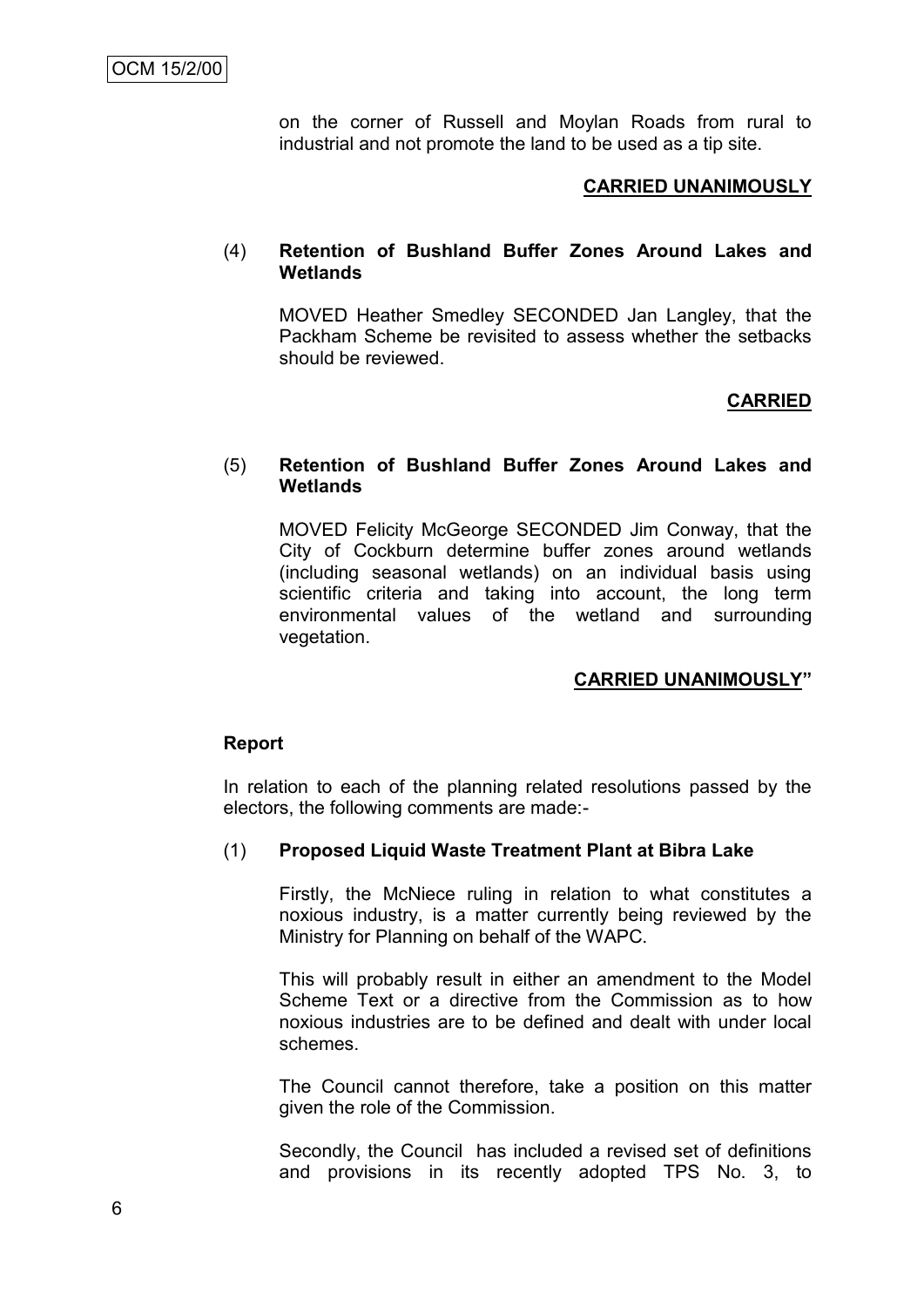accommodate the "marginal" noxious industries that are normally accommodated in the General Industrial Zone.

The scheme will be advertised for 3 months, probably commencing in February. During this time, the public and other agencies will have the opportunity to comment on the proposals.

This resolution of the Special Meeting should therefore be received.

#### (3) **'Eclypse' Proposed Landfill Site at corner Russell and Moylan Roads, Wattleup**

The Council has received an application for a proposal to operate a landfill and green waste recycling site on the land which is a disused limestone quarry.

The Council has initiated the proposal and under the legislation, referred it to the EPA for assessment before advertising.

The Council is now required to seek the approval of the WAPC prior to advertising, should it decide to proceed with the amendment.

If it is advertised, then the public will have ample opportunity to lodge submissions prior to any final decision being taken by the Council and alternatively, the Minister for Planning.

The Council, as a responsible planning authority, must make decisions in the best interest of the whole community based on objective information and advice.

The resolution of the Special Meeting should therefore be received.

#### (4) **Retention of Bushland Buffer Zones Around Lakes and Wetlands (Packham)**

The Structure Plan for Packham has been adopted and is the basis for the planning and subdivision of the area. There may be the scope to review the plan north of Mell Road around Watsons, once the Watsons buffer area has been determined by the EPA.

Until a number of inter-related land use planning matters have been resolved in respect to the northern section of the Packham Urban Development Area, the resolution should only be noted.

It is pointed out that the Packham Structure Plan retains the integrity of the Market Garden Swamp Wetland Chain and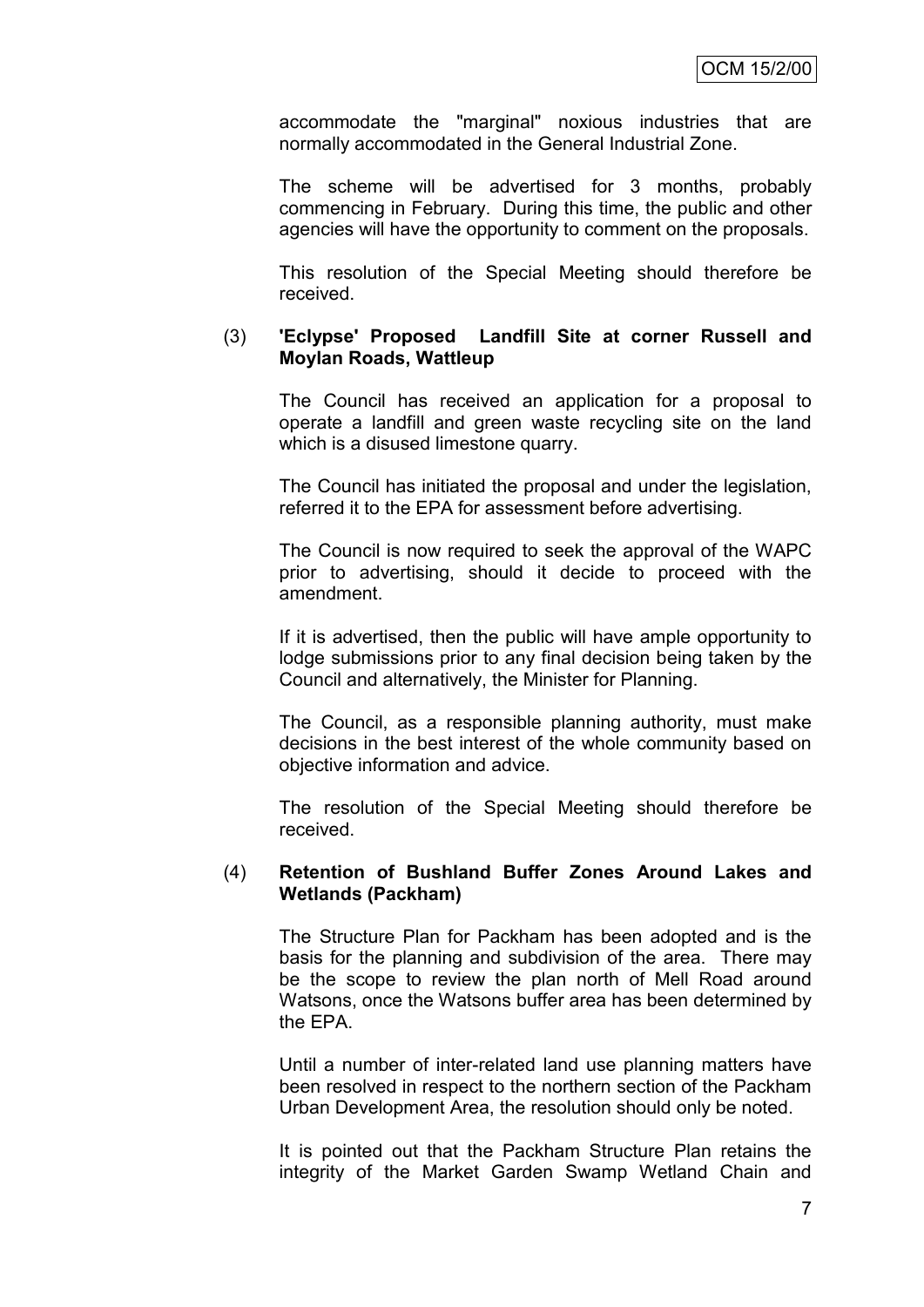fringing vegetation. It should also be noted that the Council has not adopted a midge buffer around these swamps as it has elsewhere in the district.

The resolution of the Special Meeting should therefore be received.

### (5) **Retention of Bushland Buffer Zones Around Lakes and Wetlands**

The EPA determines which wetlands are included in its EPP Policy.

The Council is a strong advocate of protecting wetlands and bushlands within the district.

The Council will be considering a policy on Bushland and Wetland protection to reinforce its public position and consistency in approach.

Currently, Council's Environmental Services does use data, information and state policies to determine buffer zones around wetlands in order to protect their long term environmental values.

The City of Cockburn is recognised as one of the leading local governments in respect to the conservation and management of wetlands and bushlands within the Perth Metropolitan Area.

The resolution of the Special Meeting should therefore be received.

### **Strategic Plan/Policy Implications**

N/A

### **Budget/Financial Implications**

N/A

### **Implications of Section 3.18(3) Local Government Act, 1995**

Pursuant to Section 3.18(3)(a), Council is required to integrate and coordinate its services with those provided by the State, in the following manner, in respect to the matters discussed in the Report:-

(1) Proposed Liquid Waste Treatment Plant at Bibra Lake

The review of the McNiece ruling currently being undertaken by the Ministry for Planning will probably involve an amendment to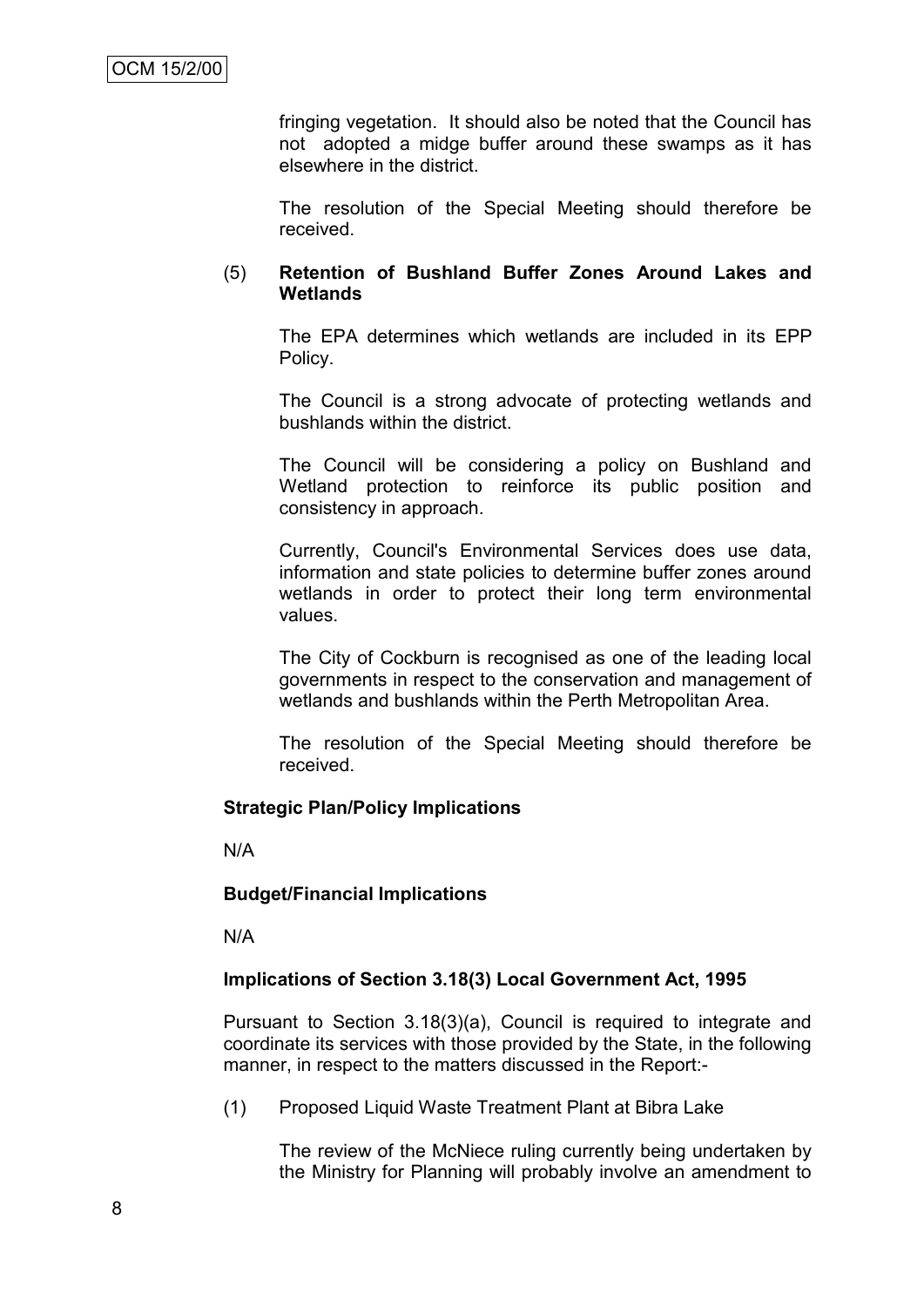the Model Scheme Text or a directive from the WA Planning Commission on definition and dealing with such matters under local schemes.

(3) 'Eclypse' Proposed Landfill Site - Cnr Russell/Moylan Roads, **Wattleup** 

Because of the nature of the application, Council is required to refer it to the Environmental Protection Authority for initial assessment, prior to considering the zoning amendment.

(4) Retention of Bushland Buffer Zones Around Lakes/Wetlands-Packham

The Watsons buffer area is currently being reviewed and will be finally determined by the Environmental Protection Authority.

(5) Retention of Bushland Buffer Zones Around Lakes and **Wetlands** 

The Environmental Protection Authority ultimately determines which wetlands are included in its Environmental Protection Planning Policy.

### **13.2 (OCM1\_2\_2000) - PROPOSED CURTIN UNIVERSITY STUDY INTO THE JANDAKOT AIRPORT NOISE ENVIRONMENT (1211) (WJH) (ATTACH)**

#### **RECOMMENDATION** That :

- (1) Council support the proposed Curtin University Study into the Jandakot Airport Noise Environment as detailed in the January 2000 Research Proposal;
- (2) the City of Cockburn"s commitment to the study be subject to the acceptance of the January 2000 Research Proposal by Curtin University, following review by Mr. Dick Langford of the Department of Environmental Protection; and
- (3) Council advise Curtin University and Joanne Abbiss accordingly.

**COUNCIL DECISION**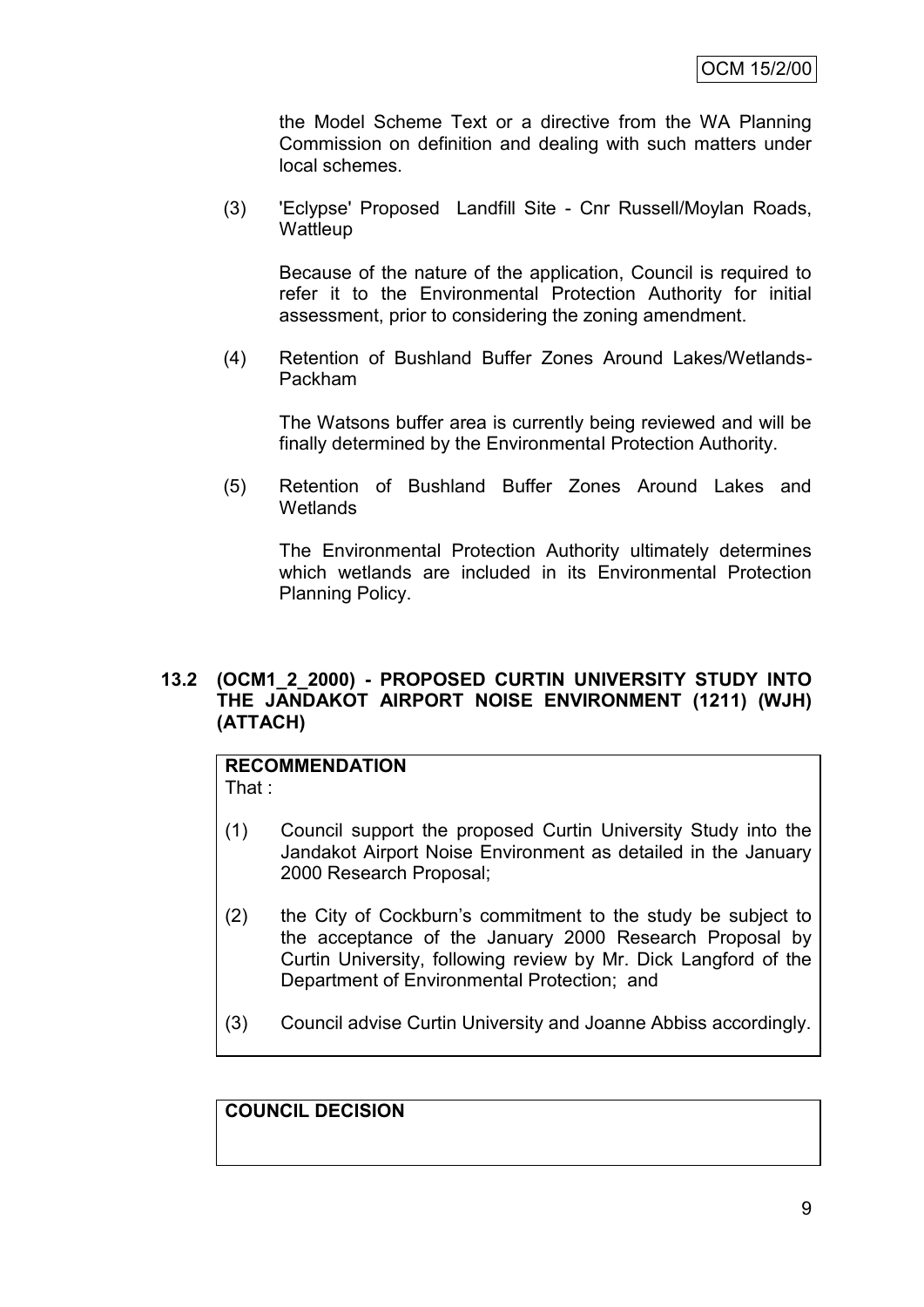# **Background**

At the meeting held on  $24<sup>th</sup>$  August 1999, Council resolved to:

- "1. give "in principle" support to the proposed Curtin University study as detailed in the letter received on 9<sup>th</sup> August 1999;
- 2. will consider supporting the study following receipt of a formal proposal early in 2000 which is to include a methodology, time frame and detailed costings; and
- 3. advise Curtin University that should the Council fund the study with an up front payment it will expect to receive a final report and recommendations in accordance with the proposal. "

The study will form the thesis for Joanne Abbiss" Masters by Thesis Program. Joanne is employed as an Environmental Health Officer in Council"s Health Service.

### **Submission**

In accordance with Council's resolution of  $24<sup>th</sup>$  August 1999, a formal research proposal was recently received. A copy of the aims, objectives and expected benefits of the project can be found in the attachments. A full copy of the proposal is available from the Principal Environmental Health Officer.

It is proposed to determine the dose-response (ie: the level of exposure to noise vs reaction) relationship between General Aviation (GA) aircraft noise and community annoyance throughout the City.

In order to achieve this, it will be necessary to carry out measurements of the intensity and frequency of aircraft noise and to conduct a "doorto-door" social survey in order to determine community response to aircraft noise.

Selected, established measures of aircraft noise will be assessed; a new noise index will be devised and tested; and measured sound levels will be compared to legislative limits for environmental noise. It is proposed to conduct the noise sampling over a period of 12 months to account for any seasonal variation and to ensure that periods of low, medium and peak air traffic movements are sampled. Sampling sites will be selected to include landing and take off, circuit training, inward and outward-bound flight paths as well as "control" areas (those areas not subject to aircraft noise).

The proposed social survey will examine what determines community annoyance to GA aircraft noise and will be based on questionnaires from previous reputable studies. The survey takes the form of a veiled questionnaire, which will be administered to approximately 300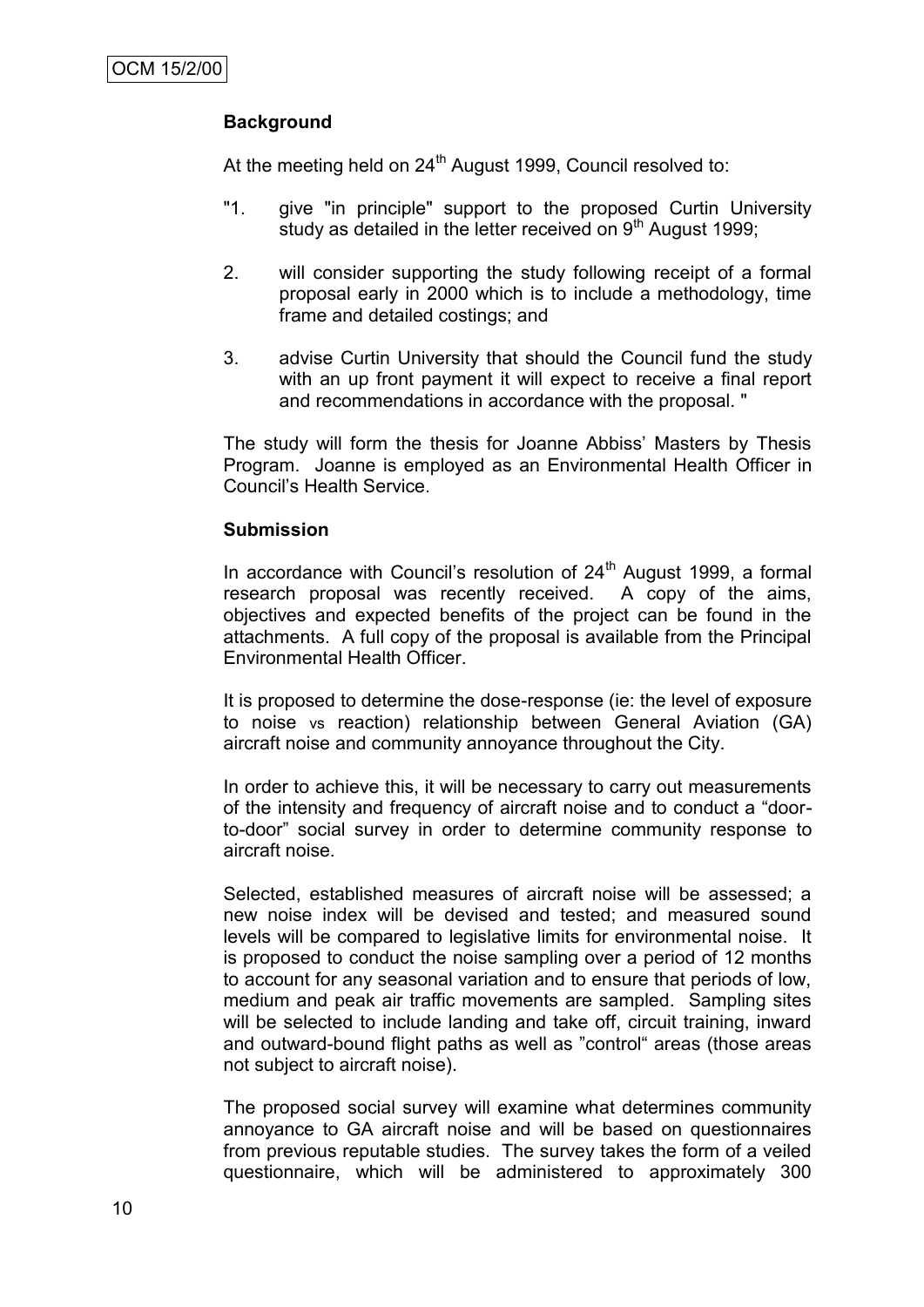randomly selected residents by Curtin University undergraduate students. 200 will reside within the Jandakot Airport Control Zone; 70 will reside near flight paths and 30 will be located near "control" sites.

It is expected that the study will be able to provide a simple means of expressing to the community, their probable noise environment and their likely reaction to that environment, by formulating a better expression of the relationship – an expression specific to GA airports.

The estimated budget for the project (see attachments) is \$13,900. As Ms Abbiss will be carrying out the measurements and analysis of the noise levels herself, the most significant cost is that for the social survey (\$6,300). It is proposed that printing and stationery costs will be charged to the Health Services stationery account; that Council"s sound level monitoring equipment will be loaned as necessary and that all report writing, noise measurement and data analysis will be done by Joanne in her own time.

A detailed time schedule is included in the attachments. It is intended that a draft questionnaire be trialed in February 2000. Measurements will commence in April 2000 and continue over the following twelve months and analysis will begin in March 2001. Interim reports will be made to Council at regular intervals when milestones are reached. A detailed preliminary report will be made to Council in July 2001 and a final report is timetabled for June 2003.

### **Report**

The proposal is a very thorough document, which is intended to stand up to the rigour of a Master's thesis. It includes a review of relevant literature, a statement of aims, objectives and expected benefits and a detailed argument for the research methodology chosen.

The methodology chosen for the noise measurements and the social survey, are based on previous reputable reports but have the advantage in that they address the criticisms levelled at the previous work.

The outcomes of the study will be highly credible. All work carried out, the initial formal proposal, fieldwork, laboratory work, social survey, interim and final reports, will be subject to the rigours of a Masters Degree by Thesis. Academic Staff at Curtin University and experts from the Department of Environmental Protection, will provide supervision during the course of the study and an independent review of the report will be carried out upon completion.

The City currently employs the Masters candidate, Joanne Abbiss, as a graduate Environmental Health Officer. Joanne was one of the four undergraduate students who carried out the previous Curtin University study. Joanne is academically talented (name appeared on the Vice-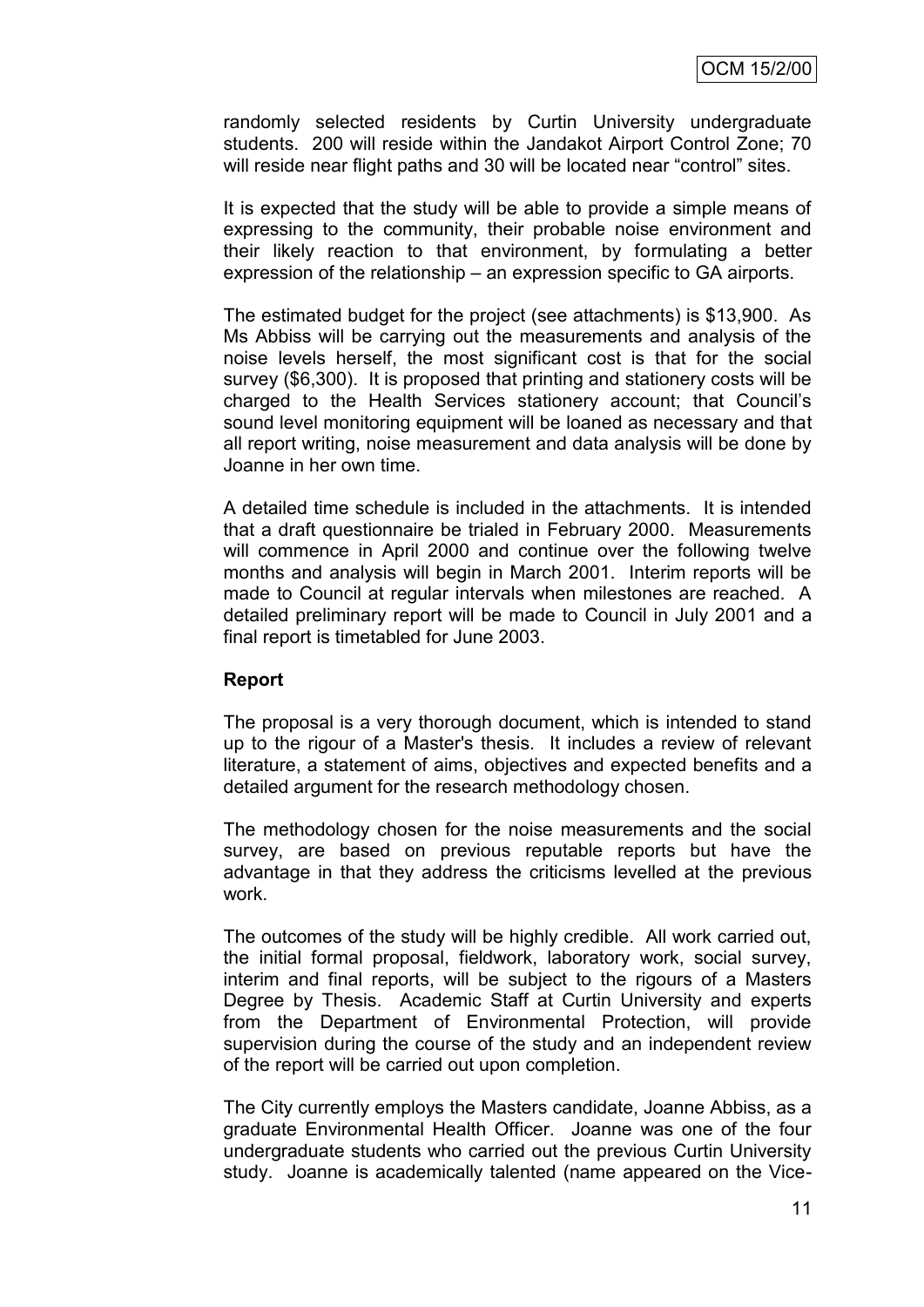Chancellors list every semester as an undergraduate) and is becoming a proficient practitioner. Joanne"s continued involvement in this work will lead to the development of significant in-house expertise in the area of aircraft noise. Aircraft noise is an issue which affects many of the residents in the City. In-house knowledge of this kind is another advantage to be gained from supporting the study.

As previously reported in August 1999, the proposal:

- Closely aligns with the aims of the study proposed by JANAG in 1996;
- Provides for interim reports of useable information to Council and will assist in providing data as recommended by the Flight Path and Procedures review;
- Expands on the JANAG aims by monitoring aircraft noise inside and outside of the circuit training areas;
- Provides some leverage over employing contractors for the funds available;
- Will be highly credible; and
- Will lead to the development of significant in-house expertise.

Dick Langford of the Department of Environmental Protection, has not yet reviewed the proposal nor had it been formally approved by Curtin University. The proposal has been submitted to Council for consideration prior to University approval, in order to expedite the process and ensure that the study timetable can be met. To ensure the integrity of the study, it is prudent to give Council approval subject to Curtin University approval.

### **Strategic Plan/Policy Implications**

Aligns with Development Services Business Unit Objective 2.2 and Strategy 2.2.1/9.

Represents the implementation of the Health Services Action No. 19

### **Budget/Financial Implications**

The proposed budget can be accommodated through Account 200462 - Jandakot Alternate Noise Study (\$13,167 of uncommitted funds available) and Account 200460 - Noise Control Management for the \$733 balance. In addition to the financial contribution, in-kind support such as the loan of equipment, printing and stationery will be facilitated administratively.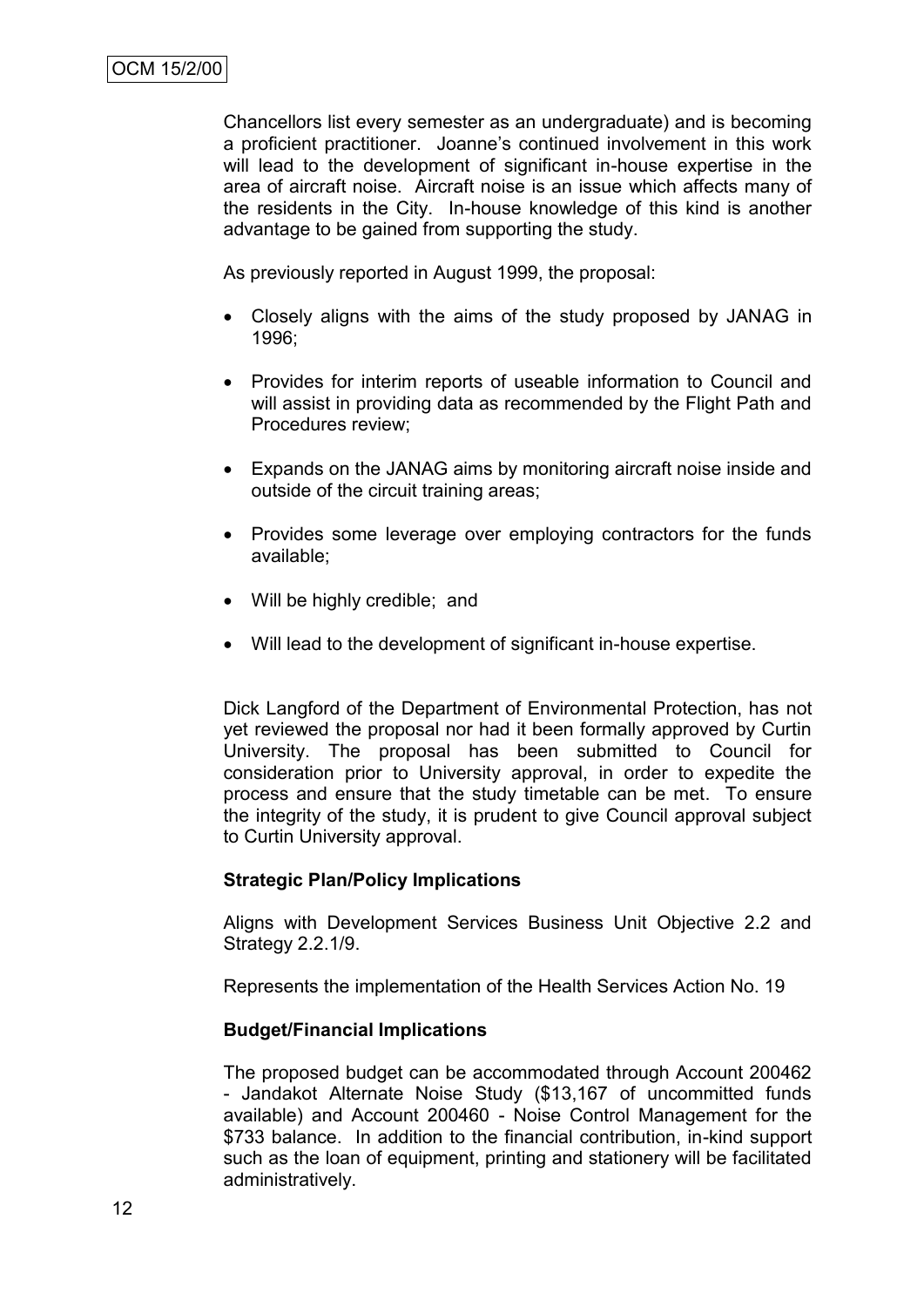### **Implications of Section 3.18(3) Local Government Act, 1995**

Acceptance of the study proposal is also required by Curtin University and the Department of Environmental Protection.

# **13.3 (OCM1\_2\_2000) - WETLAND CONSERVATION POLICY (6120) (DW) (ATTACH)**

### **RECOMMENDATION**

That Council adopt the attached Policy as PD45 Wetland Conservation Policy.

### **COUNCIL DECISION**

# **Background**

The City is fortunate to contain numerous wetlands which provide a range of ecological, cultural, landscape and recreational functions. These wetlands are of varying forms ranging from relatively deep lakes such as Bibra Lake, through to the seasonal wetlands and damplands of the Jandakot area. Wetland mapping carried out by the Water and Rivers Commission, identified at least 112 different wetlands within the City, of which over 40% are classified in the higher conservation categories.

These wetlands and the values which they possess, play a vital role in shaping the fabric of the landscape in Cockburn. They provide habitat for birds and other animals including bandicoots, contain native flora which is often unique and localised and enhance the local landscape through their aesthetic values. In addition to this, wetlands provide the local community with passive recreational opportunities often not found elsewhere and have significant educational values which together, have led to substantial historical associations between Cockburn's wetlands and its community.

With the current future rate of growth and development within the City, the wetlands continue to be placed under increased pressure. This pressure takes the form of encroachment of development, drainage, changes to hydrology, pollution and competing needs for the provision of suitable active public open space. The present mechanisms for the protection of many wetlands through the planning and environmental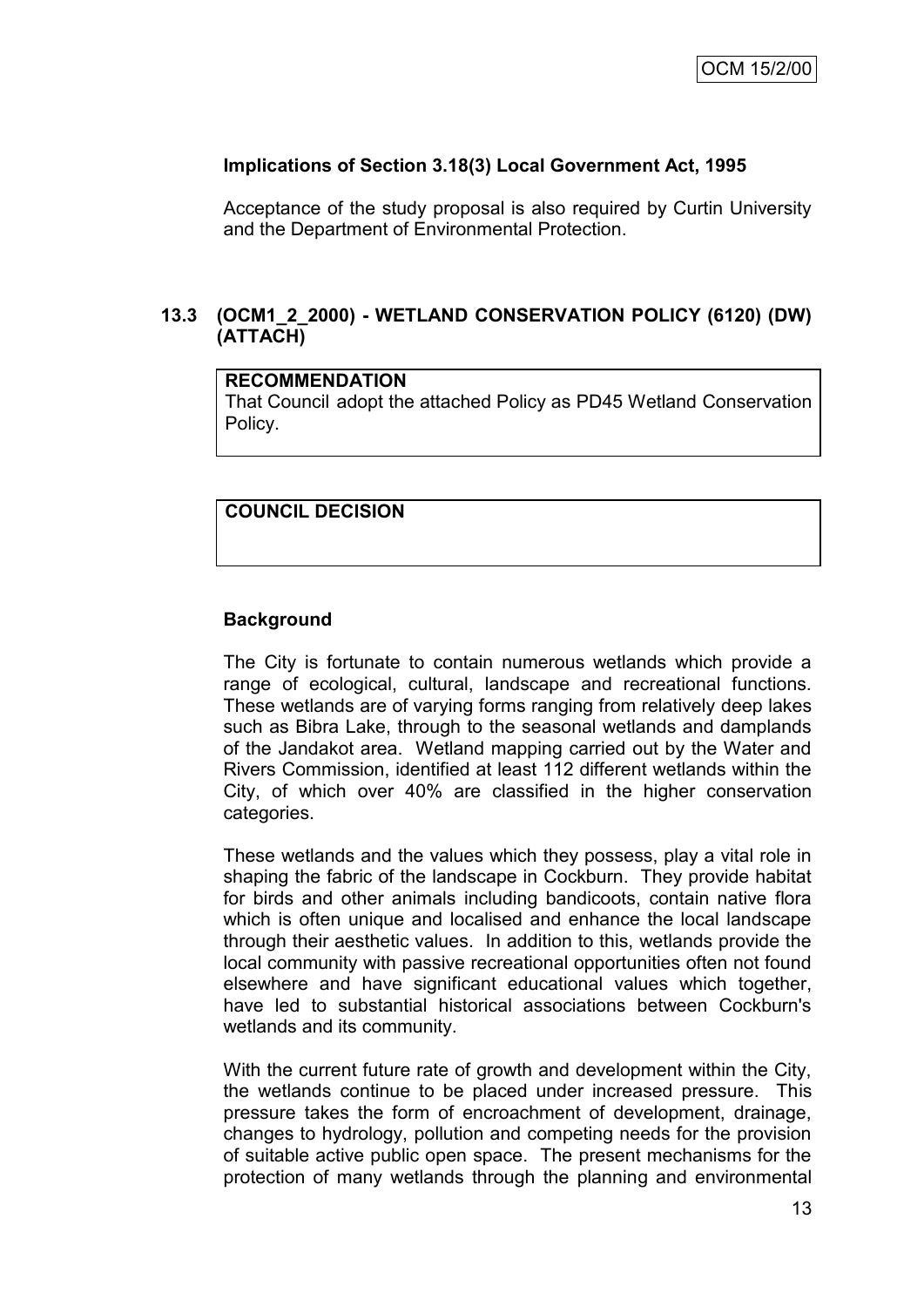approval process, have often been shown to be limited, although Council and its officers have taken a positive approach towards wetland protection within the City. The development of a Wetland Protection Policy is seen as being important to formalise the general approach taken to wetland protection by Council and its officers, to provide a clear, consistent statement on the protection of its wetlands and to provide guidance for dealing with development proposals which have the potential to affect wetlands.

### **Submission**

N/A

### **Report**

Issues which can be addressed in a Council Policy relating to wetland protection, relate to those aspects associated with development which, if not properly managed, are likely to have a detrimental effect on wetlands. Key issues are as follows:-

- **Physical encroachment of development** Care needs to be taken to ensure that development does not encroach too close to wetlands and that important wetland buffers are maintained. Development setbacks should be maintained to ensure that wetland processes and native vegetation surrounding wetlands are not disturbed, in order to minimise impacts on the biological, aesthetic and physical values of wetlands. This includes issues such as clearing, filling and physical modification associated with development adjacent to wetlands.
- **Wetlands and public open space** The protection of wetlands within development areas usually means reduction in the overall area of developed land. This often places pressure on the provision of active public open space and developers often seek credit for the wetland area from the 10% gross subdividable requirement. This can lead to reduction of active public open space available to the local community and pressure for development of wetland fringing areas. It is important that the appropriate balance be struck between the provision of active public open space and the retention of wetlands within development areas.
- **Drainage and groundwater management** Stormwater drainage associated with development adjacent to wetlands, has the potential to cause significant adverse impacts on wetlands if not managed properly. Direct and indirect drainage inputs can lead to the pollution of wetlands with nutrients and other pollutants, create sedimentation and cause alterations to natural hydrological regimes. This can lead to problems with water quality, algal blooms, damage to fringing vegetation and allow the breeding of midge and mosquitoes. Alterations to groundwater within the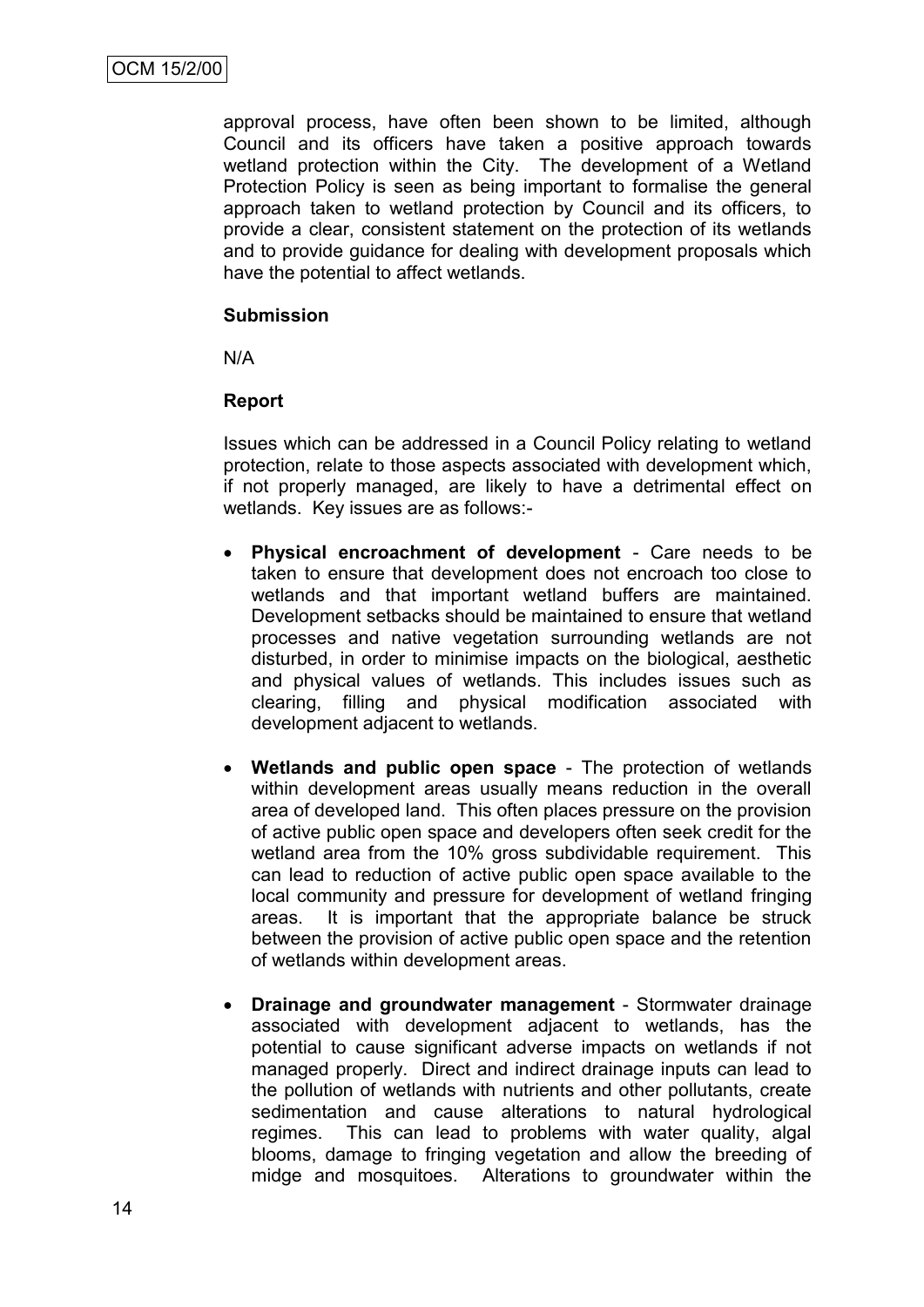vicinity of wetlands following development, can also lead to adverse changes in the hydrology of wetlands, leading to wetlands becoming dryer or wetter for longer periods. This can result in loss of ecological, aesthetic and recreational values as well as again creating conditions for midge and mosquito breeding. Consequently, it is important that stormwater disposal and groundwater levels are properly managed when development occurs within the area of influence of wetlands.

 **Pollution and effluent disposal** - Water quality within wetlands can be easily degraded through the addition of pollutants, in particular nitrogen and phosphorus. These pollutants can enter wetlands through drainage and groundwater and lead to algal blooms and other water quality problems which can result in negative impacts such as midge proliferation, odours and other aesthetic impacts. Nutrients and other pollutants can enter the wetlands as a result of surface and groundwater inputs from a range of land uses and may enter drains and groundwater within the catchment of wetlands through spillage, direct discharge or via diffuse means.

It is important that pollutant export from land uses within the service and groundwater catchments of wetlands, is well managed to protect water quality within wetlands. This requires proper planning to ensure developments are sited and designed in a manner which prevents pollutants entering wetlands and implementation of best practice management measures for land use, to ensure long term maintenance of water quality. On-site effluent disposal also needs to be carefully managed in order to ensure that wetland pollution does not occur from these processes.

The proposed policy has been developed to address the key issues outlined above and is intended to apply to all wetlands within the City. The policy is intended to deal with new development, rezoning and land use and infrastructure proposals and is not intended to apply to existing land use or development. The primary intention of the policy, is to provide Council and its officers with a clear guidance for decision making.

# **Strategic Plan/Policy Implications**

Council's Strategic Plan provides for conserving and improving your environment.

# **Budget/Financial Implications**

N/A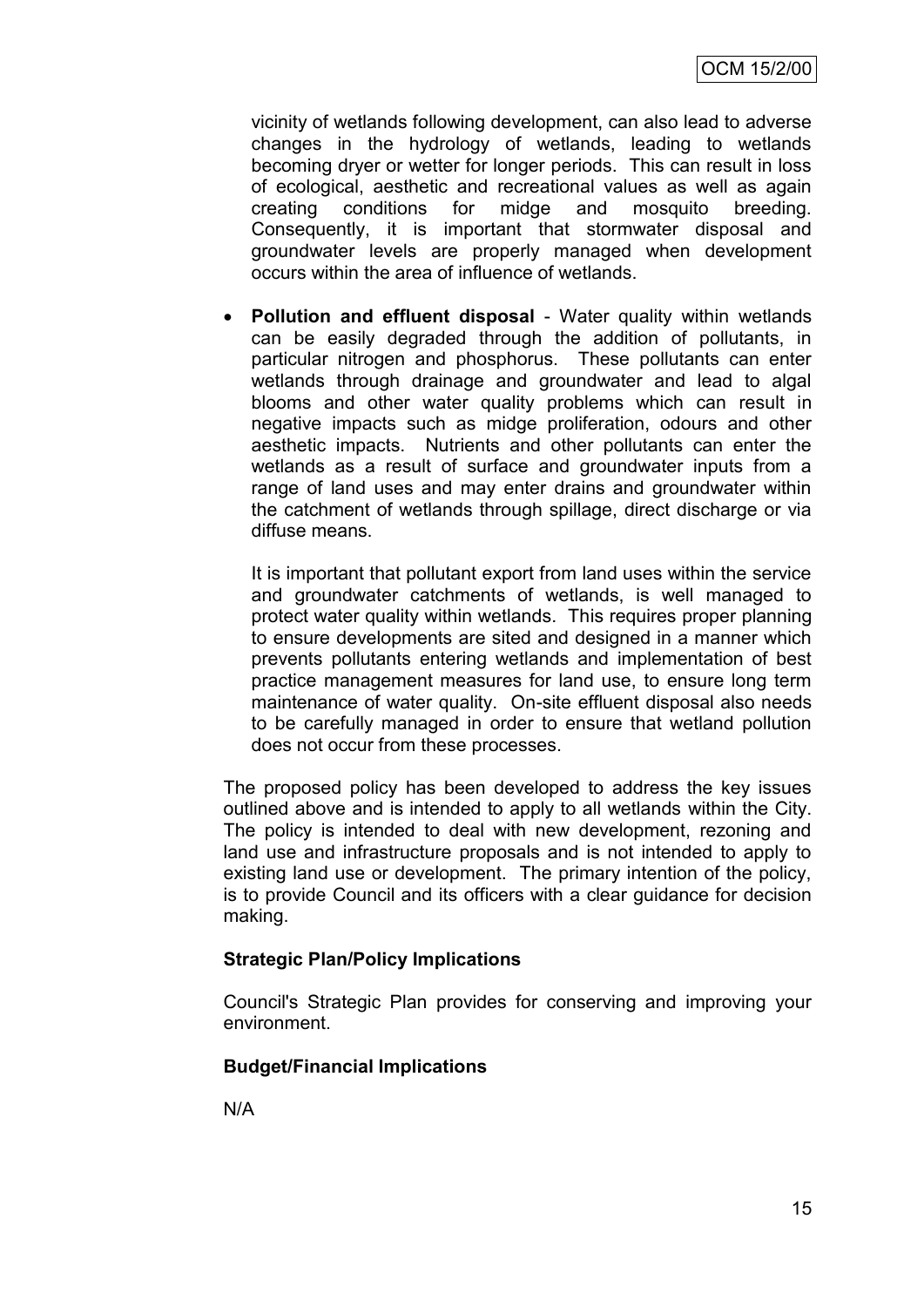### **Implications of Section 3.18(3) Local Government Act, 1995**

The policy is intended to complement existing State Government policies while providing a detailed local approach to planning and wetland protection so as to ensure, where possible, that valuable wetland resources are protected throughout the development process.

While the policy is generally complementary to existing State Government policy, some constraints to its application within the development process may apply, particularly through appeals to the Minister for Planning and Tribunal. The policy itself will not have any legal status, but is intended to provide a clear statement of purpose by Council and provide officers with a consistent approach to managing wetland impacts associated with development.

### **13.4 (OCM1\_2\_2000) - FINAL APPROVAL OF AMENDMENT 215 - REZONING PORTION OF LOT 200 EGMONT ROAD, HENDERSON (92215) (MT) (ATTACH)**

# **RECOMMENDATION**

That Council:

- (1) adopt Amendment No. 212 for final approval without modification;
- (2) in anticipation of the Hon Minister"s advice that final approval will be granted, the documents be signed, sealed and forwarded to the Western Australian Planning Commission.

### **COUNCIL DECISION**

#### **Background**

| <b>ZONING</b>    | MRS:               | <b>INDUSTRY</b>                  |
|------------------|--------------------|----------------------------------|
|                  | DZS:               | LOCAL RESERVE - LAKES & DRAINAGE |
| <b>LAND USE:</b> | <b>VACANT LAND</b> |                                  |
| LOT SIZE:        | 1899 <sup>2</sup>  |                                  |
| ARFA:            | $1040m^2$          |                                  |
| USE CLASS:       | N/A                |                                  |

At its meeting held on 19 May 1998 Council resolved to sell a portion of Lot 152 Sparks Road, Henderson to Phillips Engineering. An amalgamation (107666) of the portion with Phillips Engineering"s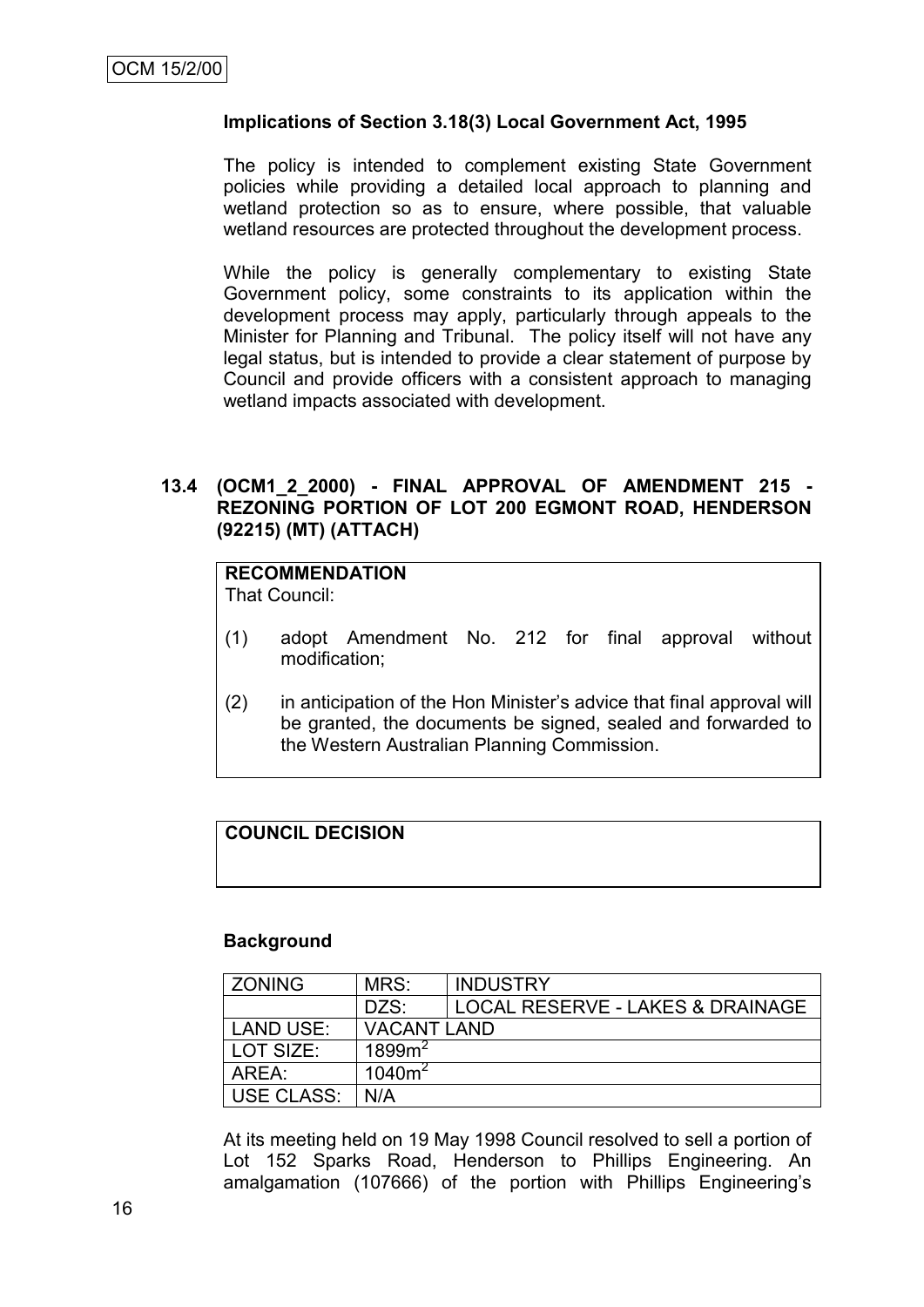adjoining Lot 1011 Egmont Road was approved by the WAPC on 14 October 1998. The portion is now part of the newly amalgamated Lot 200 Egmont Road.

The portion of the lot the subject of this amendment was part of a drainage sump that was surplus to Council requirements. The land has been sold by Council and as such it is no longer a Council Reserve. The amendment seeks to reflect this change in Council"s Scheme. The subject land is currently still classified as a "Local Reserve – Lakes and Drainage". The rest of Lot 200 and surrounding land is zoned "General Industry". The amendment rezones the remaining portion of Lot 200 to "General Industry" in line with the predominant zoning of the lot and the area. The Amendment Map is attached to this agenda.

### **Submission**

The amendment was referred to the EPA. They responded that the amendment would not be assessed and they had no comments to offer. Council advertised the amendment for the required period but no submissions were received.

### **Report**

The rationale for the amendment remains valid and given that there were no submissions on the amendment, it is recommended it be forwarded to the Minister requesting final approval.

# **Strategic Plan/Policy Implications**

N/A

# **Budget/Financial Implications**

N/A

# **Implications of Section 3.18(3) Local Government Act, 1995**

Final approval of the Amendment is required to be given by the Hon. Minister for Planning.

**13.5 (OCM1\_2\_2000) - PROPOSED FRESH PRODUCE DISTRIBUTION CENTRE - LOT 10 SOLOMON ROAD, BANJUP OWNER: J.A CULLITY APPLICANT: THE PLANNING GROUP (5513479) (MT) (ATTACH)**

**RECOMMENDATION** That Council: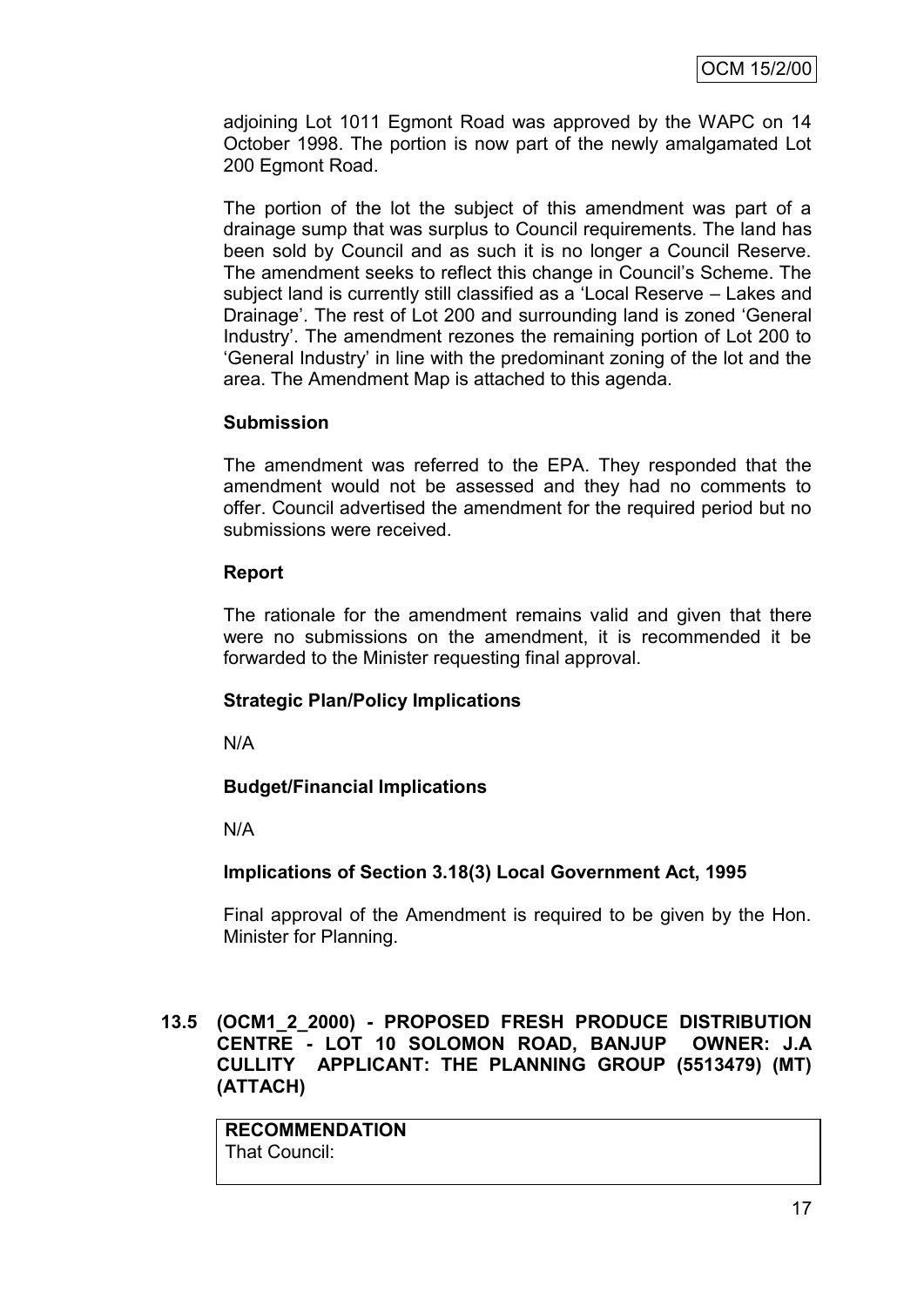(1) approve the application dated 26 November 1999 for a fresh produce distribution centre on Lot 10 Solomon Road, Banjup subject to the following conditions:

Standard Conditions

1. Standard conditions contained in Council Policy PD 17 as determined appropriate to this application by the delegated officer under clause 7.6 of Council"s District Zoning Scheme  $N^{\circ}$  2;

Special Conditions

- 1. The dispatch docks and the receiving docks being relocated so that the dispatch docks are located on the northern side of the warehouse.
- 2. Estate standard fencing being constructed along the southern boundary, to Council's satisfaction.
	- 3. The retaining wall on the southern side of the site is to be constructed along the boundary line and a three metre wide landscaping strip being provided for behind the fence.
	- 4. The Pallet and Tote Area is to be screened from all sides to the satisfaction of the Planning Department.
	- 5. A 2.1 metre wide paved dual use path is to be constructed up the entire length of the battleaxe leg, to Council"s satisfaction linking Solomon Road to the office and staff amenities.
	- 6. No development other than landscaping shall be permitted on the land shown as required for future road purposes on the enclosed excerpt of Main Roads drawing No 9721-177.
	- 7. The intersection of the battleaxe leg and Solomon Road being designed and constructed to Council"s satisfaction.
	- 8. A revised site plan being submitted showing truncations on both ends of the battleaxe leg, as recommended by Council to the WAPC for the subdivision of Lot 10 (112537) currently under their consideration.
	- 9. All external lighting is to be positioned to minimise light spill from the site, to Council"s satisfaction, and comply with the Australian Standard AS 4282 "Control of Obtrusive Effects of Outdoor Lighting 1997".
	- 10. Compliance with Policy PD 42 Native Fauna Protection Policy Requirements.
- (2) agree to the concession in car parking numbers as required under Town Planning Scheme No. 2.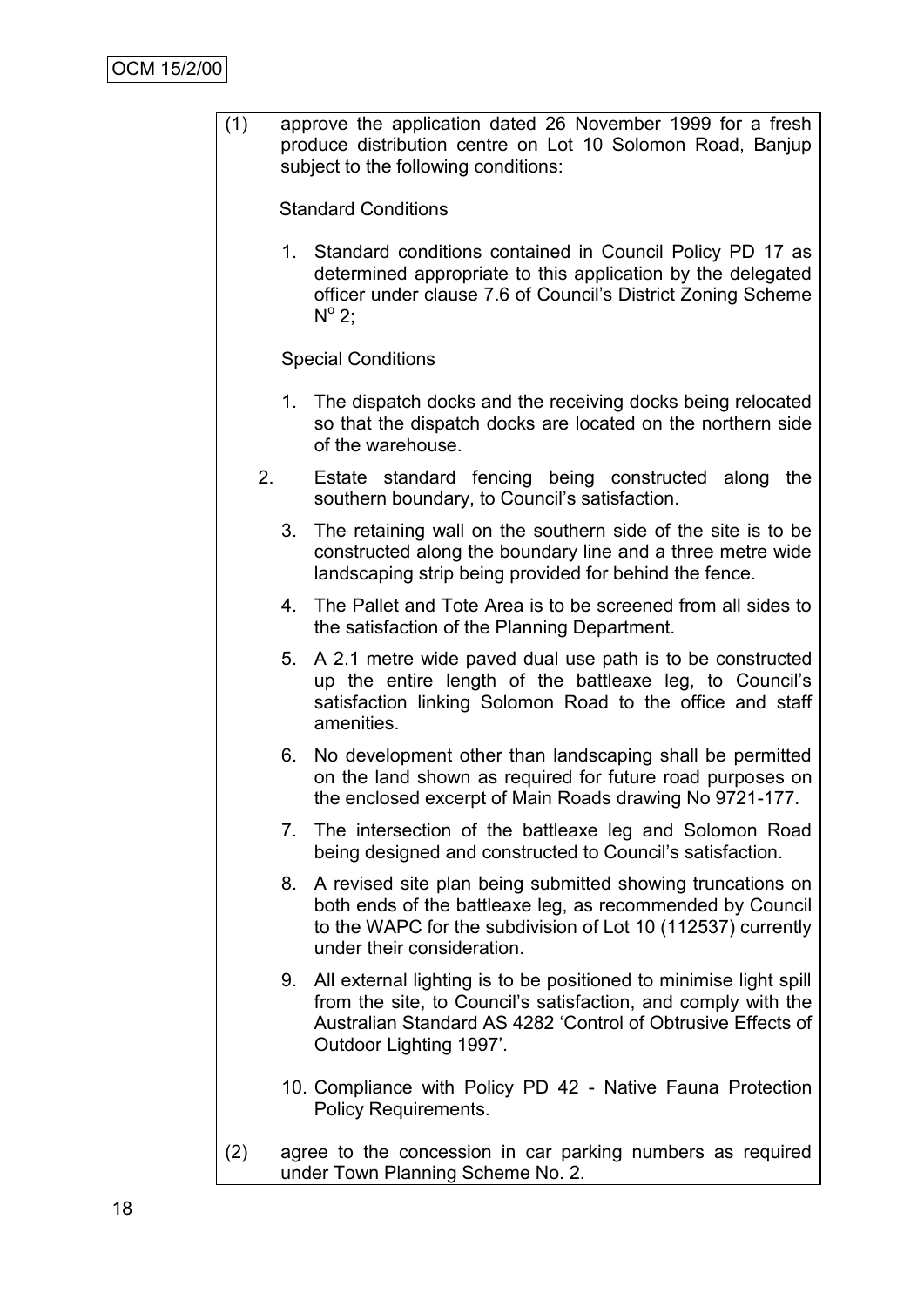- (3) issue a MRS Form 2 Notice of Approval valid for a period of 2 years.
- (4) advise those who made a submission of Council"s decision accordingly.

# **COUNCIL DECISION**

### **Background**

| ZONING:           | MRS:          | <b>INDUSTRY</b>         |
|-------------------|---------------|-------------------------|
|                   | DZS:          | <b>NOXIOUS INDUSTRY</b> |
| LAND USE:         | <b>VACANT</b> |                         |
| LOT SIZE:         | 5.2609 ha     |                         |
| AREA:             | 8274m2        |                         |
| <b>USE CLASS:</b> | "SA"          |                         |

A subdivision of Lot 10 is currently under consideration by the WAPC. It divides the lot into two lots, with a battleaxe leg access for one of the lots. Council recommended approval with conditions including the provision for pedestrian access down the access leg and no vehicle access onto Armadale Road. The development application has been lodged for the lot with the battleaxe access.

### **Submission**

Application has been made for a colourbond distribution centre for fresh produce comprising a 7353m2 warehouse, office and amenities of 663m2, and receiving and dispatch control rooms of 123m2 and 135m2. The building will be a maximum 7 metres high and the finished floor level has been set to minimise the overall height changes between Armadale Road and the subject site. The submitted site plan has been attached to this agenda.

The warehouse is to be setback 35 metres from Armadale Road. This frontage is to contain a 3 metre landscaping strip and retaining wall. Significant trees are to be planted between the wall and the fence line to soften the retaining wall.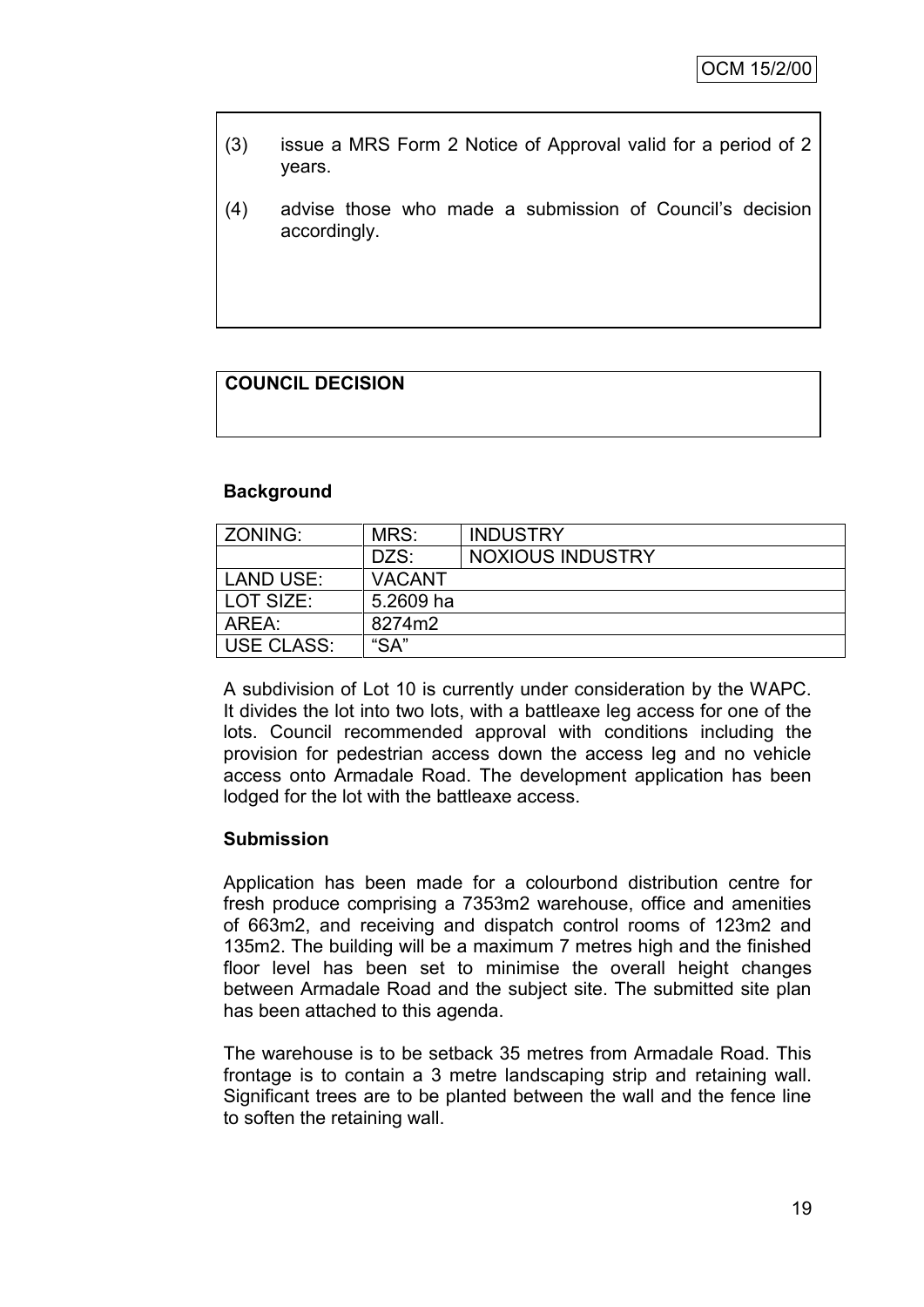All vehicle traffic will be via a battleaxe leg from Solomon Road. The site contains 80 car bays, which exceeds the number required for expected employees.

The application was also referred to 33 surrounding landowners, including those abutting the Armadale Road in the residential area on the other side of to the development. One submission was received. It expressed concern at the development for the following reasons:

- The development would result in the loss of the remnant vegetation, which provided a pleasant outlook from his house.
- **Trucks accessing the site would add to the noise from heavy traffic** along Armadale Road.

#### **Report**

The subject lot is zoned "Noxious Industry" in Council"s Scheme and a warehouse is an "SA" use in this zone. The Thomsons Lake Master Plan earmarks this area as a Service Industry / Business Park. The distribution centre is compatible with this future use. The property to the north contains the similar-sized Clelands warehouse and distribution centre.

The concerns of the neighbour have been examined by Council officers. An officer from Council"s Environmental Services examined the remnant flora on the site. It was assessed as being of a high quality but was quite common of much bushland in the area. It was not worthy of special protection, such as inclusion in Bushplan. While it is understandable that the home owner on the other side of Armadale Road does not want to lose the pleasant vista from his backyard, there should be recognition that the land is zoned for industry and the loss of this bushland was likely. Treatment of the frontage to Armadale Road is discussed below.

The neighbour has legitimate concerns about noise from the site impacting on him at all hours of the day. Between 60 to 80 trucks will visit the site daily. As a result it has been agreed with the applicant that the receiving docks and dispatch docks be switched around so the receiving docks face towards Armadale Road. The applicant has advised that goods are received between the hours of 6am and 3pm, the majority of trucks arriving between 1pm and 3pm. The dispatch docks on the other hand operate primarily from 4pm to 2am. By switching the dispatch docks away from Armadale Road, there should be minimal impact on the residences opposite Armadale Road. The dispatch docks, which operate all through the night, will be 160 metres from the property boundary and at least 200 metres from the nearest residence.

The subject property will be one of the first properties encountered when entering the future Thomsons Lake Regional Centre from the east and as such it is important that it maintain a high visual amenity. In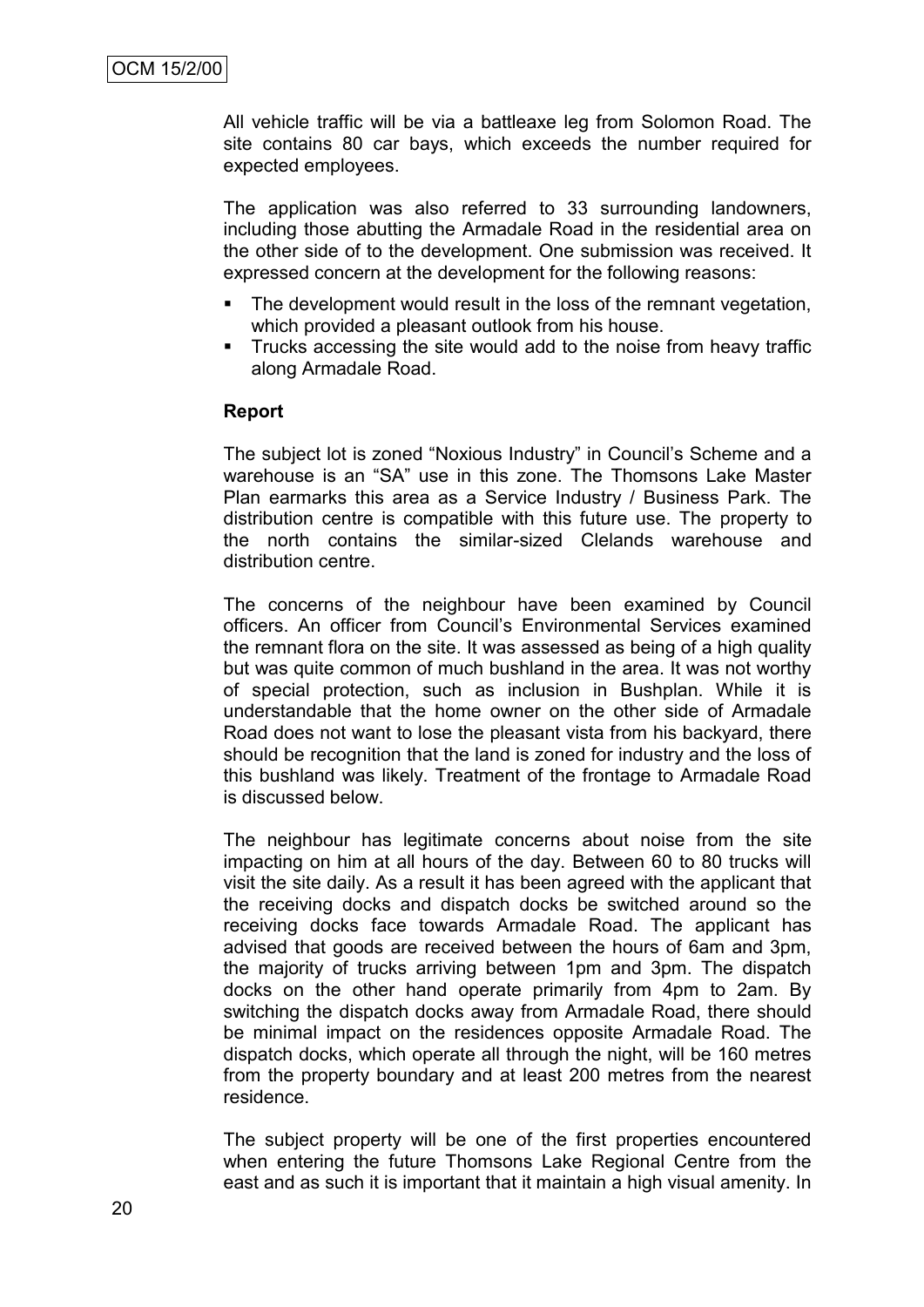this regard the treatment of the landscaping strip along Armadale Road is a key issue. A plan attached to this agenda shows the applicant"s proposed treatment. It shows a retaining wall behind a fence. Landscaping is proposed between the wall and fence and on top of the wall. This arrangement is not ideal because the landscaping is split and the area between the fence and wall is likely to collect rubbish. Council officers have discussed with the applicant an alternative arrangement that should provide a better frontage. The one metre high retaining wall is moved onto the boundary, with a high standard of pillar and steel bar infill fence on top of it, to a total height of three metres. A three metre wide landscaping strip can then be developed behind. The combination of masonry wall and steel bar fence, with landscaping behind should combine security with a "soft" frontage.

A potential blight on the visual presentation of the site is the rubbish disposal area and pallet and tote area. The switch of the dispatch and receiving docks will mean the rubbish disposal area will be moved to the north side of the building, away from Armadale Road. It is recommended that a condition be applied to the approval requiring the pallet area to be screened from all sides.

The Scheme requires at total of 101 car bays for a development of this size. The submitted plan indicates a total of 80 bays, which is based on the maximum number of employees in the centre (not expected to be that many). It is recommended this variation be allowed. There are areas on site where further car bays could be provided should they be prove necessary in the future.

The application meets the Scheme requirements in all other ways. The development should be approved subject to the modifications discussed.

### **Strategic Plan/Policy Implications**

PD 17 and PD 42 apply.

### **Budget/Financial Implications**

N/A

### **Implications of Section 3.18(3) Local Government Act, 1995**

The subdivision of Lot 10 must be approved by the Western Australian Planning Commission.

The application was referred for comment to the Department of Environmental Protection and Main Roads. The DEP replied that the proposal is not a prescribed premises and a Works Approval or Licence is not required. Main Roads had no objection subject to the condition that no development other than landscaping shall be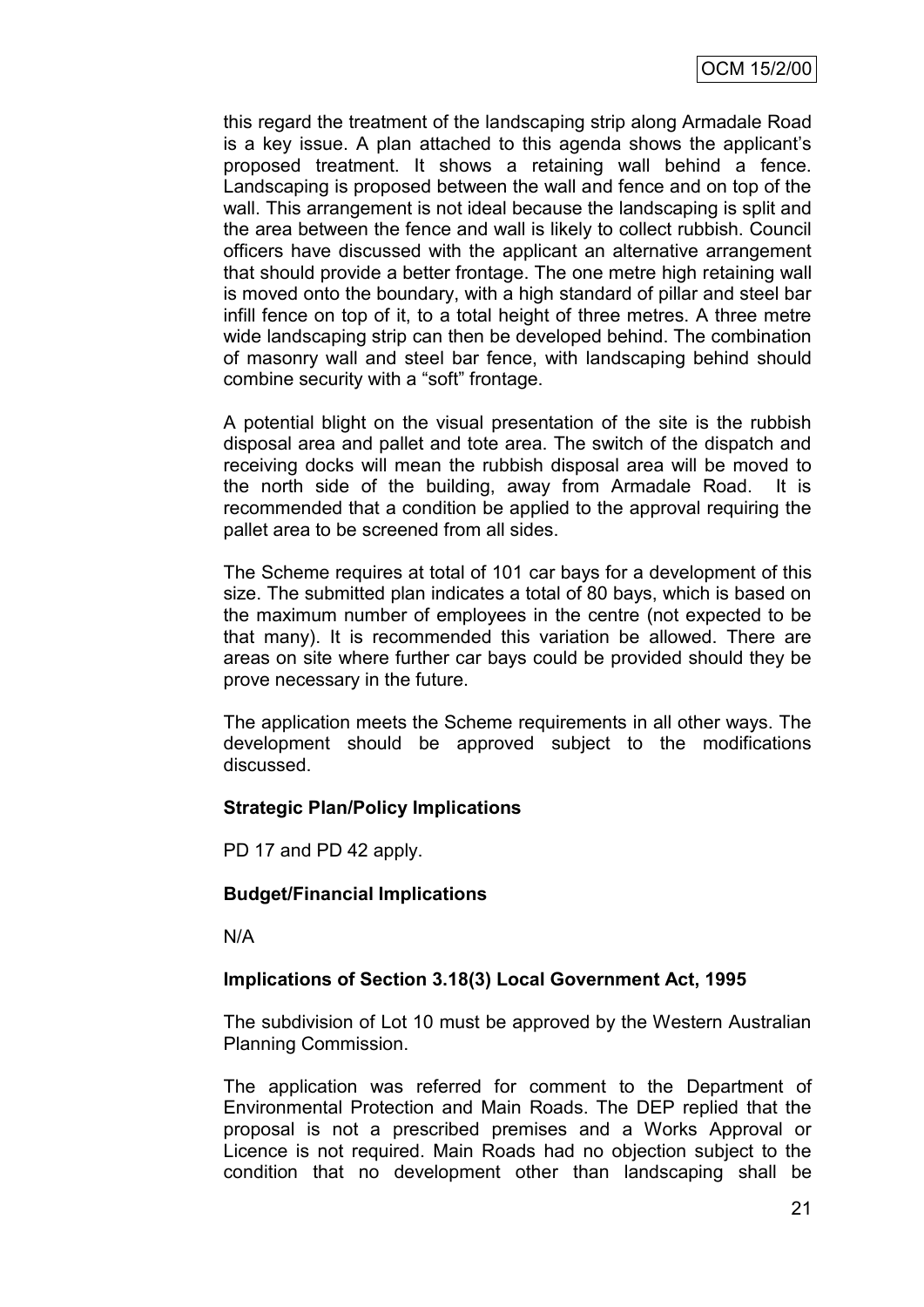permitted on the land required for future road widening. Main Roads correctly note that the site plan submitted allows for this requirement.

### **13.6 (OCM1\_2\_2000) - REVIEW OF THE POSSIBLE LOCATION FOR THE SITE OF THE MOTORPLEX IN KWINANA (412304/9637 /9509) (SMH) (ATTACH)**

### **RECOMMENDATION** That Council:

- (1) receive the report;
- (2) confirms its strong opposition to any suggestion that the proposed Motorplex be located in Henderson; and
- (3) note the action of the Chief Executive Officer to write to the Premier, Deputy Premier, Minister for Sport, Minister for Planning and the Minister for the Environment, together with the local members of Parliament, expressing concern about the newspaper report that suggests that two of the alternative sites to be considered for the Motorplex is in Henderson.

### **COUNCIL DECISION**

#### **Background**

The State Government has, for some years, been investigating sites for the relocation of the Claremont Speedway.

Henderson was one of the sites considered but eliminated because it formed part of the Beeliar Regional Park.

At the end of 1998, the State identified a possible site in Kwinana, referred to as a Motorplex, which was designed to provide for a wide range of motor sports, including drag racing.

#### **Submission**

Attached to the Agenda are two recent newspaper articles, namely:

- WAN 31/01/00 'Court Reviews Speedway Site'
- WAN 03/02/00 'Motorsport Complex Put On Hold'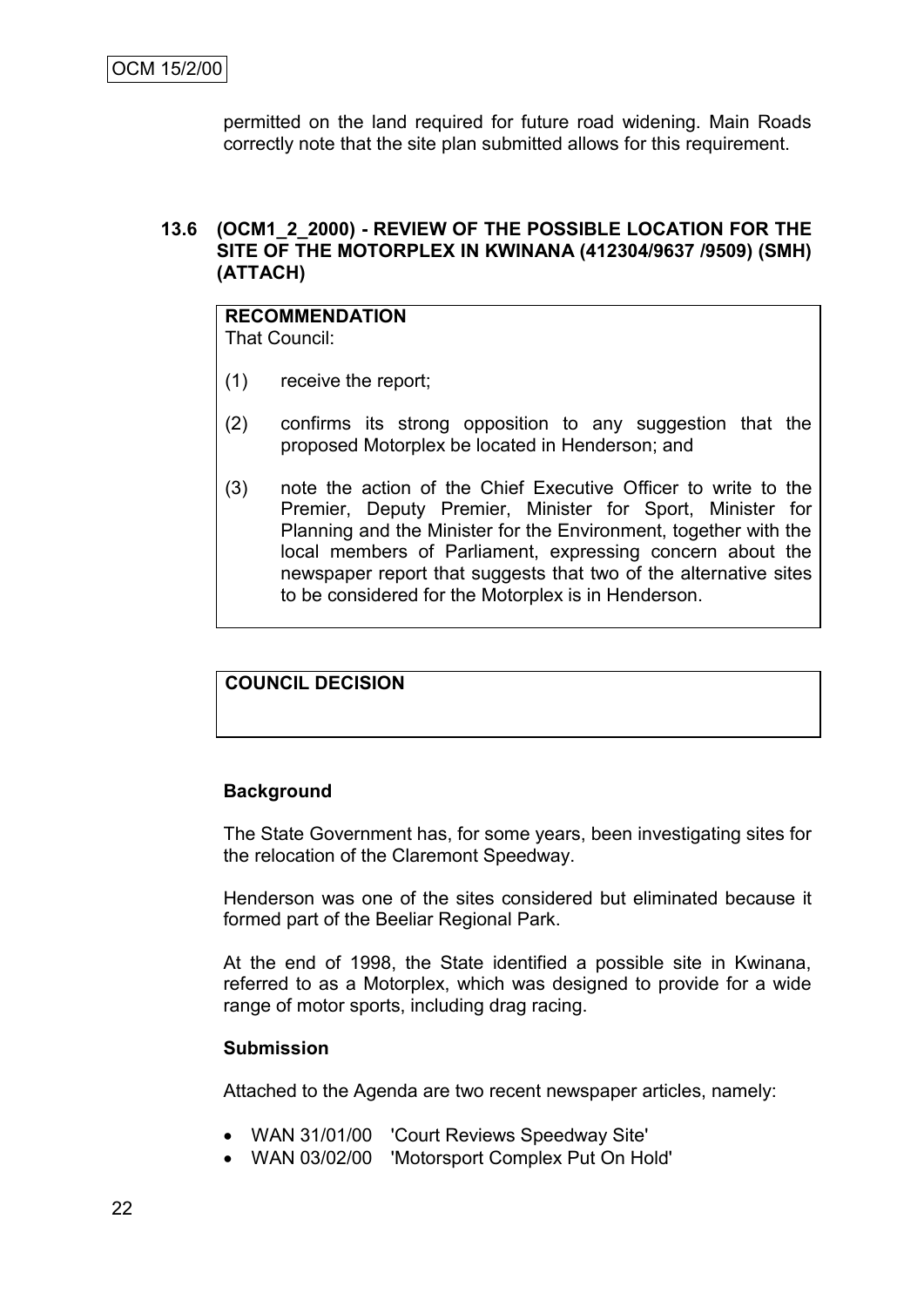The Kwinana Industries Council is opposed to the Kwinana site. The Council has suggested to the Government that it consider two sites in Henderson.

#### **Report**

A motorplex in the Beeliar Regional Park, Henderson is totally unacceptable. It is unacceptable because the land at Henderson adjoins the coast and forms part of a System 6 reserve.

A motorsport complex should not be located on prime coastal land.

Henderson is an important conservation area and should be protected and enhanced as proposed by the Department of Conservation and Land Management and the Jervoise Bay Project Office.

The Council has been opposed to the Beeliar Regional Park in Henderson being used for anything other than conservation and in fact, in its advice to the Deputy Premier and the Minister for the Environment in December 1998 relating to the proposed Southern Harbour Project, made it clear that should the project proceed, the overall area of the Beeliar Regional park south of Russell Road should not be reduced and that no additional "non-conservation" recreation activities or uses should be permitted in the park. This is the Council's position.

Given the foregoing and the strong community interest in the Henderson area, Henderson should not be included as an alternative site for the proposed motorplex, and a public statement should be issued advising that it is not under consideration.

The Council continues to support the motorplex in Kwinana, subject to it not including drag racing and that it is environmentally acceptable. The proposed site appears to be a suitable re-use of the red mud lakes and an acceptable use within the EPP buffer to Kwinana Industrial Area.

This report represents the contents of a letter sent to the Premier, Deputy Premier, Ministers and Local Members. A copy of the letter was distributed to Commissioners under separate cover.

### **Strategic Plan/Policy Implications**

Council's Strategic Plan provides for the conserving and improving of the environment.

### **Budget/Financial Implications**

N/A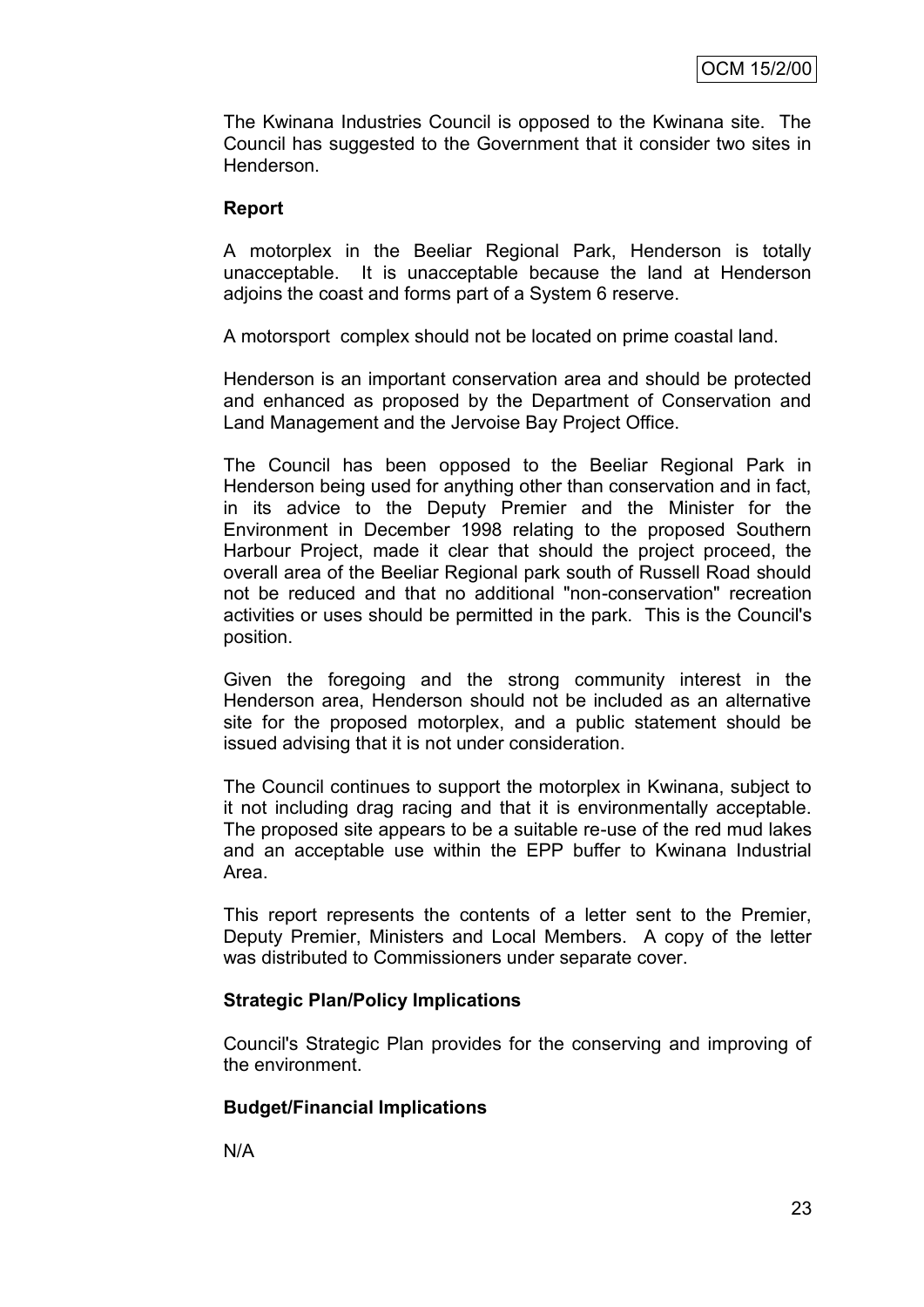### **Implications of Section 3.18(3) Local Government Act, 1995**

As part of the proposed Southern Harbour Project on Jervoise Bay, CALM in conjunction with the Department of Commerce and Trade, made a commitment on behalf of the State Government in September 1999, that it would upgrade Woodman Point Regional Park and the Mt Brown area of the Beeliar Regional Park. This State Government initiative is to improve the conservation, recreation and landscape value of the parks. This public commitment is referred to as the "Jervoise Bay Green Links Enhancement Plan".

Moreover, the Council in conjunction with state agencies has been successful in having the Fremantle to Rockingham Highway redirected along Russell Road to connect into Rockingham Road (Stock Road) to avoid this major road bisecting the Beeliar Regional Park at Henderson. The design and construction of the realignment of Cockburn Road south of Russell Road to bypass the Jervoise Bay ship building area, has already commenced in accordance with the agreement to redirect the highway and have it deleted from the Metropolitan Region Scheme. One of the main arguments in support of redirecting the highway to follow Russell Road, was the high priority given to protecting the integrity and environmental qualities of the Beeliar Regional Park at Henderson.

Also the Council has been successful through having the Hon. Minister for Mines refuse three applications for prospecting licences in the Beeliar Regional Park at Henderson, under Section 111A of the Mining Act in January this year. This section of the Act allows the Minister to refuse an application based on his opinion that the disturbance of the land would not be in the public interest.

### **13.7 (OCM1\_2\_2000) - PROPOSED ROUGH FILL AND RECYCLING FACILITY - PORTION LOT 1 ROCKINGHAM ROAD, HENDERSON OWNER: COMSE NOMINEES APPLICANT: MASTER PLAN CONSULTANTS (3311117) (CC) (ATTACH)**

**RECOMMENDATION** That Council:

(1) subject to the Hon. Minister for Planning granting final approval to Amendment 203 to the City of Cockburn Town Planning Scheme No. 2 and submission of a rehabilitation plan to the satisfaction of the Manager of Development Services, the Manager of Development Services to issue a Form 2 MRS Notice of Approval for the proposed Recycling Facility on portion of Lot 1 Rockingham Road Henderson, subject to the following conditions: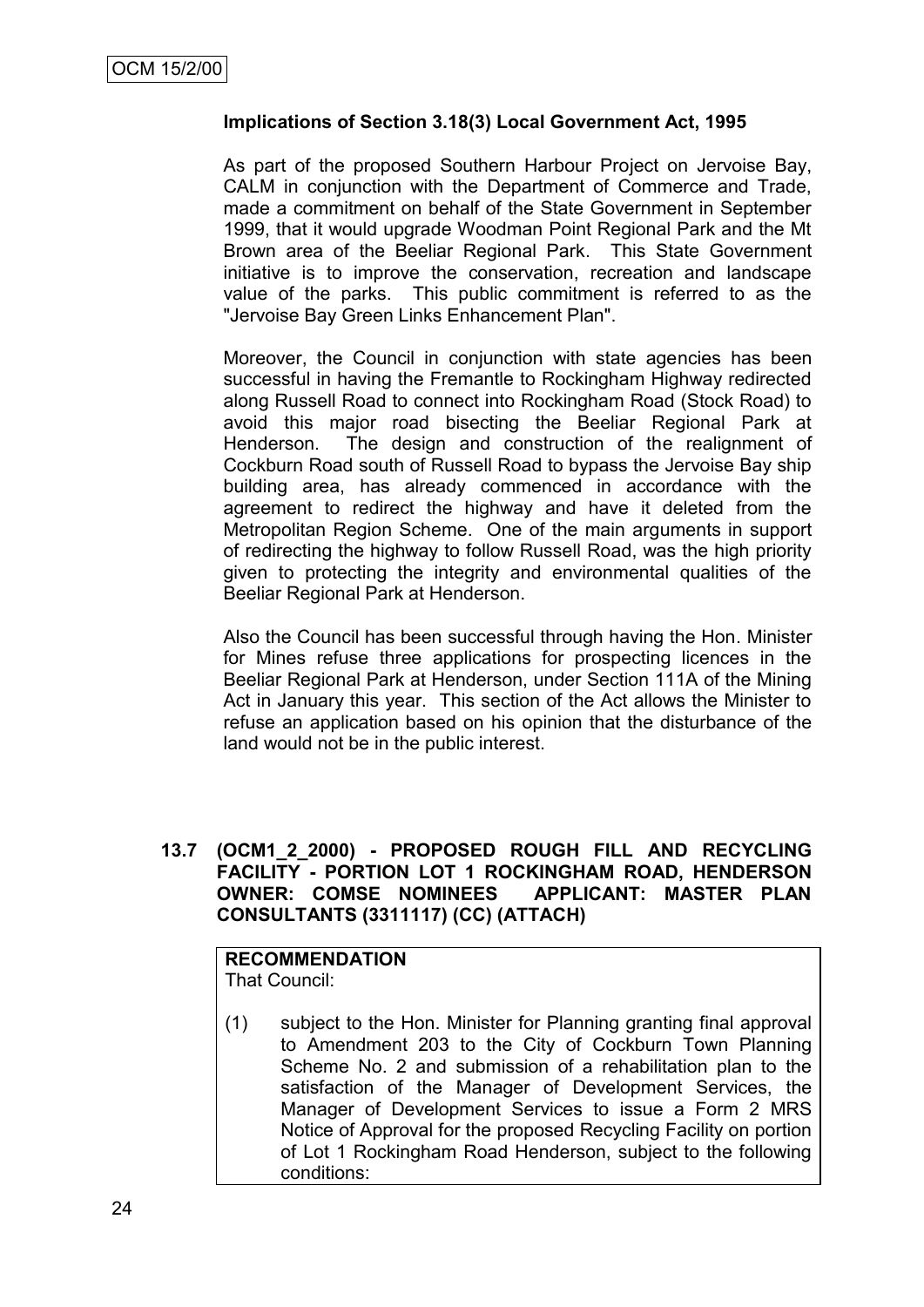1. Standard conditions and footnotes as contained in Council Policy PD 17 as determined appropriate to this application by delegated officer under clause 7.6 of Council's District Zoning Scheme No. 2.

### Special Conditions

- 1. Development being carried out in accordance with the report titled 'Proposed Rough Fill and Recycling Facility Operation' Lot 1 Rockingham Road, Henderson prepared by Masterplan Consultants WA Pty Ltd received on 30 November 1999, unless otherwise specified in a condition of this approval.
- 2. Rehabilitation to be carried out in accordance with a detailed rehabilitation plan to be prepared by the owner/occupier to the satisfaction of the Manager of Development Services to be accepted within 2 months of the issue of this approval**.**
- 3. Bond monies held by the City in trust in relation to the site continuing to be held by the City against the rehabilitation requirements of this approval.
- 4. The internal accessway and crossovers to Rockingham Road is to be bituminised and drained to the satisfaction of the City of Cockburn.
- 5. The perimeter of the approval area being fenced to a minimum standard of a star picket fence, or such other fence and warning signs being placed on the fence to the satisfaction of Council's Manager of Development Services.
- 6. A Dust Management Plan being prepared in accordance with Council Guidelines for the preparation of Dust Management Plans and implemented accordingly.
- 7. This approval remains valid until the cessation of waste disposal activity at the adjacent City waste disposal site occurs.
- 8. No disposal of material of any kind to occur on site.
- (2) advise the applicant of the Council's decision.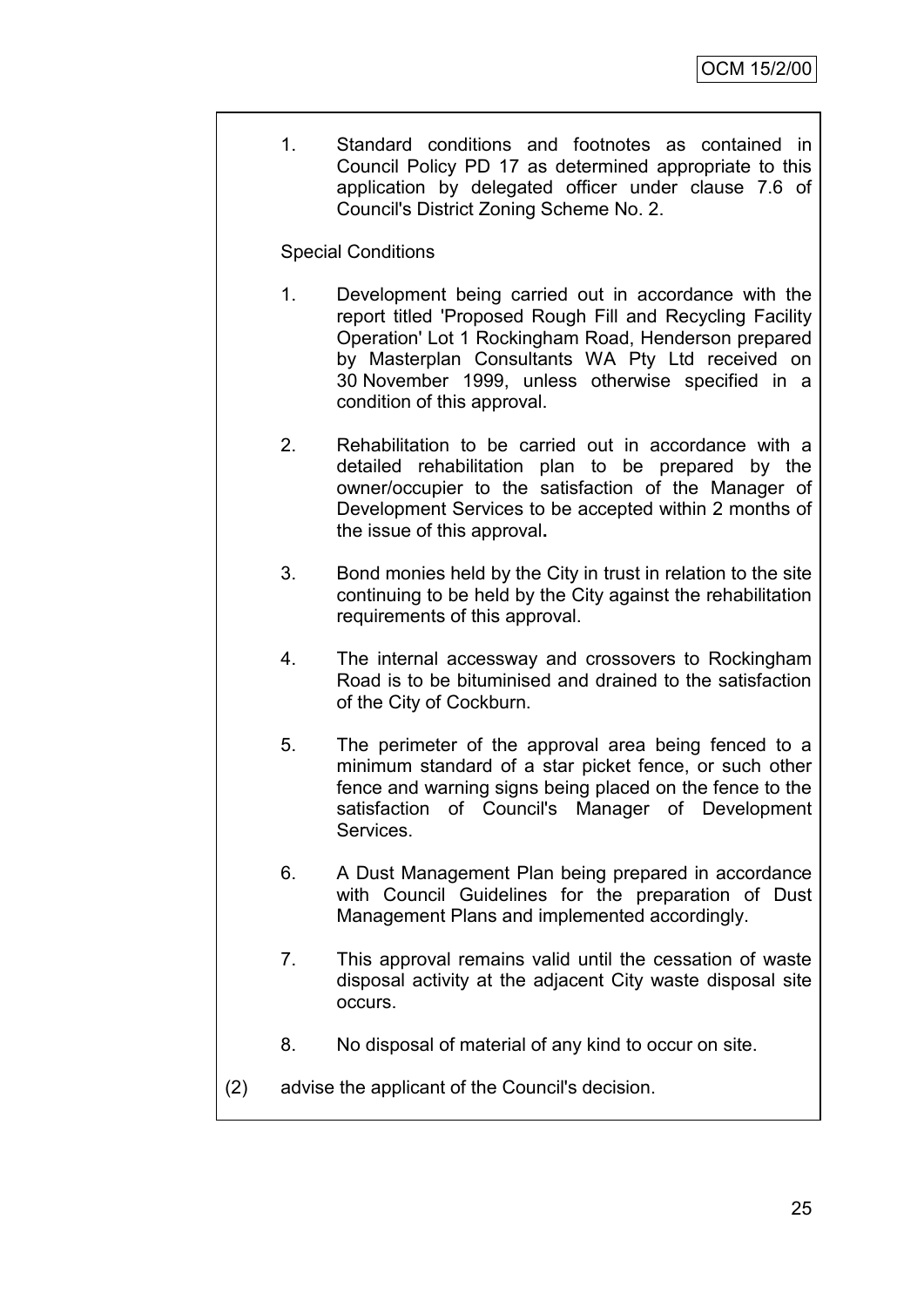### **COUNCIL DECISION**

#### **Background**

| ZONING:          | MRS:            | <b>RURAL</b>                        |  |  |
|------------------|-----------------|-------------------------------------|--|--|
|                  | DZS:            | <b>RURAL</b>                        |  |  |
| <b>LAND USE:</b> |                 | <b>FORMER LIMESTONE QUARRY</b>      |  |  |
| LOT SIZE:        | 13HA            |                                     |  |  |
| AREA:            | 5HA             |                                     |  |  |
| USE CLASS:       | <b>FACILITY</b> | PROPOSED ADDITIONAL USE - RECYCLING |  |  |

Council at its meeting of 16 November 1999, resolved to adopt for final approval Amendment 203 to TPS No. 2 to allow for an additional use of a rough fill and green waste recycling facility on a portion of Lot 1 Rockingham Road, Henderson. *See Agenda for Amendment Proposal.*

Although Amendment 203 has not yet been finally approved by the Minister for Planning, the applicant seeks Council's decision in respect to the development proposal so that attention can be given to any prerequisites for the commencement of activity prior to the Minister's final approval and the formal issue of an MRS Form 2.

#### **Submission**

The main operational and physical characteristics of the proposed recycling facility are as follows:

- Recycling of limestone rubble, top-soil, rough fill and green waste on a 5 hectares portion of the site in accordance with the proposed additional use area.
- Use of a front-end loader, turbo grinder for green waste, a screening machine for rough fill and a dozer to crush limestone.
- Office and toilet building at main entrance.
- 3-6 vehicle movements per day.

### **Report**

When Council adopted Amendment 203 for advertising, the applicant was advised of the requirement to submit a rehabilitation program in accordance with Council Policy for the balance of the site with a development application for the proposed activity.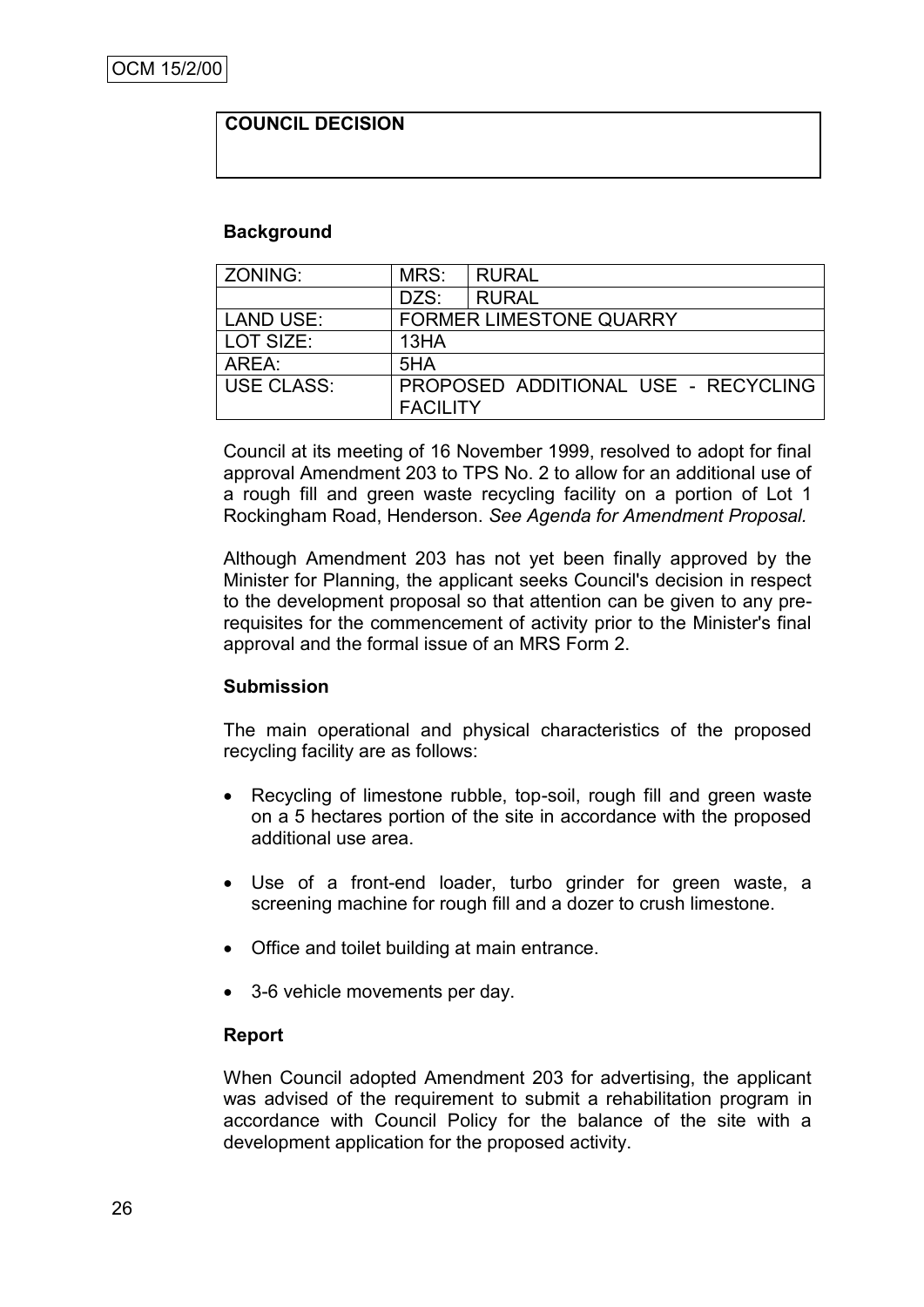Council is to undertake a rehabilitation audit of existing and previous quarries in the District in late February early March and will pass onto the landowner, criteria for establishing a new rehabilitation program for the site.

### **Strategic Plan/Policy Implications**

N/A

### **Budget/Financial Implications**

N/A

### **Implications of Section 3.18(3) Local Government Act, 1995**

The Department of Environmental Protection has issued a works approval for the recycling operation covering matters such as dust control, storage of green waste and fire safety.

The final approval of the Amendment rests with the Hon. Minister for Planning.

#### **13.8 (OCM1\_2\_2000) - ACCESS EASEMENT - INITIATION OF LEGAL ACTION - PART LOT 3, 1 ROCKINGHAM ROAD, HAMILTON HILL - NEWMARKET HOTEL SITE (2212274) (SA) (ATTACH)**

# **RECOMMENDATION**

That Council:

- (1) instruct its solicitors to initiate legal action to enforce the terms of the Grant of Easement Deed dated 25th August 1995 (F966819 E) in regard to the owners of Lot 3, 1 Rockingham Road, Hamilton Hill; and
- (2) inform the landowner and the complainants of Council"s decision accordingly.

# **COUNCIL DECISION**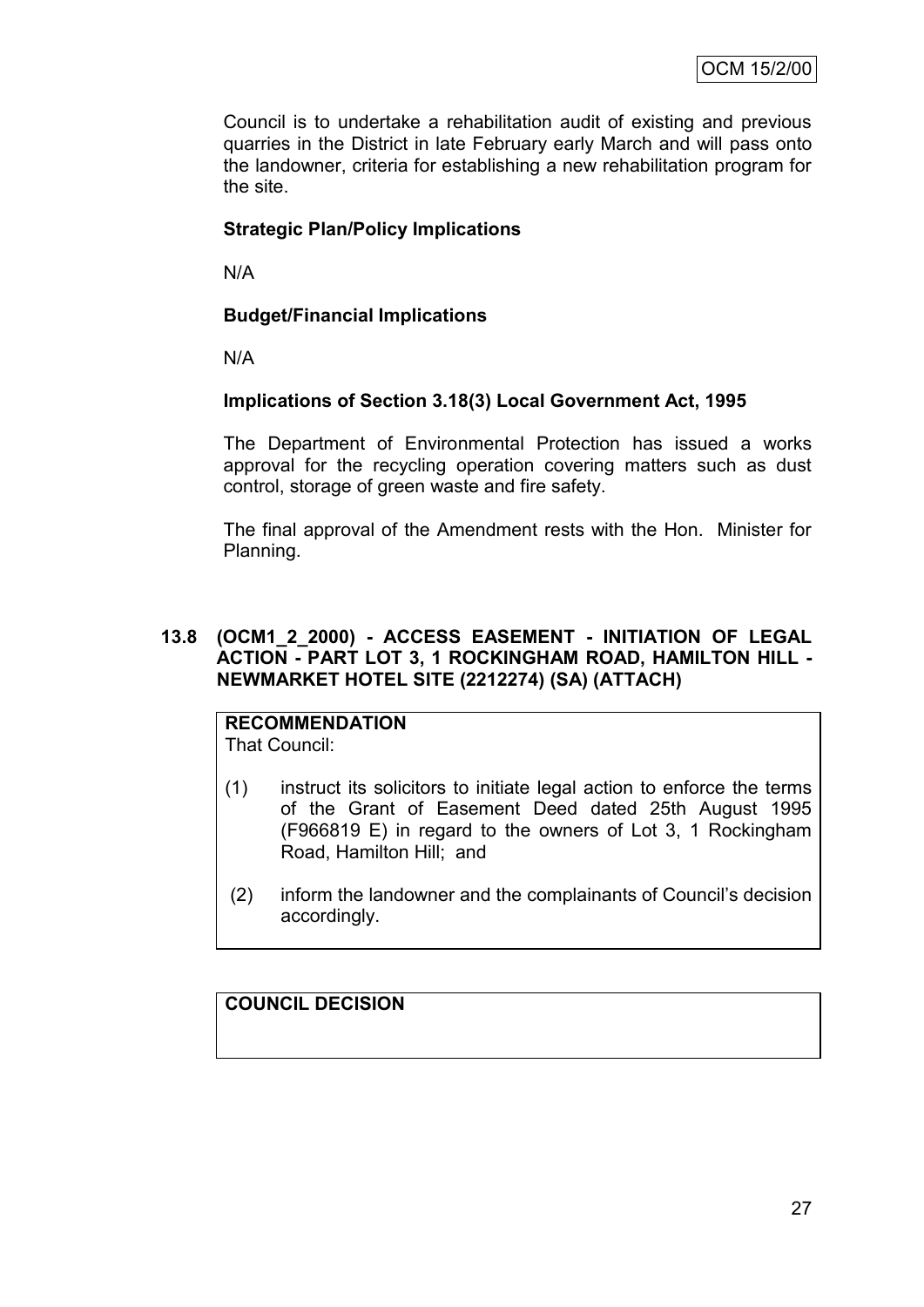### **Background**

| ZONING:    | MRS:                                 | Urban                      |  |
|------------|--------------------------------------|----------------------------|--|
|            | DZS:                                 | Commercial - Heritage Site |  |
| LAND USE:  | Newmarket Hotel Site and Bottle shop |                            |  |
| LOT SIZE:  | 3865m2                               |                            |  |
| AREA:      | N/A                                  |                            |  |
| USE CLASS: | N/A                                  |                            |  |

- October 1998, Council received a complaint from the adjoining land owner about non-compliance with the accessway easement deed, and Council resolved at its Ordinary meeting on 20 October 1998, the following:
	- 1. order the "Grantor" (Kee Vee Properties P/L) to remove the obstruction on the easement; and
	- 2. request the "Grantor" to construct and pave the easement, as per Council's specifications within two weeks.
- November 1998, the applicant (Thompson Ong Architects) on behalf of the landowners, advised that the paving and easement would be constructed as soon as possible, which satisfied the complainant.
- 5 January 1999, the matter is raised again after a site inspection of the lot revealed that only partial works on the easement had been done. Council wrote to the applicant reminding them of their requirement to construct the easement and requesting a timetable for the completion of the site works.
- 27 January 1999, Council received a phone call from the original complainant who was concerned that the easement works had not been completed. The complainant was advised that it would be unfair of Council to enforce the easement while the landowner was still carrying out site works, however upon completion of the construction works, Council would be able to enforce the Deed.
- 16 February 1999, the landowner's solicitors (the subject of the complaint) contacted Council requesting clarification of the deed and easement and was advised by Council, that the easement is a public access way.
- 11 October 1999, the complainant again contacted Council advising the access way had still not been completed. Council again contacted the applicant advising that action must be taken to rectify the situation within 14 days.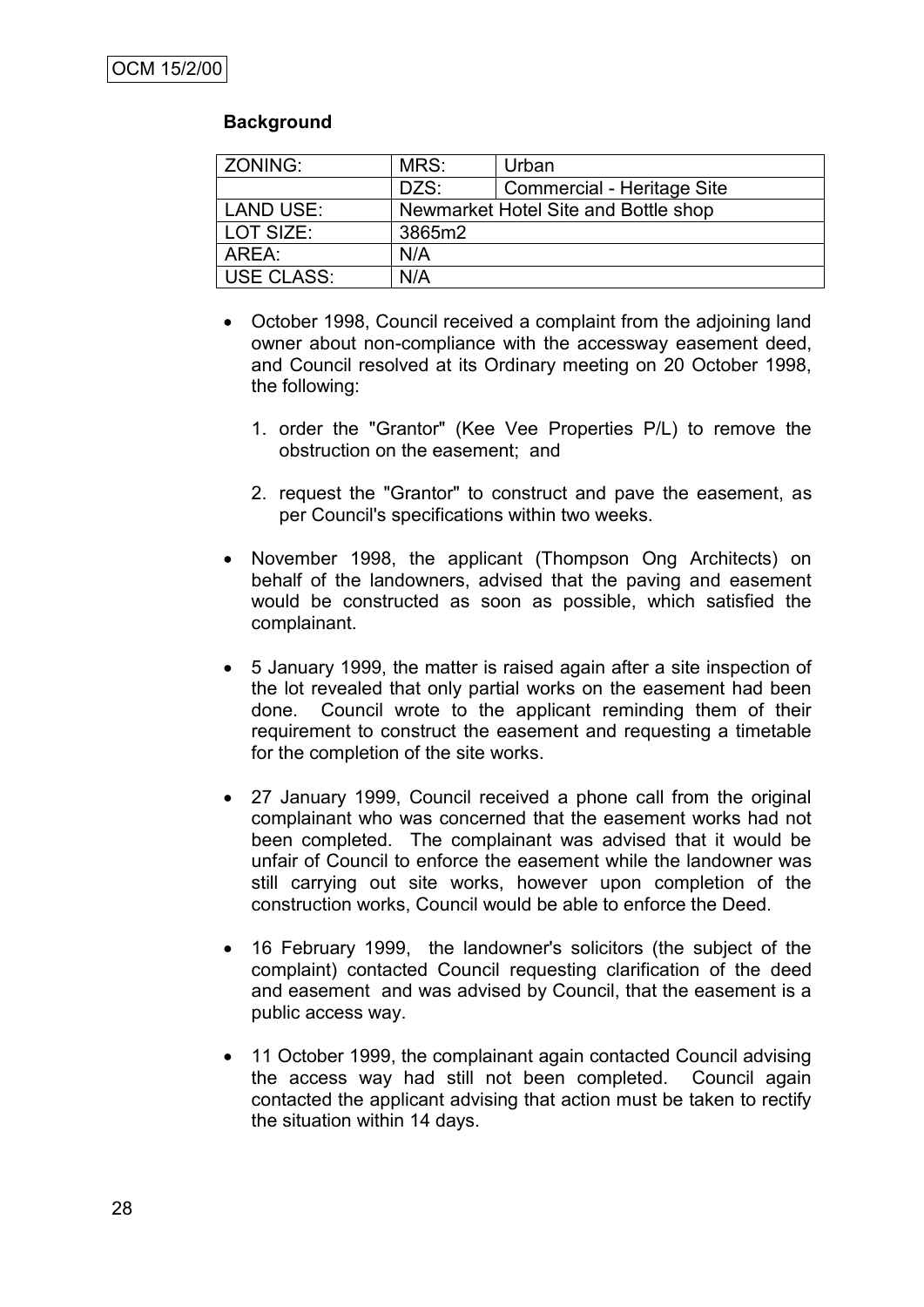- 10 November 1999, the applicant advised Council that works had been delayed pending completion of drainage works and works would be finalised in the New Year.
- 18 November 1999, Council advises applicant that work must commence on accessway within 42 days.
- 30 December 1999, 42 day period closes and no further works have commenced on site.

### **Submission**

As the accessway easement has not been completed on site after a 16 month period has lapsed, it is requested that Council enforce the deed. A copy of the Deed will be circulated under separate cover.

### **Report**

It can be seen from the above background, that the landowner of the subject site has not completed the construction of the accessway easement. Council has been advised by the applicant on many occasions, that the works would be completed as soon as possible, however the easement is still not completed as of 4 February 2000. It is therefore recommended that Council instruct its solicitors to initiate legal action to enforce the terms of the Grant of Easement Deed dated 25 August 1995 (F966819 E) in regard to the owners of Lot 3, 1 Rockingham Road, Hamilton Hill.

# **Strategic Plan/Policy Implications**

N/A

# **Budget/Financial Implications**

Legal costs will be incurred by Council. These funds are provided for under Account 500320.

# **Implications of Section 3.18(3) Local Government Act, 1995**

Nil

### **13.9 (OCM1\_2\_2000) - FINAL ADOPTION OF AMENDMENT NO. 194 - DISTRICT ZONING SCHEME NO. 2, R24309 COCKBURN ROAD, HENDERSON APPLICANT: GRAY & LEWIS (92194) (SA) (ATTACH)**

**RECOMMENDATION** That Council: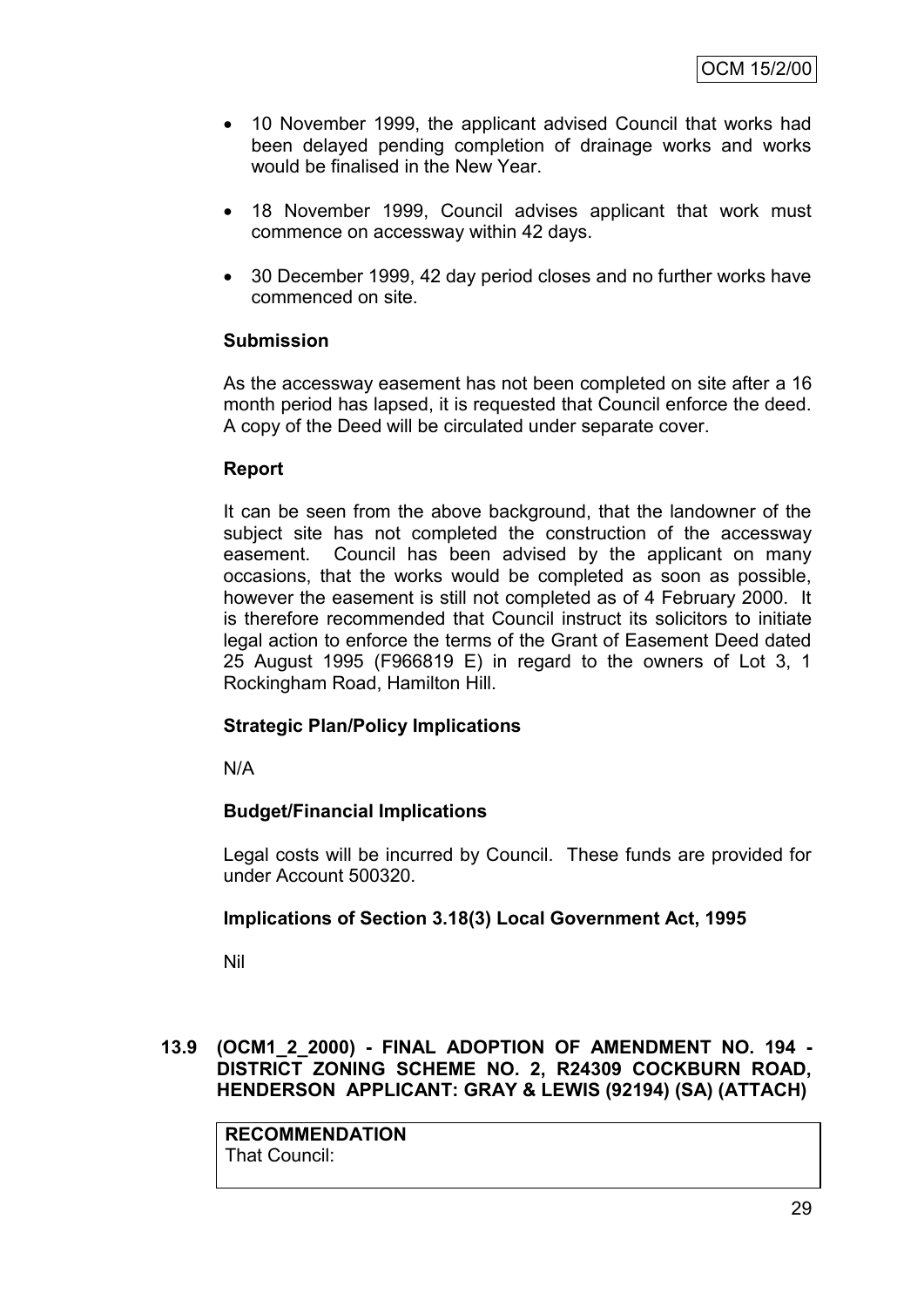- (1) request the Western Australian Planning Commission for a deferment and extension of time for the Council to make a recommendation on the amendment, under Regulations 17(2) and 18(1) of the Town Planning Regulations, until the realignment of Cockburn Road and subdivision of Part Lot 2 and Reserve 24309 Cockburn Road has been finalised (WAPC Ref 110428); and
- (2) advise the applicant of Council's decision accordingly .

# **COUNCIL DECISION**

### **Background**

| ZONING:           | MRS: |                                       |
|-------------------|------|---------------------------------------|
|                   | DZS: | Regional Reserve - Parks & Recreation |
| <b>LAND USE:</b>  | N/A  |                                       |
| LOT SIZE:         | N/A  |                                       |
| ARFA :            | N/A  |                                       |
| <b>USE CLASS:</b> | N/A  |                                       |
|                   |      |                                       |

Amendment No. 194 will rezone Portion of Reserve 24309 Cockburn Road, Henderson from "Regional Reserve - Parks & Recreation Reserve" to "General Industry (Restricted Use: Ship Building and the manufacture, fabrication and assembly of components for use by the offshore petroleum industry)" and portion of Cockburn Road from 'Local Reserve - Local Road" to "General Industry (Restricted Use: Ship Building and the manufacture, fabrication and assembly of components for use by the offshore petroleum industry)".

The proposed transfer of the subject land to General Industry is for the development of the southern harbour project on Jervoise Bay.

It is intended that the southern harbour will support the fabrication and loadout of purpose-built modules and jackets; the fit out of floating production and storage vessels; naval vessel refits and maintenance; and module and specialist plant fabrication for the mining and mineral processing industries.

The southern harbour will be divided into two precincts:- the Heavy Fabrication/Ship Building precinct and the Marine-Related Heavy Industry precinct.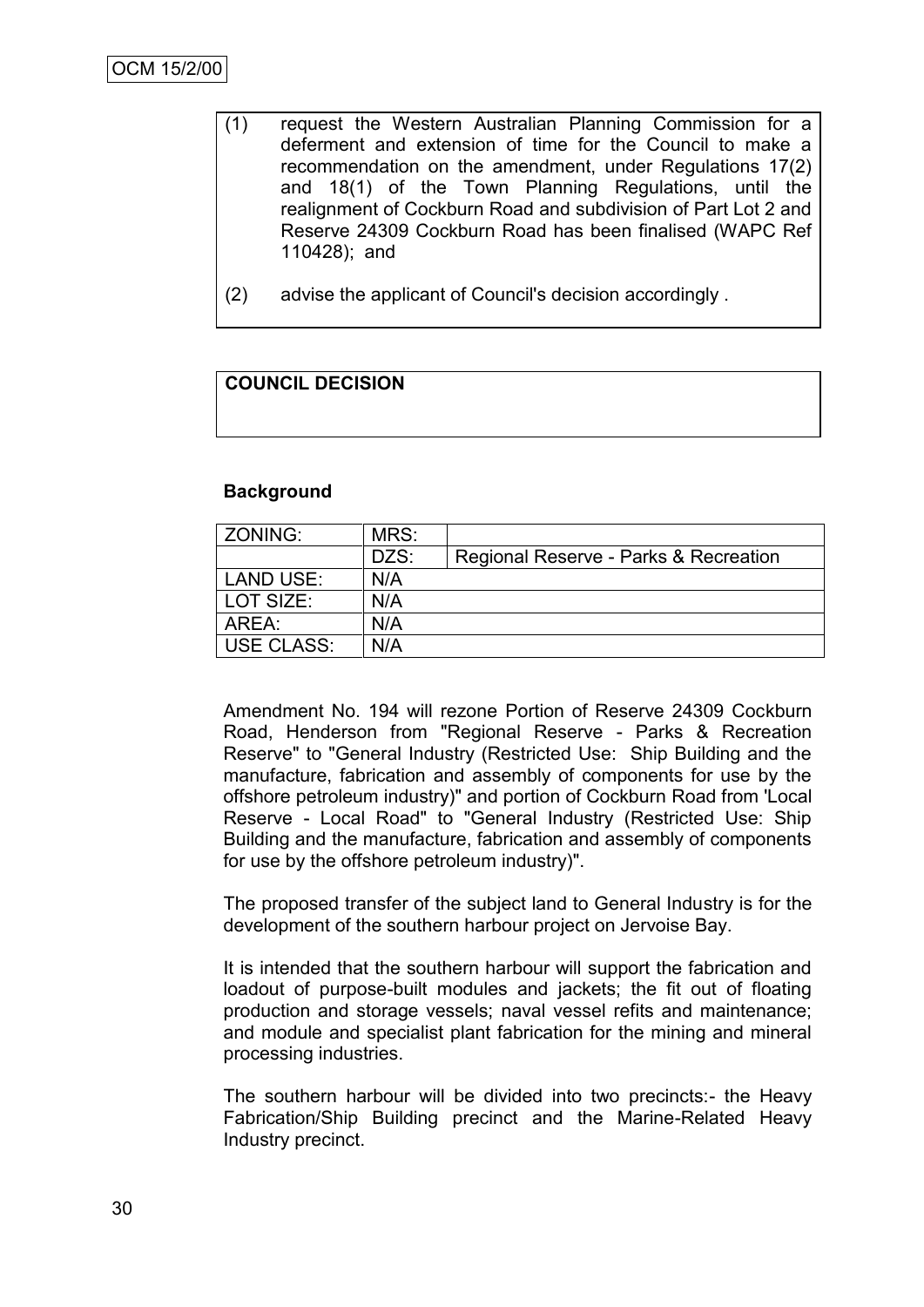The development of the Heavy Fabrication/Ship Building precinct will require the construction of a major offshore breakwater to provide a fully protected waterfront and reclamation of approximately 50 ha of waterfront land. The reclaimed area is intended to be largely developed as a common use Fabrication/Laydown Facility with direct access to waterfront berths and loadout wharves.

As a large portion of the Jervoise Bay Infrastructure Development area lies outside the City of Cockburn's Municipal Boundary, Council had no jurisdiction to assess the proposal. Therefore the amendment process became staged, with the first stage being the land area within the Council's Boundary, namely Amendment No. 194. The next stage will be the realignment of the Municipal boundary to include the Heavy Fabrication/Ship Building precinct in Council's Municipal area, and the final stage will be the rezoning of this precinct.

### **Submission**

Council resolved to initiate the Amendment No. 194 in April 1999, and advertising closed on 5 January 2000. One submission was received, refer to the Agenda Attachment.

#### **Report**

The reason for the deferment is that when new lots boundaries are created, as a result of the Cockburn Road realignment and subdivision application, it will create split zonings on the proposed new lots. However, if the Amendment is deferred until finalisation of the realignment/subdivision, the amendment documents can be modified to reflect the correct alignment and zonings for both the east and west of Cockburn Road.

The applicant noted their concerns in their submission, and requested that Council change the proposed zoning to:

*"Marine related Industry restricted to:*

*Marine Engineering and general industries which are directly related to or in support of Marine Engineering, together with other general industries restricted to the carrying out of any process for and incidental to the fabrication, manufacture and repair of structure for large scale industrial uses in the energy, transport, chemical and mining industries."*

This proposed wording change deletes reference to the need to require the industries to transport their product by sea. This was the wording agreed by the Minister and should continue to apply and the matter is totally irrelevant to Amendment 194.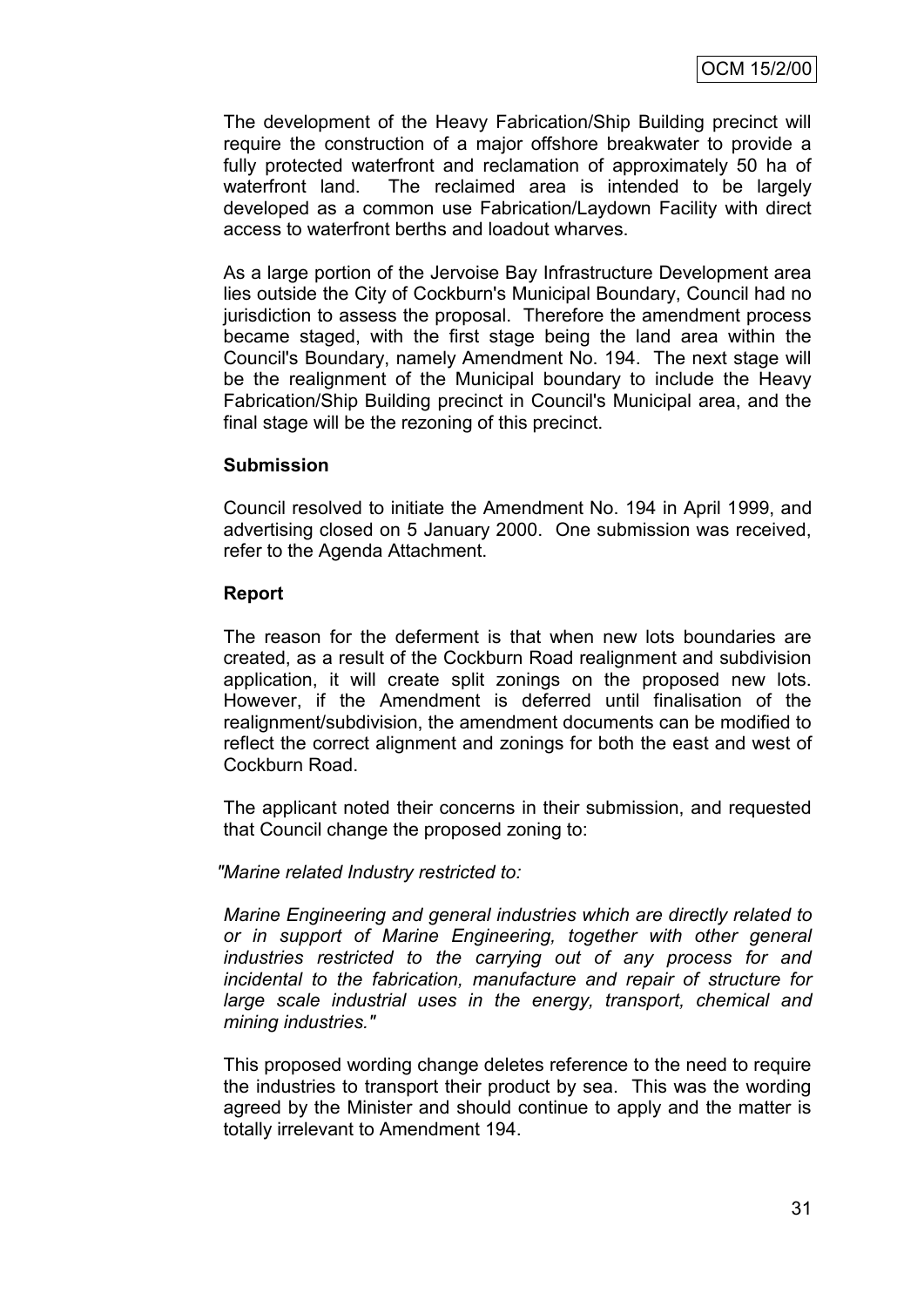They stated that the revision of the definition would provide greater opportunities for other industries that may not require transport of primary products by sea. Refer to the Agenda Attachment.

Council's Planning Department takes the position that the Council has agreed to the original rezoning as proposed by Grey and Lewis, which is "*General Industry - Restricted Use - Ship Building and manufacture, fabrication and assembly of components for use by the off shore petroleum industry".* 

There is not sufficient justification for changing the rezoning, as the land on the west side of Cockburn Road is a limited and scarce resource and should only be developed for Marine related industries. The Council has made its position clear, that only those industries which need to be located on the coast, should be located on the coast. Other non-marine industries should be located elsewhere.

It is recommended that final approval of Amendment No. 194 be deferred until such time as the matter regarding the realignment of Cockburn Road has been finalised (WAPC subdivision application 110428).

#### **Strategic Plan/Policy Implications:**

Corporate Strategic Plan Strategy - Clause 2.1 - Promotion of Henderson Ship Building Area.

#### **Budget/Financial Implications**

N/A

### **Implications of Section 3.18(3) Local Government Act, 1995**

The Western Australian Planning Commission has updated the Metropolitan Region Scheme (MRS) for the proposed Jervoise Bay Infrastructure Project. The MRS Amendment No.1001/33, which was subject to Section 38 Assessment by the Environmental Protection Authority, was finalised in early 1999.

This development has been adopted as a priority initiative by the State and the Council must comply with the Metropolitan Regional Scheme.

The scheme was the subject of an environmental review (formal assessment) by the Environmental Protection Authority, as a part of the MRS Major Amendment procedure. The Minister for Environment granted Ministerial approval to the proposed amendment, subject to conditions in December 1998.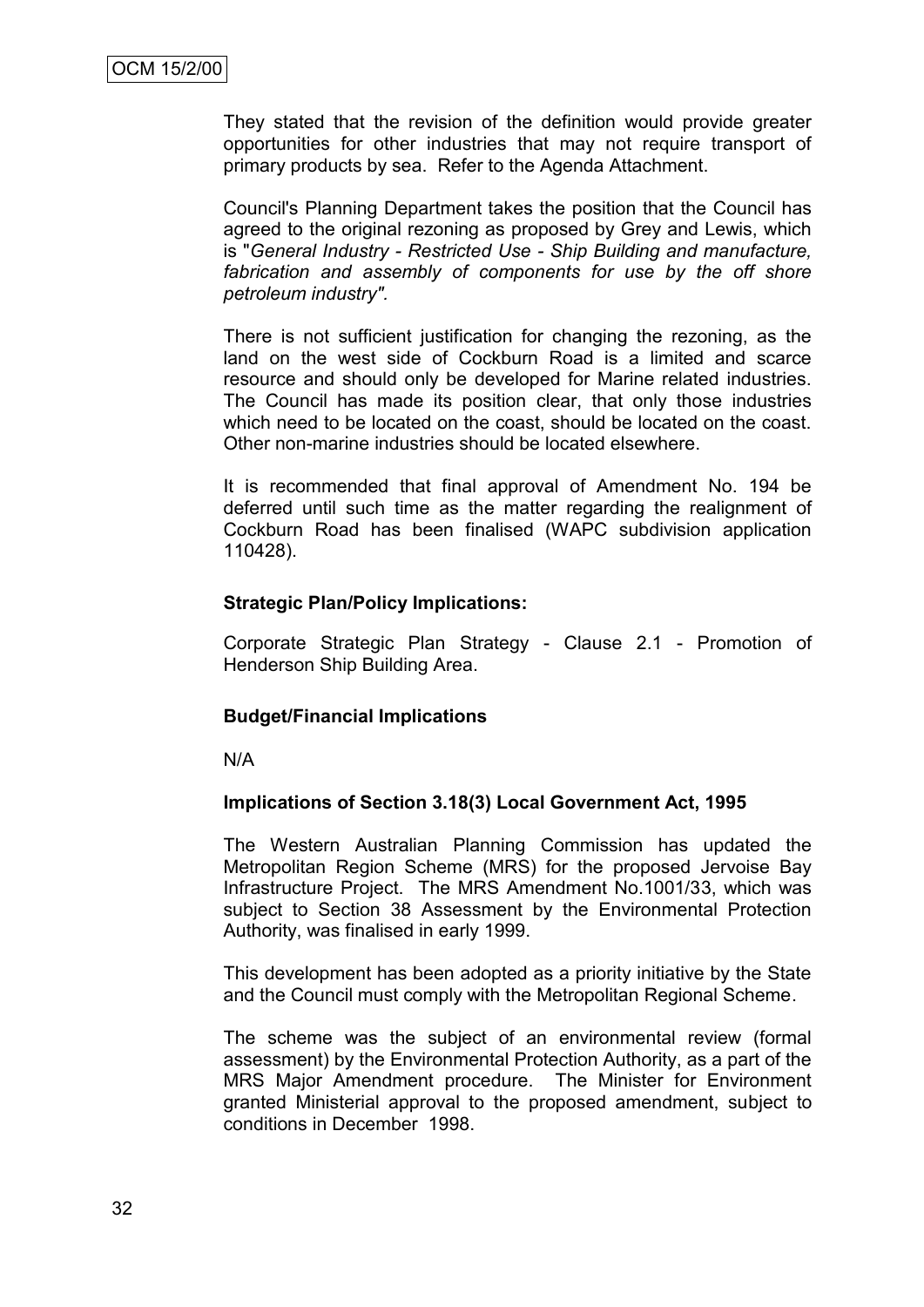**13.10 (OCM1\_2\_2000) - PROPOSED LEGAL ACTION - UNAUTHORISED DEVELOPMENT - LOT 897, CNR MARVELL AVENUE AND ROCKINGHAM ROAD, MUNSTER - OWNER: RAESIDE PTY LTD (3314397) (SR) (ATTACH)**

# **RECOMMENDATION**

That Council:

- (1) instruct Council"s Solicitors to undertake legal action against Gull Petroleum (WA) Pty Ltd, Raeside Pty Ltd and Garavanta Nominees Pty Ltd under the Town Planning and Development Act (1928), in respect of unauthorised development on Lot 897, corner of Marvell Avenue and Rockingham Road, Munster;
- (2) delegate the carriage and conduct of proceedings in the matter to the Chief Executive Officer; and
- (3) further authorise the Chief Executive Officer to withdraw proceedings in the event that the Council's legal costs are met by the Owners/Developers.

# **COUNCIL DECISION**

### **Background**

Council resolved at its meeting of 18 January 2000 to:

*"Defer the item until the development application is presented to Council in February and advise all parties that if the "Stop Work Order" is breached prior to Council considering the application, Council will effect legal action immediately."*

An Application for Planning Approval and an Application for Building Licence has been received for redevelopment works to be undertaken on the existing Gull service station on the subject site. The works include development of a new carpark, new canopy and bowsers and the internal and exterior refurbishment of the workshop building.

Inspection of the site on Thursday 6 January 2000, revealed that the works had been substantially commenced without the issue of a Planning Approval or a Building Licence.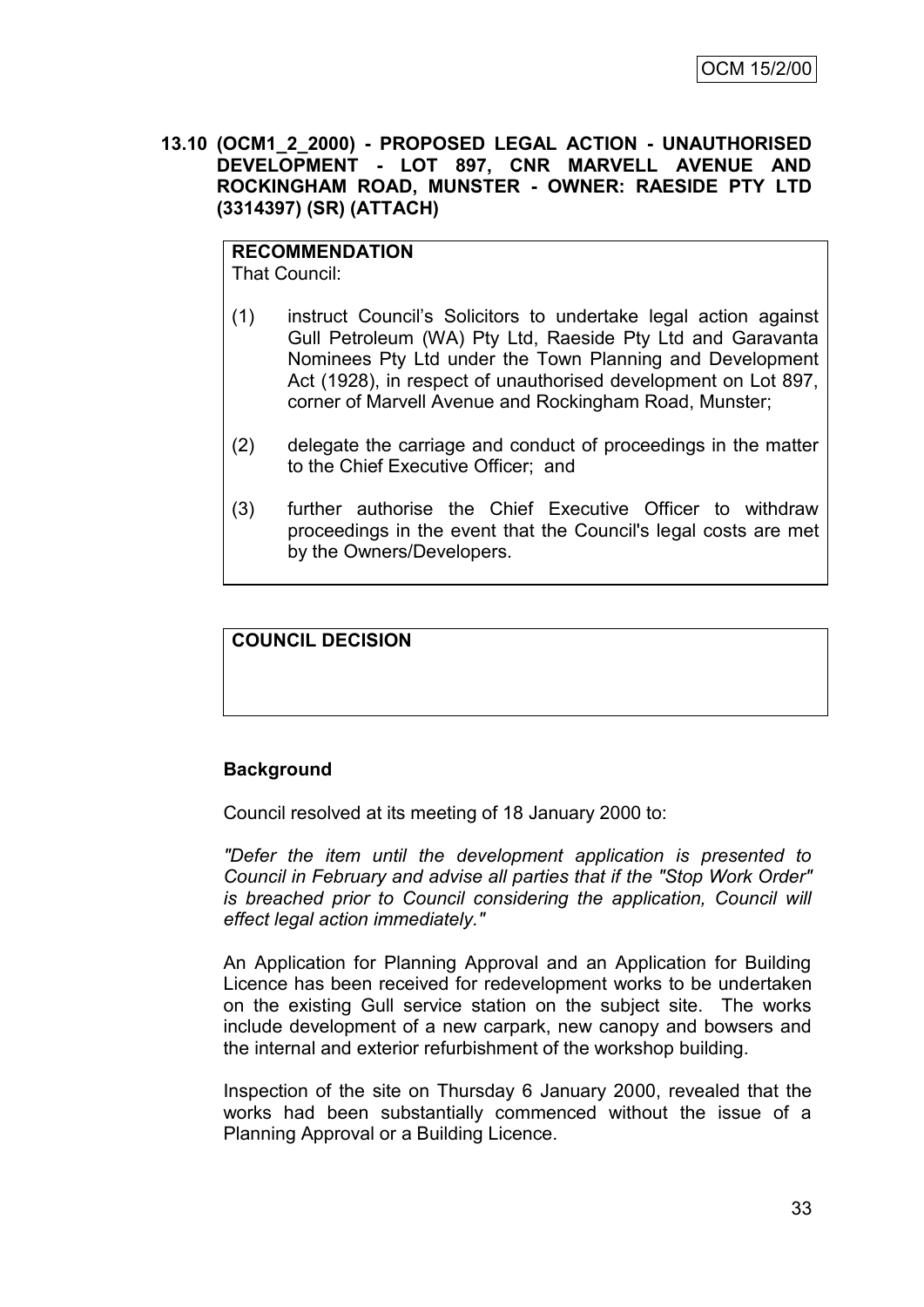| ZONING:           | MRS:                   | Urban      |
|-------------------|------------------------|------------|
|                   | DZS:                   | Commercial |
| <b>LAND USE:</b>  | <b>Service Station</b> |            |
| LOT SIZE:         | 2295m2                 |            |
| AREA:             |                        |            |
| <b>USE CLASS:</b> |                        |            |

### **Submission**

N/A

### **Report**

A Stop Work Order, under Section 374 of the Local Government (Miscellaneous Provisions) Act 1960, was recently issued under Delegated Authority. The Stop Work Order has been adhered to by the Developer.

The application for Planning Approval is the subject of Item 13.11 of this Agenda.

The works which require Planning Consent and which have been substantially commenced without approval, include exterior modifications to the workshop and substantial earthworks and drainage works for the proposed new carpark.

### **Strategic Plan/Policy Implications**

N/A

### **Budget/Financial Implications**

The Council has incurred about \$700 in costs to issue the Stop Work Order and this money must be recovered. Therefore, if the outstanding costs are paid by Gull, the Council should discontinue any legal action against the company for commencing development without approval.

### **Implications of Section 3.18(3) Local Government Act, 1995**

Nil

### **13.11 (OCM1\_2\_2000) - PROPOSED SERVICE STATION REDEVELOPMENT - LOT 897, CNR MARVELL AVENUE AND ROCKINGHAM ROAD, MUNSTER - OWNER: RAESIDE PTY LTD (3314397) (SR) (ATTACH)**

**RECOMMENDATION** That Council approve the applications (dated 9 December 1999 and 20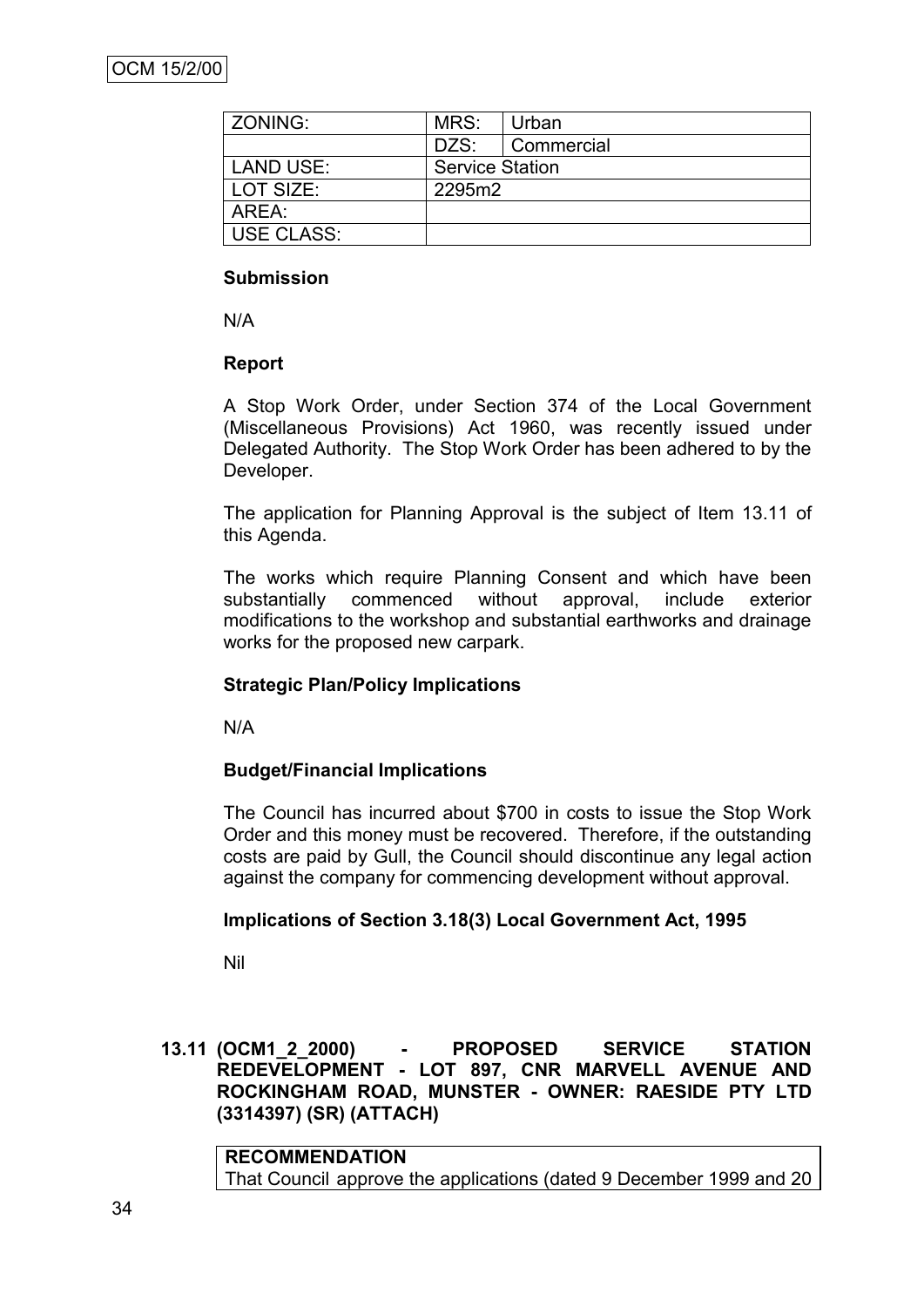January 2000) for the alterations and additions to the buildings and carpark at Lot 897, corner Marvell Avenue and Rockingham Road, Munster, subject to the following:

1. Standard conditions and footnotes as contained in Council Policy PD 17 as determined appropriate to this application by delegated officer, under clause 7.6 of Council's District Zoning Scheme No. 2.

Special Conditions:

- 1. The development to be modified in accordance with the letter and plans dated 25 January 2000 from Uloth and **Associates**
- 2. The development to be modified and operated in accordance with the Herring Storer Acoustics Report dated 14 January 2000 and the applicant's letter dated 31 January 2000.
- 3. Unauthorised works constructed prior to this Approval are excluded from this approval.
- 4. Owner to meet all costs associated with the conversion of the surplus Marvell Avenue driveway area to a landscaped verge area.

# **COUNCIL DECISION**

### **Background**

An application for Planning Approval (9 December 1999) was submitted for the redevelopment of a carpark, provision of a new canopy and bowsers, demolition of toilets and site landscaping.

A subsequent planning application (20 January 2000) was submitted for redevelopment of the workshop component of the building. Item 13.10 of this Agenda deals with the matter of the unauthorised works commenced on the site.

#### **Submission**

The existing Service Station on the site is in need of refurbishment.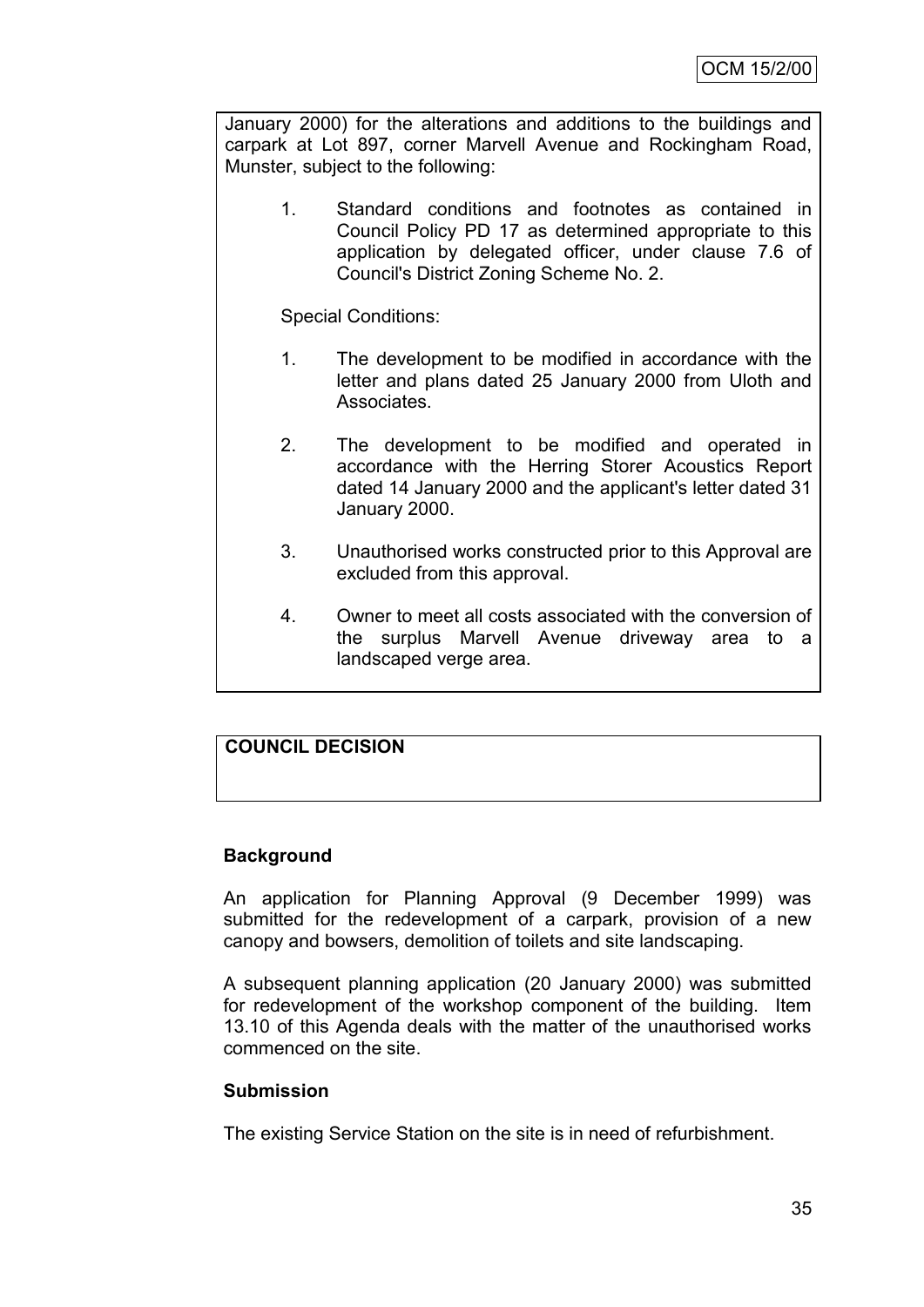### **Report**

The application was referred to an Acoustic Consultant to assess the measures required to ensure compliance with Noise Regulations, due to the revised configuration of the workshop. The site is bounded to the east and south by residences and a Child Care Centre is located on the opposite side of Marvell Avenue. The Applicant has agreed to incorporate the measures recommended by the Acoustic Consultant.

A Traffic Consultant has also assessed the plans and recommended minor modifications to the parking layout. A reduction in the existing Marvell Avenue crossover width from 25 metres to 11 metres, will enable the verge to be converted to landscaping. The Applicant has also agreed to incorporate the Traffic Consultant's recommendations.

The proposed redevelopment will improve the existing level of visual amenity of the site.

### **Strategic Plan/Policy Implications**

N/A

### **Budget/Financial Implications**

N/A

**Implications of Section 3.18(3) Local Government Act, 1995**

Nil

**13.12 (OCM1\_2\_2000) - FINAL APPROVAL OF AMENDMENT NO. 214 TO DISTRICT ZONING SCHEME NO. 2, LOT 12, 379 ROCKINGHAM ROAD, SPEARWOOD OWNER: VARIOUS APPLICANT: URBAN FOCUS (92214) (SA) (ATTACH)**

# **RECOMMENDATION**

That Council:

- (1) adopt the amendment for final approval without modification to the amendment document;
- (2) in anticipation of the Hon. Minister's advice that final approval will be granted, the amendment documents be signed, sealed and forwarded to the Western Australian Planning Commission; and
- (3) advise the applicant and those who made submissions, of Council's decision accordingly.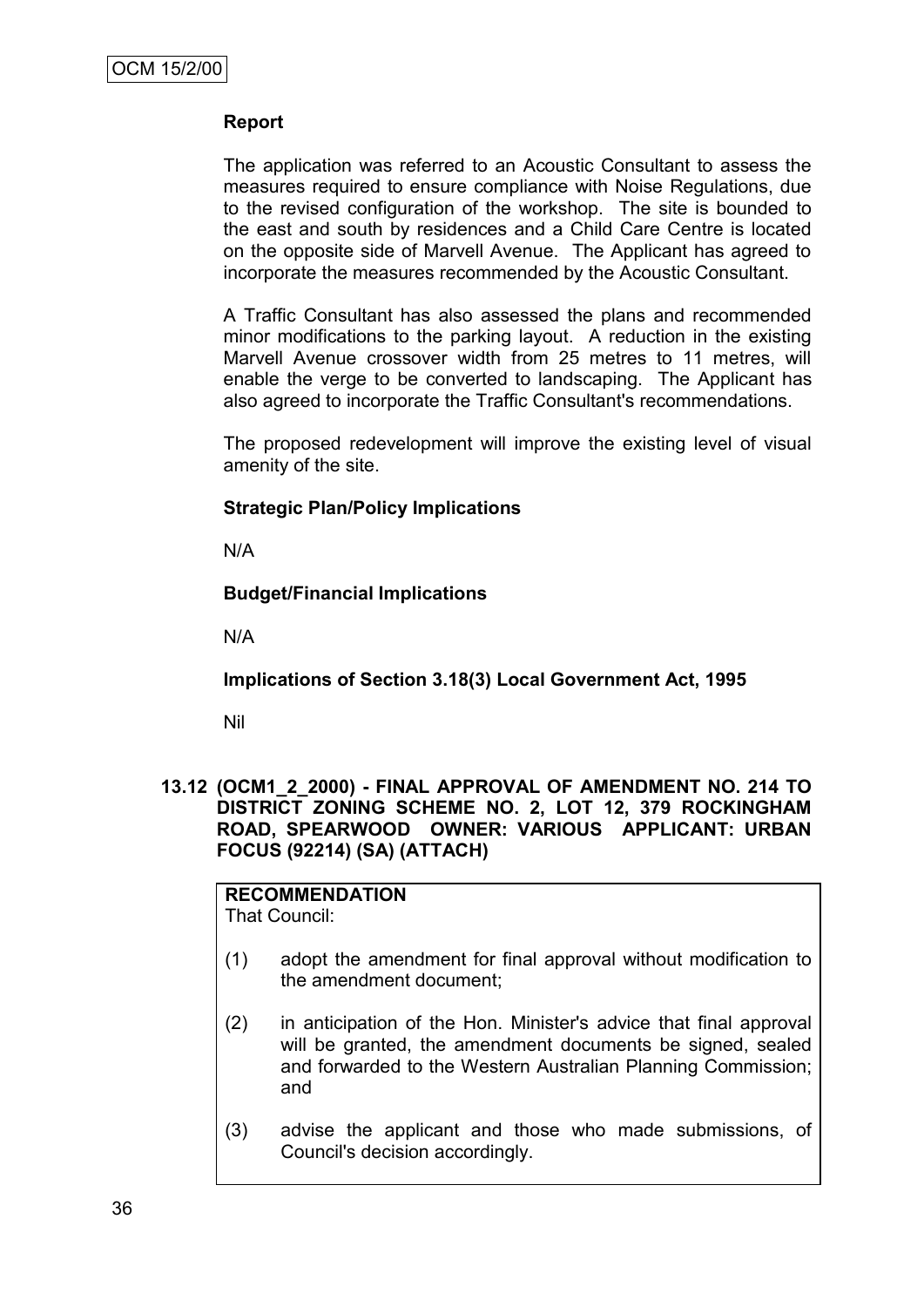### **COUNCIL DECISION**

#### **Background**

| ZONING:           | MRS:                 | Urban                                  |  |
|-------------------|----------------------|----------------------------------------|--|
|                   | DZS:                 | Rural/Local Reserve - Public Purpose - |  |
|                   |                      | <b>Primary School</b>                  |  |
| <b>LAND USE:</b>  | Rural with residence |                                        |  |
| LOT SIZE:         | 20264m2              |                                        |  |
| AREA:             | N/A                  |                                        |  |
| <b>USE CLASS:</b> | N/A                  |                                        |  |

The Eastern portion of the subject site is presently zoned "Rural" whilst the balance of the site is zoned "Local Reserve: Public Purpose - Primary School". The land identified for the Primary School in the western portion of the subject site, is no longer required by the Education Department.

The applicant's request for rezoning is summarised as follows:

*"The proposed zoning of the subject site is consistent with the zoning under the Metropolitan Region Scheme (Urban) and the zoning and existing development in the Packham Urban Development Area.*

*The Concept Subdivision Plan and the Concept Structure Plan are consistent with the intention and objectives of the superseded Packham Structure Plan and planning for the area. The concept designs provide for interconnection with the existing and future development on surrounding lots.*

*In short, it has been demonstrated that the subject site is no longer required for the purpose of a Primary School, that the "Rural" zoning is no longer applicable in the predominantly urban area, that the subject site is outside of the area affected by the Watsons' Buffer issues. It is therefore considered that the rezoning is justified, and is consistent with the orderly and proper planning for the Packham Urban Development Area."*

### **Submission**

Council resolved to initiate the amendment at its meeting of 28 September 1999, and the amendment was advertised for public comment until 26 January 2000. One submission was received, refer to Agenda Attachment for the Schedule of Submissions.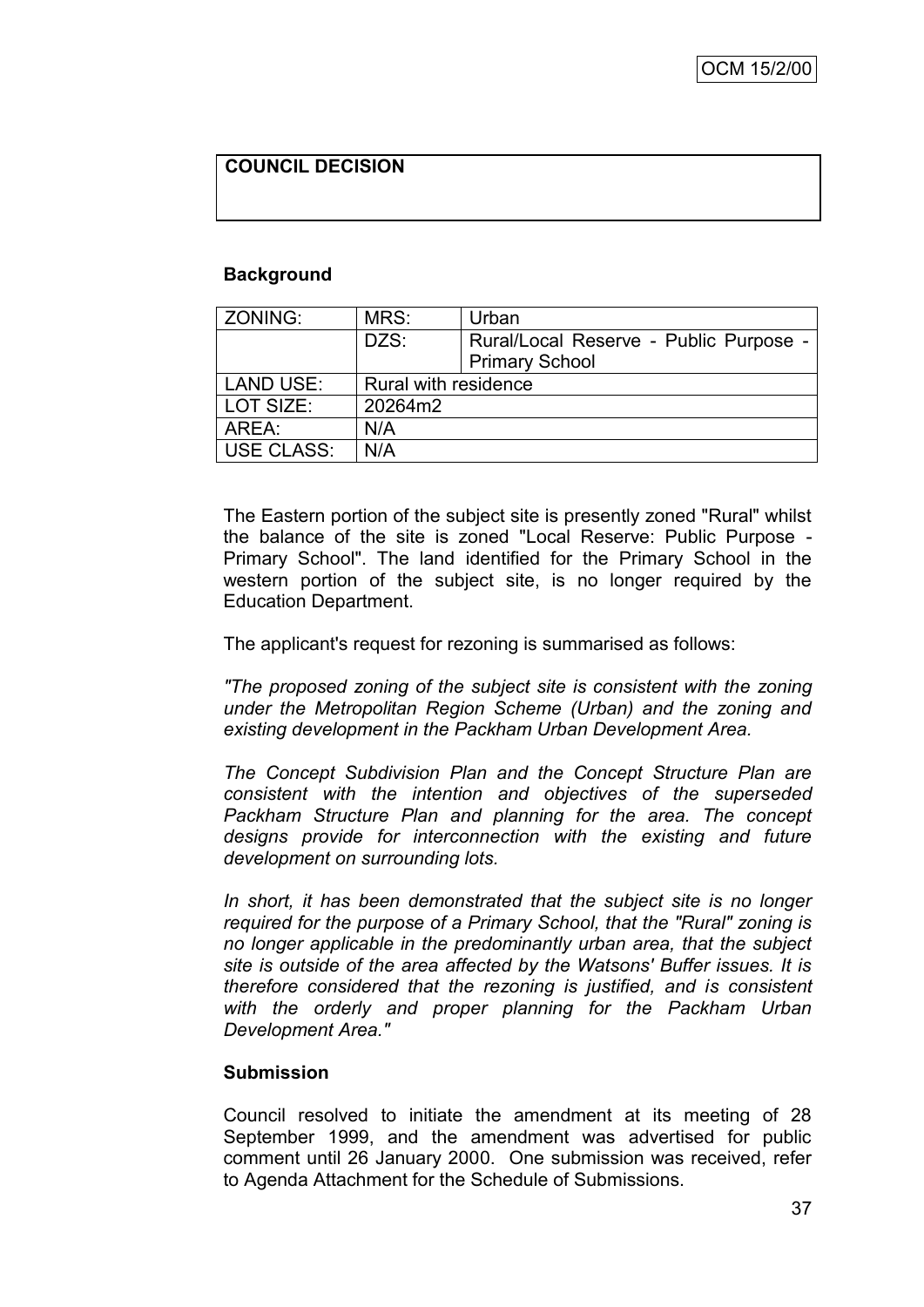#### **Report**

Section 35A of the Metropolitan Region Town Planning Scheme Act (1959) requires Council's Town Planning Scheme to be in conformity with the Metropolitan Region Scheme. Nearly all the land is outside the interim 500 metre Watsons' Odour Buffer currently prescribed by the Environmental Protection Authority. The Watsons' Odour Buffer is to be redefined in the year 2000.

The matter was referred to the Department of Environmental Protection for assessment and although the scheme did not require assessment, the following advice was given:

#### *"Odour - buffer around Watsons Food:*

*The north west corner of the site appears to be within 500 metres of the Watsons Foods premises.*

*It is recommended that development within the Watsons Foods buffer, as mutually agreed by the Council/planning authorities and the DEP, be prohibited. (It is recognised that the buffer may change taking into account odour control mechanisms and the results of the odours modeling).*"

Only a very small section of the site is included in the buffer, therefore this advice has little impact.

#### "*Odour, dust, noise - market gardens*

*Should any market Gardens remain near the subject land, it is recommended that subdivision and development should be prohibited within 500 metres of the market garden or within such lesser area as is demonstrated through modelling and site studies to be acceptable to the relevant authorities.*"

In regard to this advice, Council considered this impractical in the context of the Packham Development Area. Council has addressed the issues of odour, dust and noise in its response to the WAPC to the subdivision application for the site.

#### "*Soil and groundwater contamination*

*It is understood that the site has previously been used for market garden purposes."*

Again this issue has been addressed in the subdivision conditions, with a subdivision condition relating to investigation of soil and ground water contamination.

The applicant lodged a subdivision application (WAPC Ref: 112550) with the Western Australian Planning Commission in October 1999, and Council has responded by supporting (via Delegated Authority) the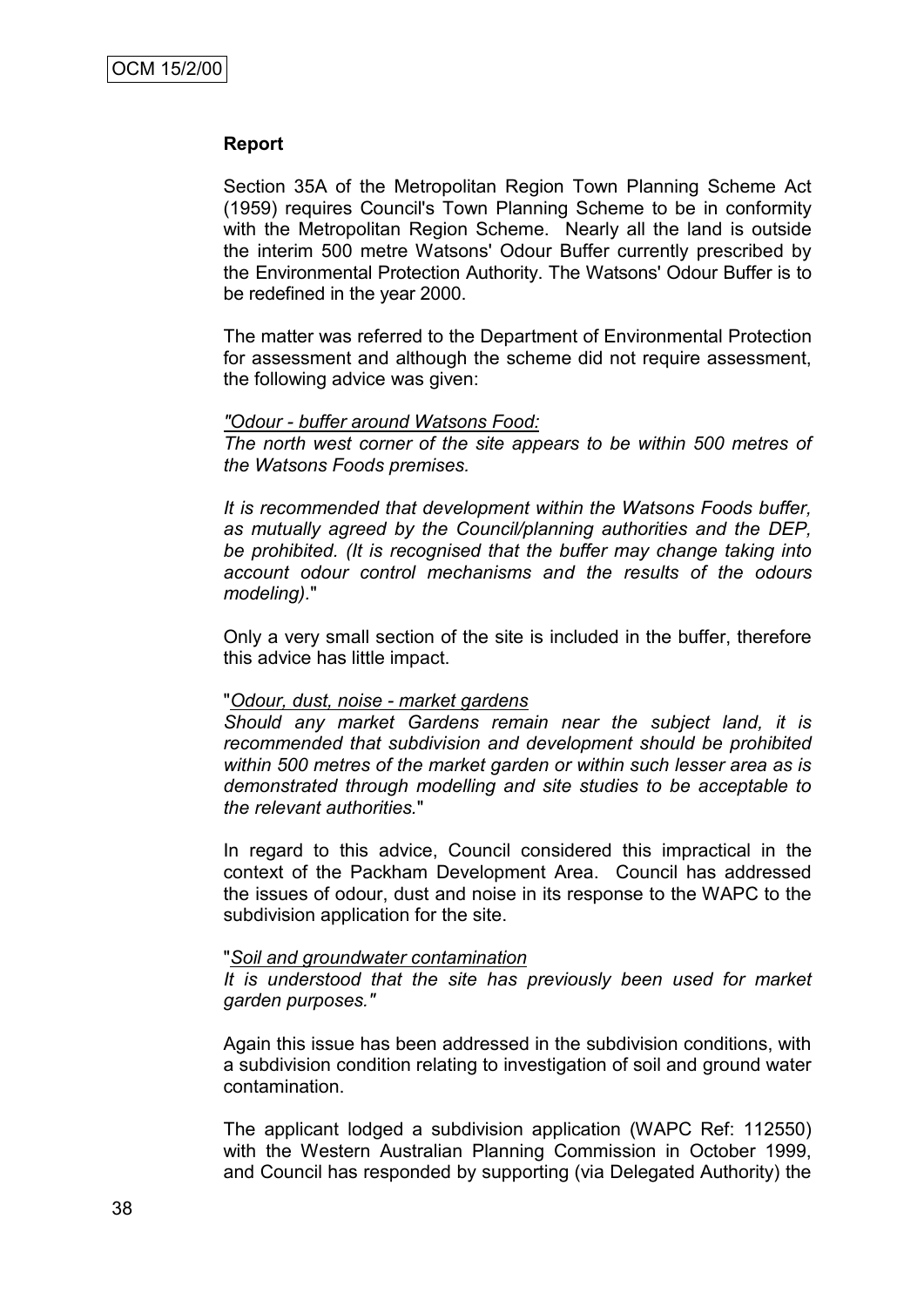subdivision, with conditions. The above issues have been addressed in Council's subdivision conditions for the subject site.

As there are no outstanding concerns, it is recommended that the amendment be adopted, without modification and forwarded to the Hon. Minister for final approval.

### **Strategic Plan/Policy Implications**

Policy PD23 states that:

"*The City of Cockburn requires that where a proposal for a change in landuse conflicts with an existing buffer zone, then the onus is on the buffer beneficiary to show that the buffer is current, has been scientifically determined and is based on the use of best practicable management practices for minimising emissions. Unless this can be clearly demonstrated by the buffer beneficiary, then Council will fully support the proponent of the proposed landuse change providing that other planning and environmental considerations are properly met."*

### **Budget/Financial Implications**

N/A

### **Implications of Section 3.18(3) Local Government Act, 1995**

Final approval of the Amendment is required to be given by the Hon. Minister for Planning.

### **13.13 (OCM1\_2\_2000) - PROPOSED LEGAL ACTION (HAY BALING**  PLANT) - LOT 30; 42 HOWSON WAY, BIBRA LAKE **OWNER/APPLICANT: MILNE FEEDS PTY LTD (4309104) (SR) (SOUTH) (MAP 8) (ATTACH)**

# **RECOMMENDATION**

That Council:

(1) instruct Council's solicitors to commence legal proceedings against the owners of the property for breach of Council's Scheme by undertaking development without planning consent and for breaching the Health Act by continuing an Offensive Trade without approval;

OR

(1) defer legal proceedings in acknowledgment of the endeavours of Milne Feeds to minimise the off-site impacts of its operation (as outlined in its letter dated 8 February 2000) and provided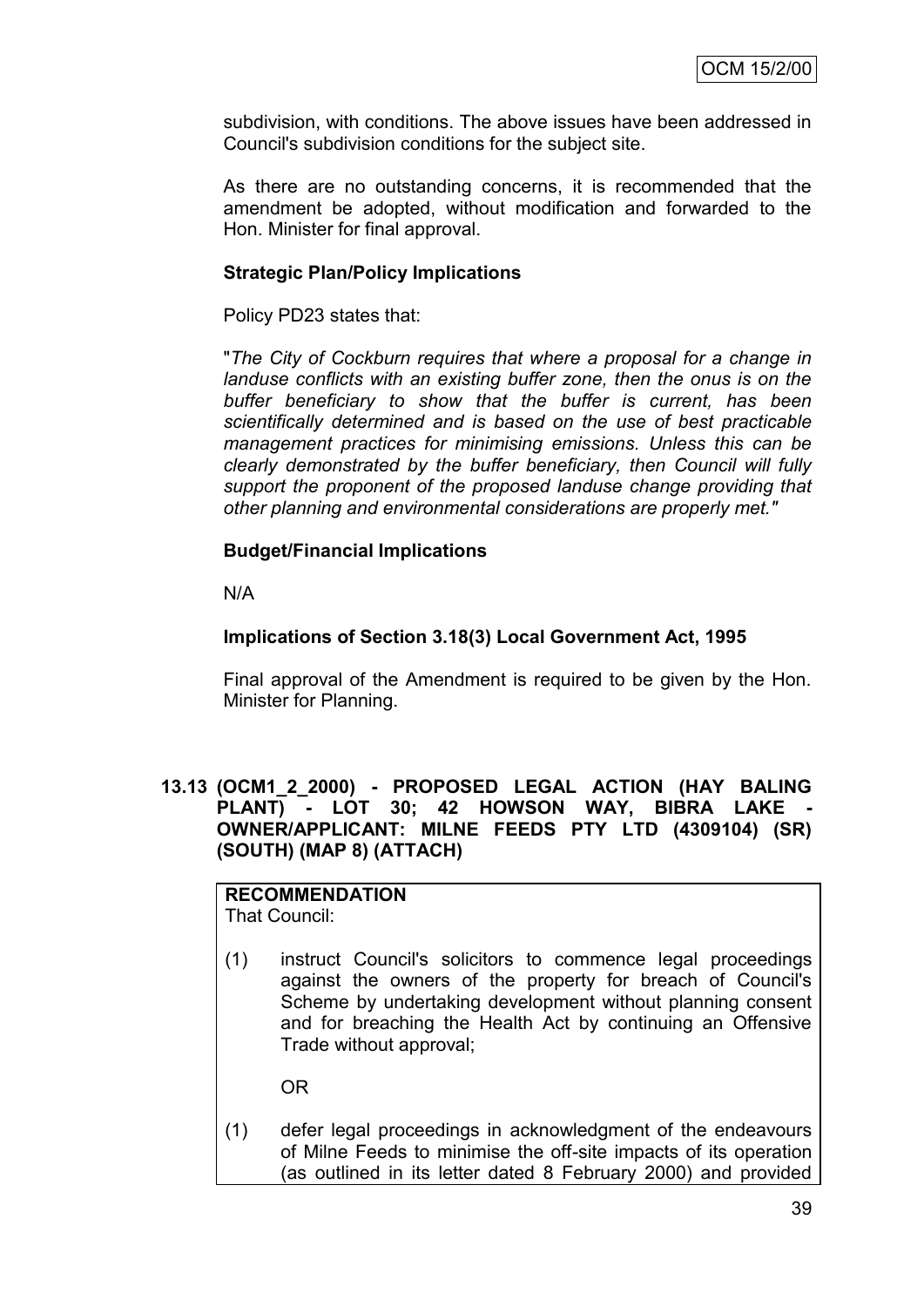that Milne Feeds supply Council with evidence that Planning Approval for an alternative site has been obtained by 30 June 2000; and

(2) in the event that such evidence is not provided by 30 June 2000, Council's solicitors be instructed to commence legal proceedings against the owners of the property for breach of Council's Scheme, by undertaking development without planning consent and for breaching the Health Act by continuing an Offensive Trade without approval.

# **COUNCIL DECISION**

### **Background**

| ZONING:           | MRS:                 | <b>INDUSTRIAL</b>       |
|-------------------|----------------------|-------------------------|
|                   | DZS:                 | <b>GENERAL INDUSTRY</b> |
| LAND USE:         | <b>SHEDS</b>         |                         |
| LOT SIZE:         | 3.0326m <sup>2</sup> |                         |
| ARFA:             | N/A                  |                         |
| <b>USE CLASS:</b> | $\mathbf{W}$         |                         |

Council resolved at its meeting on 26 October 1999 as follows:

- *"(1) refuse the application for a hay baling plant on Lot 30; 42 Howson Way, Bibra Lake for the following reason:*
	- *1. the use is classed as a Noxious Industry under Council's District Zoning Scheme No. 2 and is not a permitted use in the General Industry Zone.*
- *(2) in the event the use has not ceased on the site after 30 days, refer the matter to Council's solicitors to commence legal proceedings against the owners of the property for breach of Council's Scheme, by undertaking development without planning consent and for breaching the Health Act by continuing an Offensive Trade without approval;*
- *(3) issue a MRS Form 2 Notice of Refusal to the applicant and advise them that the use is to cease within 30 days. "*

Details of the existing Milne Feeds operation (its complaint history) and the implications of the 'McNiece' decision, are included in a previous Officer's Report (26 October '99).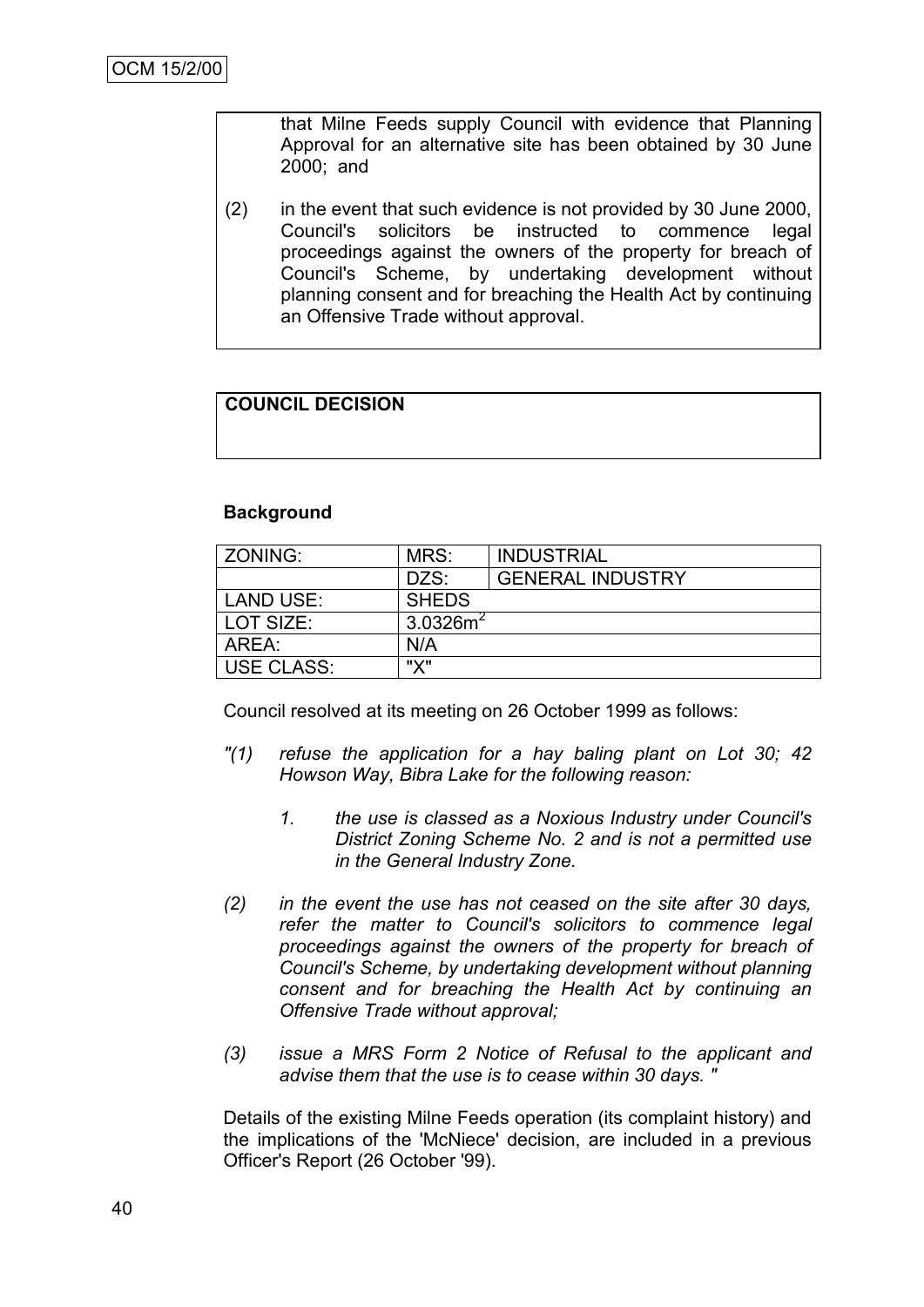At the expiry of the 30 day period referred to in the above resolution, Milne Feeds met with Council officers and provided an undertaking on 23 December 1999, that relocation of the operation would commence within 90 days. Implementation of the Council's resolution regarding commencement of legal proceedings was deferred accordingly.

### **Submission**

At a meeting with Commissioners and Council staff on 7 February 2000, Milne Feeds sought a formal extension (deferral) of legal proceedings for the reasons outlined in the letter attached to the Agenda.

The Company proposes a series of interim measures designed to minimise the adverse impacts of hay dust on adjoining properties, particularly Dyson Wools. Advice of the outcome of recent consultations with Dyson Wools concerning the proposed measures, will be tabled separately.

### **Report**

It is considered that the measures proposed will reduce, but not eliminate, the off-site problems caused by windborne hay particles and hay particles washed into the stormwater drainage system located on the Dyson Wools property. Council would not be acting unreasonably if it chooses to pursue the legal proceedings in accordance with the previous resolution. It is also considered reasonable for the Council to defer the initiation of those proceedings, on the basis of the undertakings made to relocate by 30 September 2000 and the company's endeavours and undertakings to minimise off-site impacts in the meantime.

The problems of windborne hay particles are lessened during the winter months.

It is considered that the Council (if it grants an extension), should reiterate the need for the company to actively pursue relocation from the site by obtaining Planning Approval elsewhere, perhaps by 30 June 2000. This is a necessary precondition to ensure that the company can guarantee its actual relocation from the site by 30 September 2000.

### **Strategic Plan/Policy Implications**

N/A

# **Budget/Financial Implications**

In the event of prosecution action being required, legal costs are funded from Account on existing budget.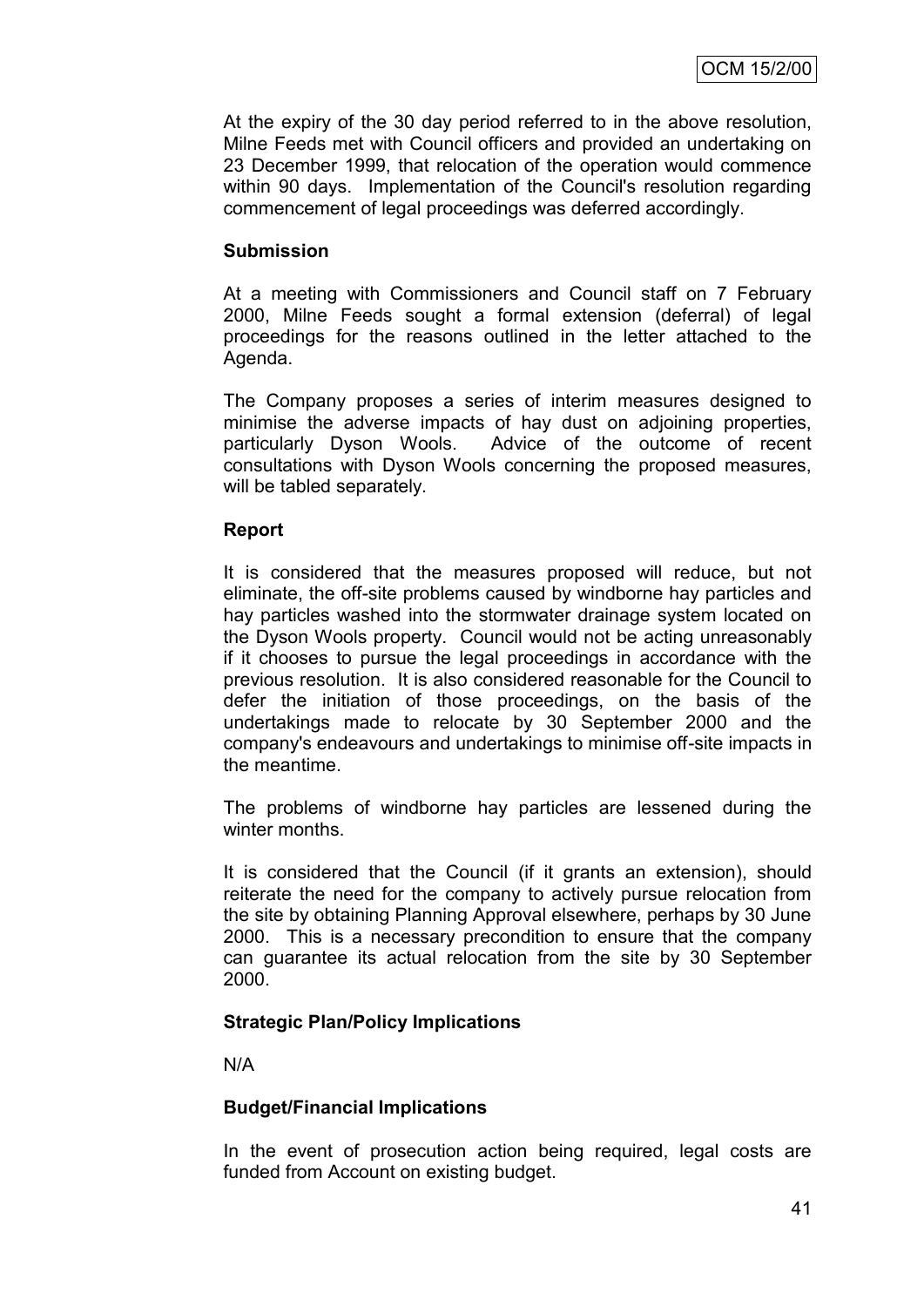### **Implications of Section 3.18(3) Local Government Act, 1995**

Nil

#### **14. FINANCE AND CORPORATE SERVICES DIVISION ISSUES**

### **14.1 (OCM1\_2\_2000) - LIST OF CREDITORS PAID (5605) (KL) (ATTACH)**

### **RECOMMENDATION** That Council receive the List of Creditors Paid for January 2000, as attached to the Agenda.

# **COUNCIL DECISION**

### **Background**

It is a requirement of the Local Government (Financial Management) Regulations 1996, that a List of Creditors be compiled each month and provided to Council.

### **Submission**

N/A

**Report**

N/A

### **Strategic Plan/Policy Implications**

N/A

### **Budget/Financial Implications**

N/A

### **Implications of Section 3.18(3) Local Government Act, 1995**

Nil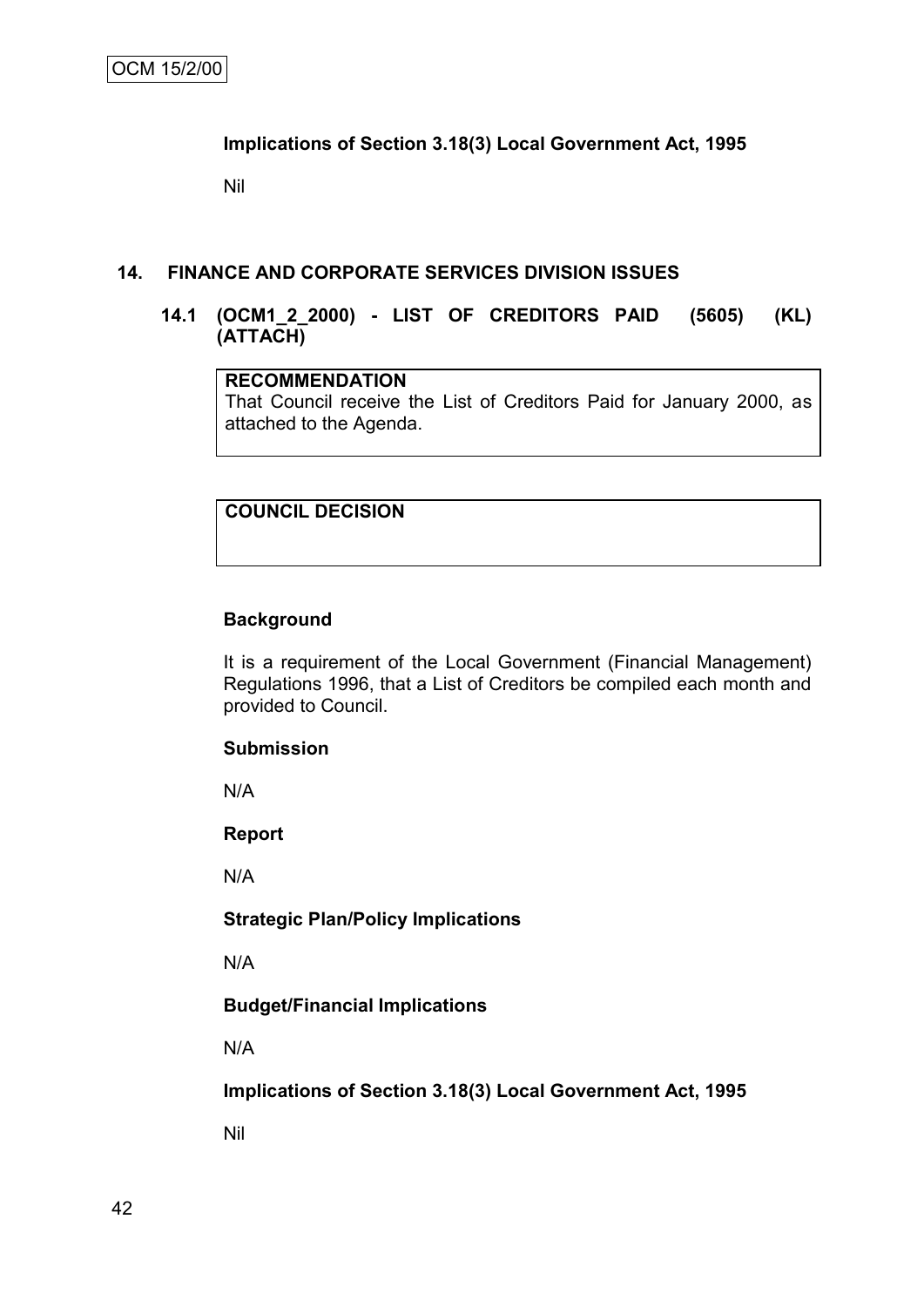### **14.2 (OCM1\_2\_2000) - DEBT WRITE OFF - MR M I LEE - CHANGEROOM HIRE (5651) (KL)**

### **RECOMMENDATION**

That Council resolve that the amount of \$80.00 owed by Mr Matthew Ian Lee be written off.

**TO BE CARRIED BY AN ABSOLUTE MAJORITY OF COUNCIL**

# **COUNCIL DECISION**

### **Background**

Mr Matthew Ian Lee hired the Meller Park Changerooms for a function on 28 June 1998. Attempts by the Recreation Officer, who took the bookings, to recover the unpaid debt have failed. Mr Lee has moved address since booking the facility and has since been unable to be located.

#### **Submission**

N/A

### **Report**

Debts which are non-recoverable require Council's authorisation under the provisions of the Local Government Act 6.12(1)(c).

Legal action has not been taken due to the small nature of the debt and due to the fact that recovery action was extremely unlikely.

### **Strategic Plan/Policy Implications**

N/A

### **Budget/Financial Implications**

Loss of \$80.00 revenue to Account 563148 "Hire Meller Park".

### **Implications of Section 3.18(3) Local Government Act, 1995**

Nil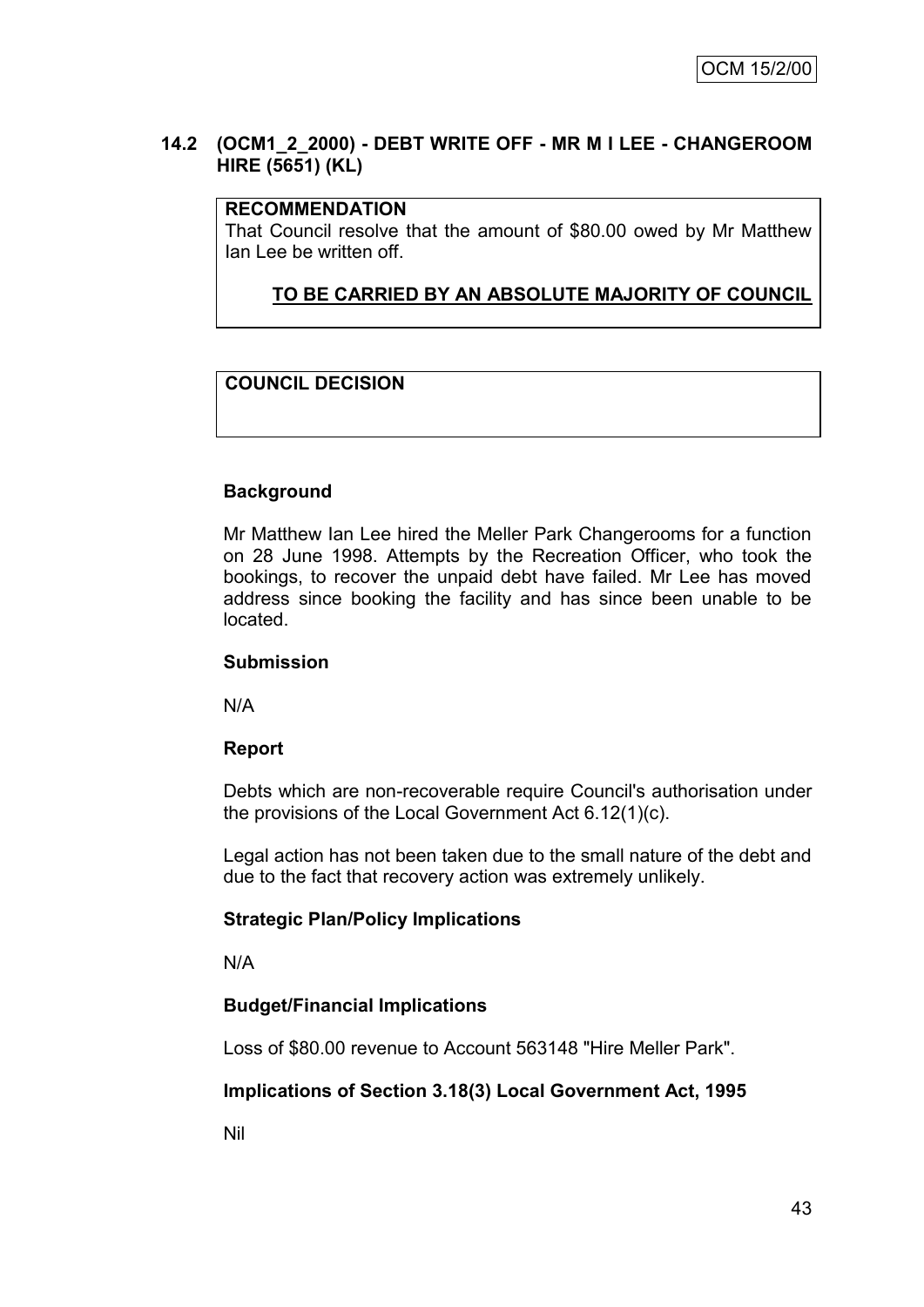### **14.3 (OCM1\_2\_2000) - COOLBELLUP SPORTING ASSOCIATION - DEBT WRITE OFF (1101743) (KL)**

### **RECOMMENDATION**

That Council resolve that the amount of \$10,762.00 owed by the Coolbellup Sporting Association be written off.

### **TO BE CARRIED BY AN ABSOLUTE MAJORITY OF COUNCIL**

### **COUNCIL DECISION**

### **Background**

At its meeting held on 18 August 1998, Council resolved to:

- (1) provide a one off annual subsidy of \$1,600 payable quarterly in arrears to the Association for the Coolbellup Junior Football Club's use of the Tom Greengrass Pavilion facilities, subject to the satisfactory quarterly statements of their account being forwarded to the Director Finance and Corporate Services;
- (2) require the Coolbellup Sporting Association to provide an annual audit statement for the year ending 30th June 1999 to Council; and
- (3) advise the Coolbellup Sporting Association that subject to satisfactory compliance with (1) and (2) above, the outstanding debt of \$10,762 will be written off.

#### **Submission**

The Coolbellup Sporting Association has previously lodged an application with Council to have their outstanding debts written off and to also provide an annual operating subsidy of \$1,300.00 per annum.

### **Report**

The outstanding debt owed by the Coolbellup Sporting Association relates to electricity charges (annual rental) in respect to the Tempest Park change-rooms. The electricity costs accumulated because of problems with the electricity meter which prevented it from being read for two years. The Coolbellup Sporting Association was aware of the problem but did not implement a strategy to set aside sufficient funds to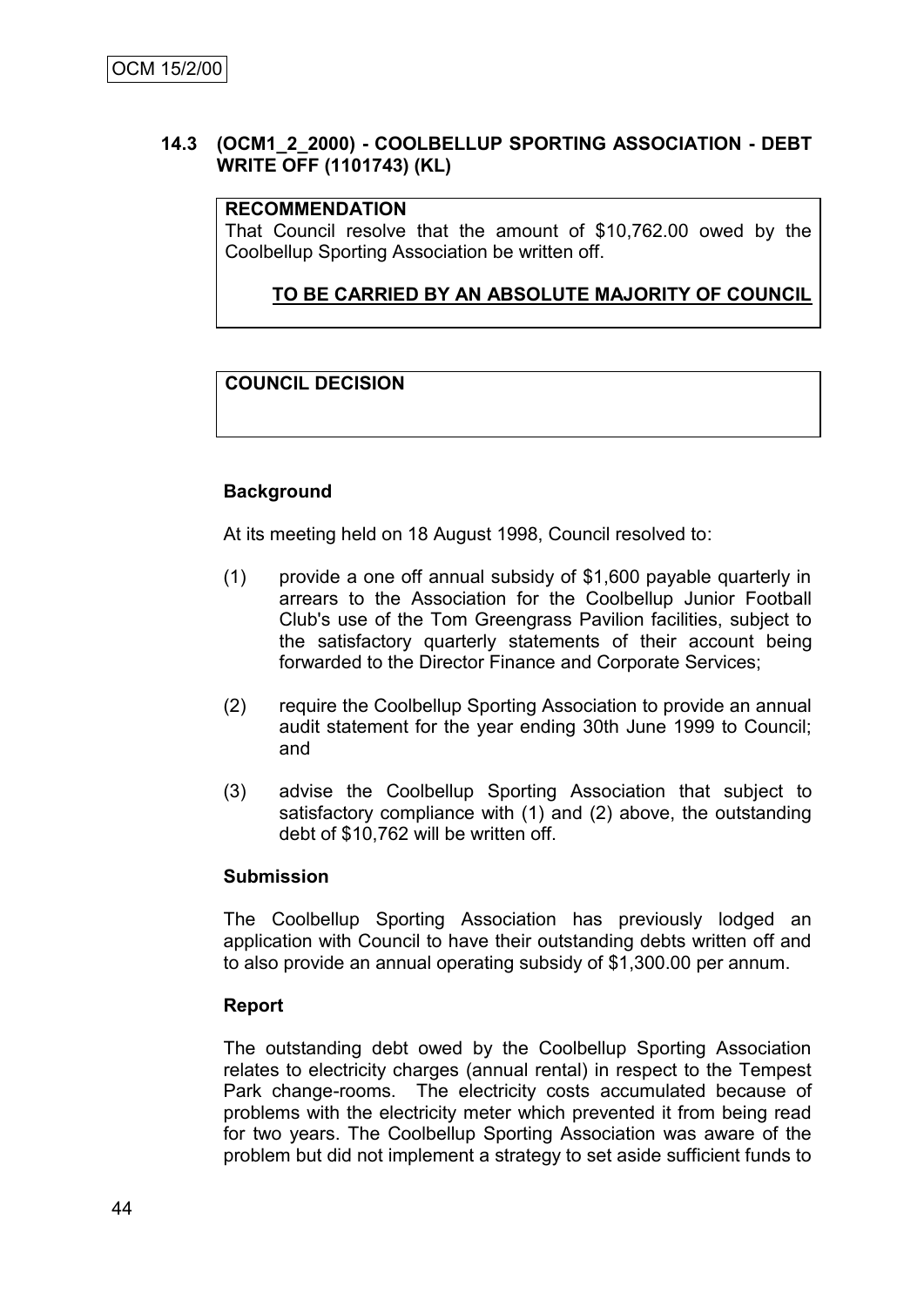cover the debt. Annual rents payable by the management committees were equivalent to the electricity charges.

In relation to the Council decision made at the August 1998 meeting of Council, the following information is provided:

- (1) The \$1,600 subsidy was paid to the Association and quarterly reports have been submitted to Council by the Association.
- (2) An Audit report for the period ending 30 June 1999 has been provided by the Association from an accounting firm which states that the books have been correctly recorded to give a true and fair view of the club's financial position as at 30th June 1999. The financial position of the club as at this time was showing the accounts with a credit balance of \$2,400.

The recommendation is in accordance with Council's decision of 18 August 1998.

### **Strategic Plan/Policy Implications**

N/A

### **Budget/Financial Implications**

Debts which are non-recoverable and have to be written off, require Council's authorisation under the provisions of the Local Government Act 6.12(1)(c). Legal action has not been taken due to Council's decision of 18 August 1998.

### **Implications of Section 3.18(3) Local Government Act, 1995**

Nil

# **14.4 (OCM1\_2\_2000) - DEBT WRITE-OFF - MAYPORT NOMINEES - REINSTATEMENT FOOTPATH WORKS (2212292) (KL)**

#### **RECOMMENDATION**

That Council resolve that the amount of \$4,995.00 owed by Mayport Nominees be written off.

# **TO BE CARRIED BY AN ABSOLUTE MAJORITY OF COUNCIL**

**COUNCIL DECISION**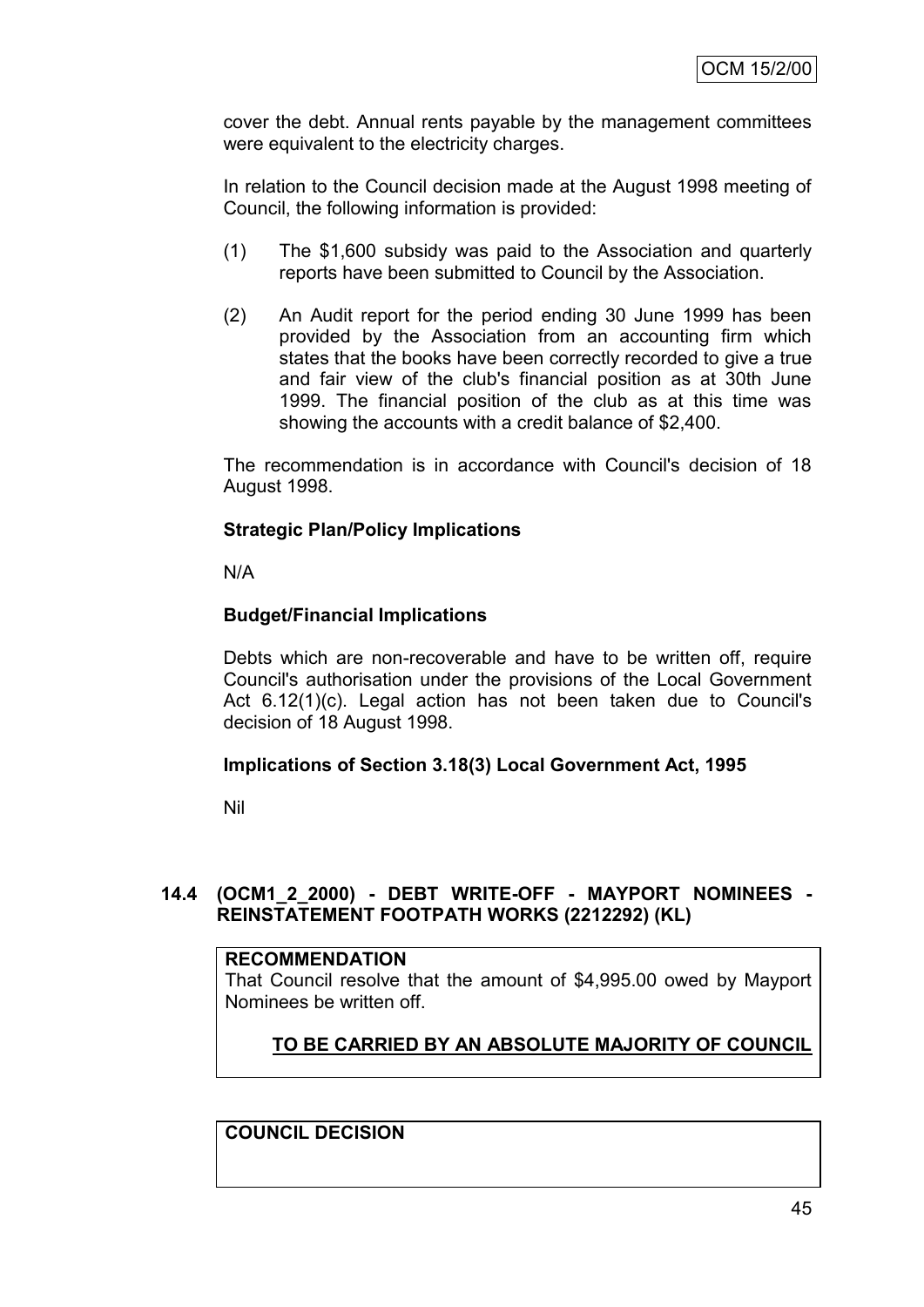#### **Background**

Mayport Nominees carried out a subdivision creating Lots 1, 2 & 851 Rockingham Road during 1995/96. Contractors who were providing Western Power and Telstra services to the new lots, damaged the existing footpath (constructed of slabs) in the Rockingham Road reserve.

Public complaints were received via Councillors and the Council's Engineering Department. The matter was discussed at a Council meeting in February 1997 and it was resolved that Western Power be requested to reinstate the footpath to a suitable standard.

#### **Submission**

N/A

#### **Report**

Western Power would not accept liability for the reinstatement works, citing others as being responsible. This was causing a delay in the reinstatement work. Council"s works crew then acted on Councillors request to carry out repairs to the footpath as the site was deemed to be hazardous and in the interest of public safety.

The works were undertaken at a total cost of \$5,765.00 and involved replacing the slab footpath with in-situ concrete, a project which would have been carried out by Council under the Slab Replacement Program within 2 years.

After the works had been completed, contact was made with Mayport Nominees who disputed the fact that the whole of the works were their responsibility as most of the work done was not on their property, but on the road reserve.

Mayport have paid \$770.00 of the total account.

Contact was made with the various contractors who were known to have worked on the project, to ascertain responsibility for the works, however Council's Principal Works Supervisor was unable to find out exactly which contractor was responsible for the damage.

As there were no written agreements undertaken to secure any debt for the works prior to the reinstatement works being undertaken, means that Council is left without any legal document or basis which could enable successful legal action to ensure recovery action from either Mayport Nominees or one of its contractors who carried out the repairs.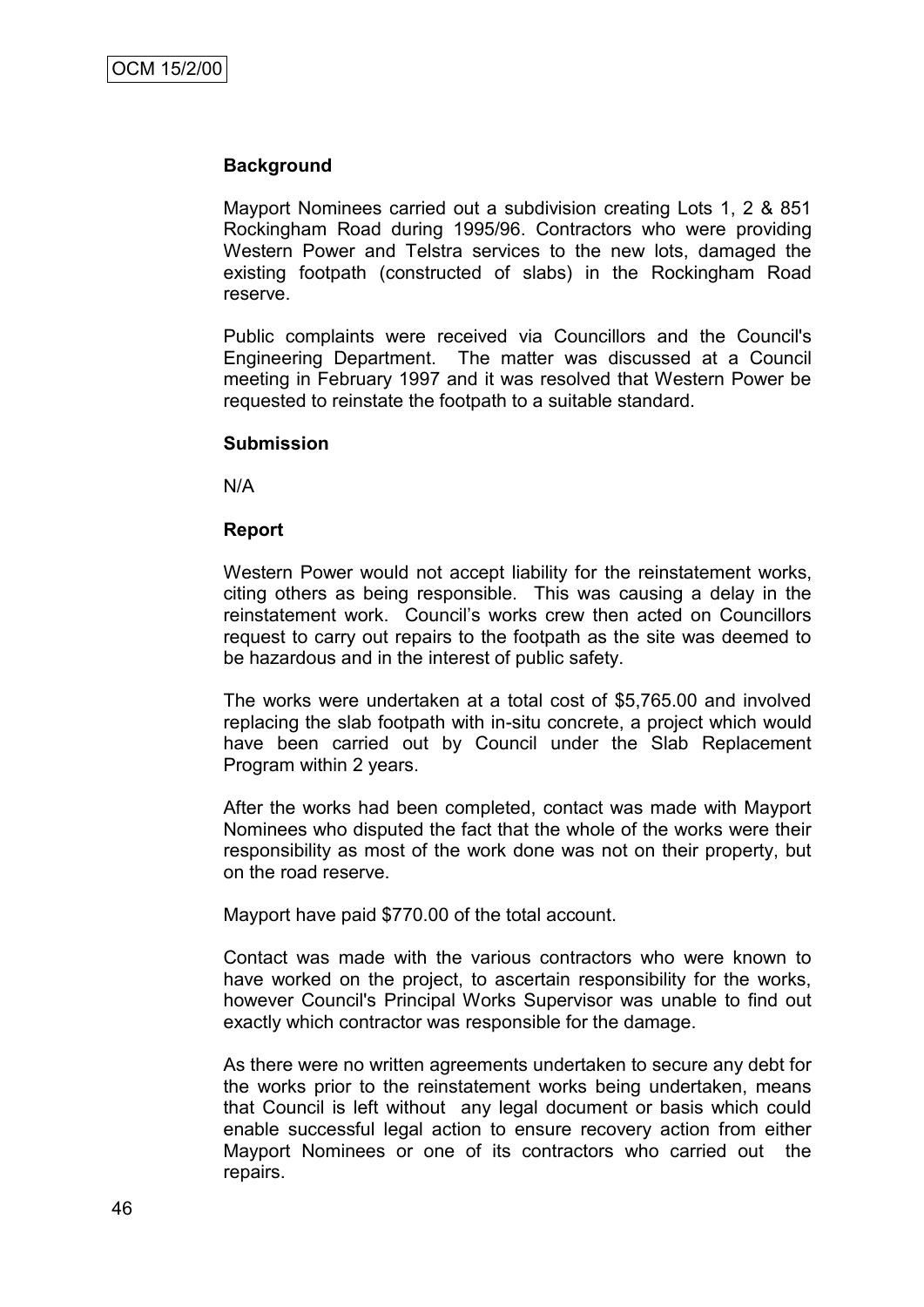Administrative procedures have been implemented to minimise the possibility of similar instances in the future.

### **Strategic Plan/Policy Implications**

N/A

### **Budget/Financial Implications**

Debts which are non-recoverable and have to be written off, require Council's authorisation under the provisions of the Local Government Act 6.12(1)(c). Legal action was not taken due to the fact that recovery action was extremely unlikely, given that the works undertaken here were not supported by written undertakings or agreements.

#### **Implications of Section 3.18(3) Local Government Act, 1995**

Nil

### **15. ENGINEERING AND WORKS DIVISION ISSUES**

### **15.1 (OCM1\_2\_2000) - IMPLEMENTATION SCHEDULE FOR RECYCLING PROJECTS AND ASSOCIATED COSTS (4909) (6109) (BKG)**

### **RECOMMENDATION**

That Council:

- (1) by March 2001, provide a second 240 litre bin for the collection of non-organic recyclables to every developed residential unit within the urban and rural areas;
- (2) provide a second 240 litre bin for the collection of non-organic recyclables to commercial and industrial properties that request one;
- (3) from 2 April 2001, collect non-organic recyclables from 240 litre bins, transport it to the Materials Recovery Centre at Canning Vale and pay the agreed gate entry fee, the collection being on a fortnightly basis;
- (4) from 1 November 2001, collect the general household waste (organic recyclables) from current 240 litre bins, transport it to the Regional Resource Recovery Centre (RRRC) at Canning Vale for it to be processed into compost and pay the agreed gate entry fee, with the collection being on a weekly basis;

#### (5) from 2 April 2001, collect greenwaste from the kerbside 3 times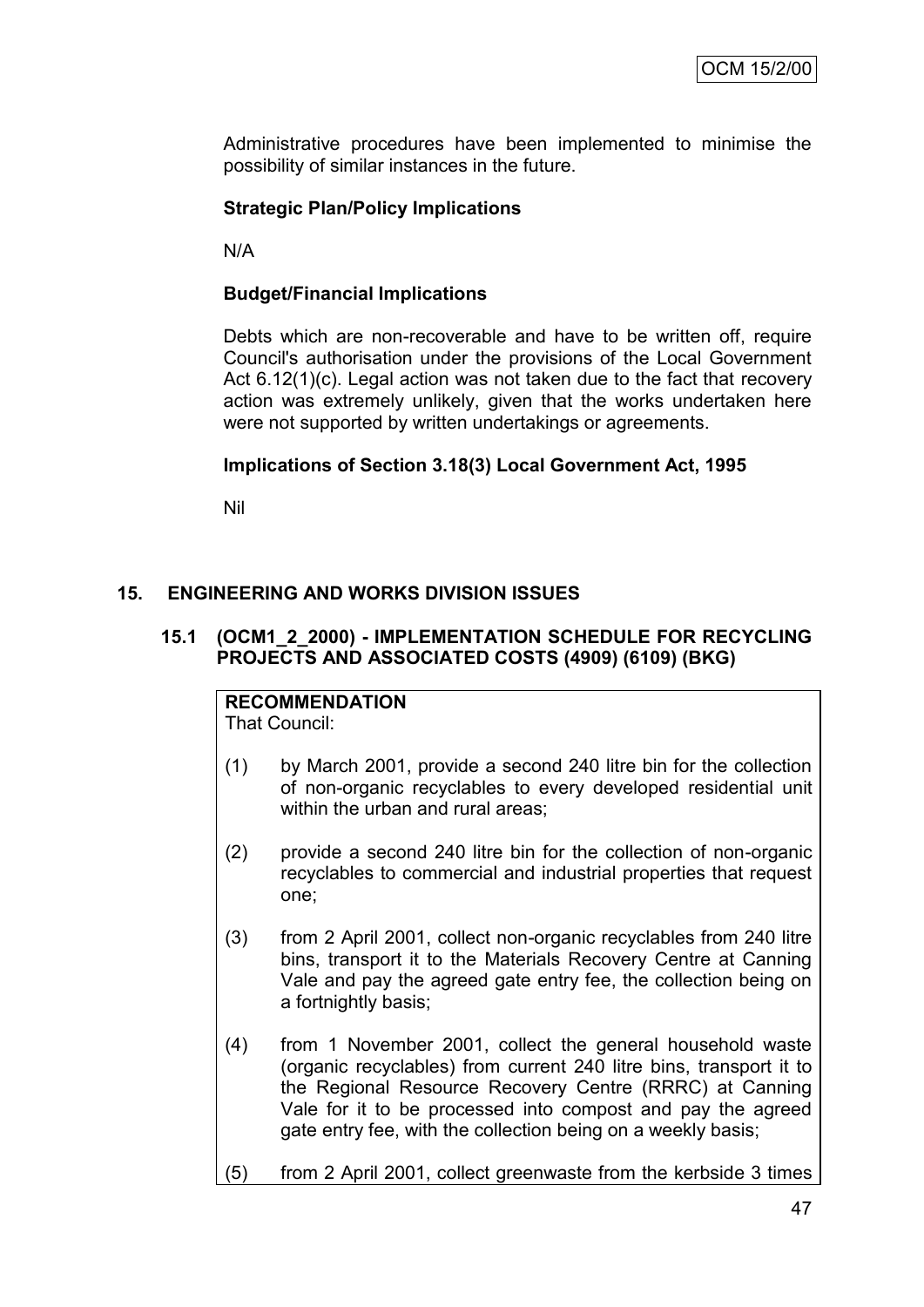per year, transport it to the Regional Resource Recovery Centre at Canning Vale so it can be mulched and reused and pay the agreed gate fee; and

(6) advise the Southern Metropolitan Regional Council of the above decisions and agree the business plan will be amended and that the Project Participants' Agreement will be amended accordingly.

### **COUNCIL DECISION**

### **Background**

At its meeting of 15 December 1998, Council resolved to:

- "(1) Participate in the Regional Resource Recovery Centre project to be located at Canning Vale as outlined in the business plan prepared by the Southern Metropolitan Regional Council;
- (2) Contribute to its share of the cost subject to final terms and conditions as approved by Council; and
- (3) commend Director Engineering for the work that has been undertaken in relation to this project over many years.

#### CARRIED UNANIMOUSLY "

The decision was the culmination of three(3) years investigation and reports to Council to agree that the Regional Council's Waste Management Strategy was the best option for Cockburn. Specific details of the strategy were outlined in the business plan produced and this was made available to the public at that time.

Council is therefore committed to recycling and has joined with four other councils (Fremantle, East Fremantle, Canning and Melville) to construct a world-class recycling plant at Canning Vale at an estimated cost of \$32 million.

At the Council meeting held on 16 November 1999, Council reiterated its commitment to the Regional Resource Recovery Centre and adopted waste minimisation strategies that support this initiative. Council also requested that a draft implementation and associated cost impacts for the strategies be provided to Council.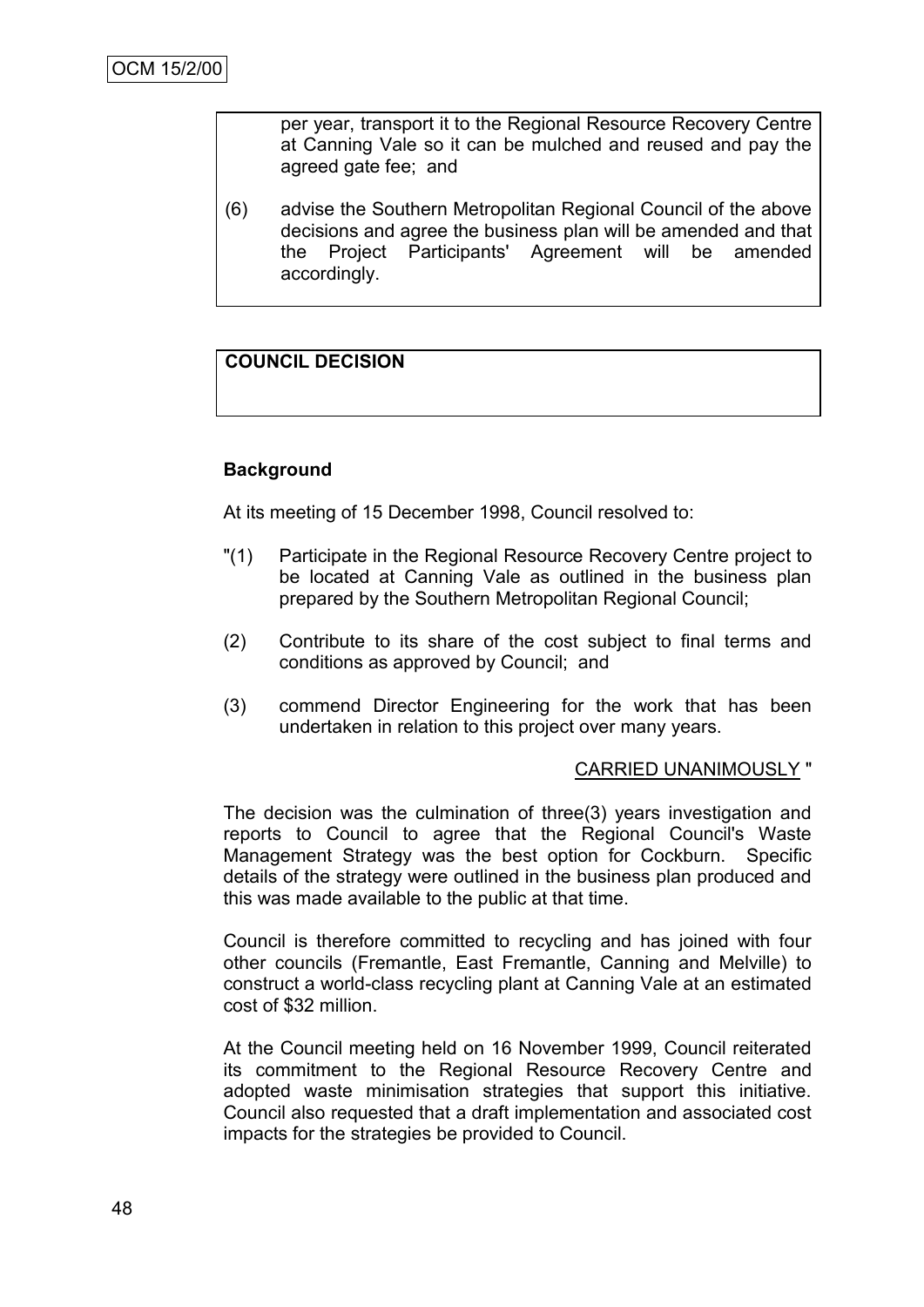# **Submission**

N/A

# **Report**

The implementation timetable is as outlined in the recommendation. In the Regional Council's Business Plan that was adopted by this Council in December 1998, the following timetable was proposed:

- (1) recyclables to be accepted at the Regional Resource Recovery Centre (RRRC) in July 2001;
- (2) general household waste to be accepted at the RRRC in November 2001; and
- (3) greenwaste to be accepted at the RRRC in July 2001.

Melville, one of the participating Councils, already has a 240 litre recycling programme in place and requested the Regional Council consider the earlier date. Canning, another participating Council, has just closed tenders for a 240 litre bin recycling service and expects to have it in place by April 2000.

It is proposed that Cockburn agree with the request and introduce the service in April 2001. This will mean an approximate increase in rubbish rates of \$21.00 for the 2000/01 financial year. It is proposed to purchase the recycling bins from funds in the Mobile Rubbish Bin Replacement Reserve Fund and an allocation from the 2000/01 Budget.

It is estimated that there will be a further increase in rubbish rates of \$56.50 the following year, when the household waste is also taken to the RRRC to be converted into compost.

### **Other Considerations**

### *Bins*

- All developed residential properties that currently have a 240 litre bin, will be supplied with a recycling bin.
- A recycling bin will be provided to commercial and industrial properties on request.
- The general household waste bin will be collected weekly.
- The recycling bin will have a different coloured lid to differentiate from the general household waste bin.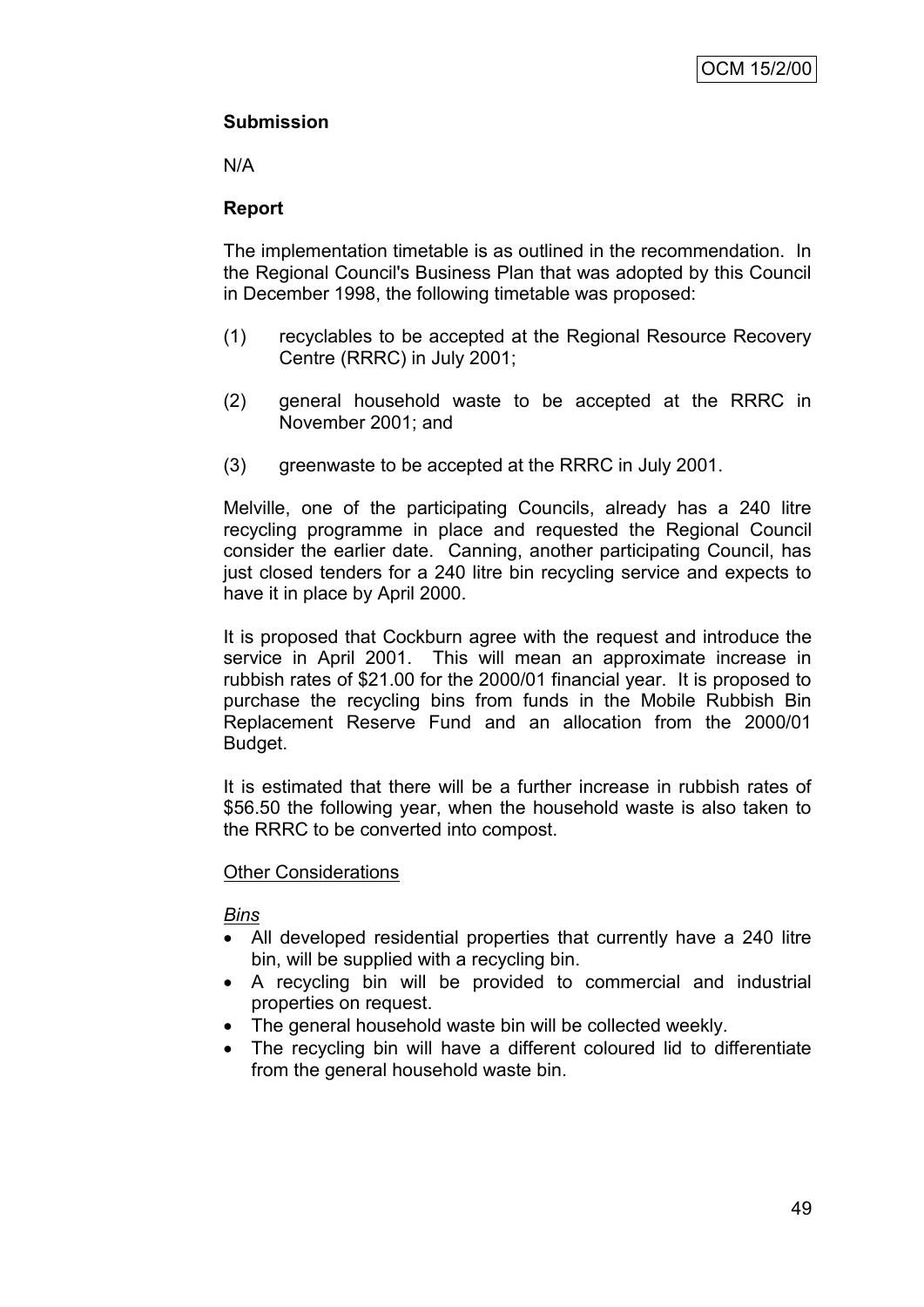# *Financial*

- All developed properties in Cockburn are required to pay a rubbish rate.
- There will be no additional charge for the supply of the recycling bin.
- New residents will continue to pay \$27.00 for 4 years to pay for the purchase of their bins. (All present ratepayers paid a similar levy).
- The bins remain the property of the City of Cockburn.
- Council will continue to carry out normal maintenance to the bins on the request of the ratepayer at no additional charge.

### *General*

- Discussions will take place if requested with owners and occupiers of flats and higher density dwellings, to agree on the most suitable method of carrying out the improved recycling service.
- The most recent survey (January 2000) conducted by a professional marketing company, shows recycling is the number one issue for Cockburn residents.
- No domestic rubbish collection trucks from Cockburn will take their loads to Henderson landfill site after November 2001. They will all take their loads to Canning Vale and their contents will be processed into compost.
- Tenders will be called for the new recycling service. The City of Cockburn Waste Services Department will be submitting a tender.

# **Strategic Plan/Policy Implications**

The corporate strategy for waste minimisation is *"Achieve a reduction in the volume of waste generated from residences in Cockburn being disposed of at landfill".* The adopted performance measurement is *"80% of waste generated from residences within Cockburn will be diverted from landfill."*

# **Budget/Financial Implications**

A summary of the existing (1999/00) and proposed (2001/02) costs of waste management for Cockburn is as follows:-

|                                                                                                             | <b>Per Service</b><br><b>Current</b> | <b>Per Service</b><br><b>Proposed</b> |
|-------------------------------------------------------------------------------------------------------------|--------------------------------------|---------------------------------------|
| <b>Recycling</b><br>1.<br>Collection of 240 litre bins<br>Entry fee at RRRC<br>Collection of recycling bags | 9.50                                 | 24.96<br>14.95                        |
| Greenwaste<br>Greenwaste collection from kerb                                                               | 5.02                                 | 5.50                                  |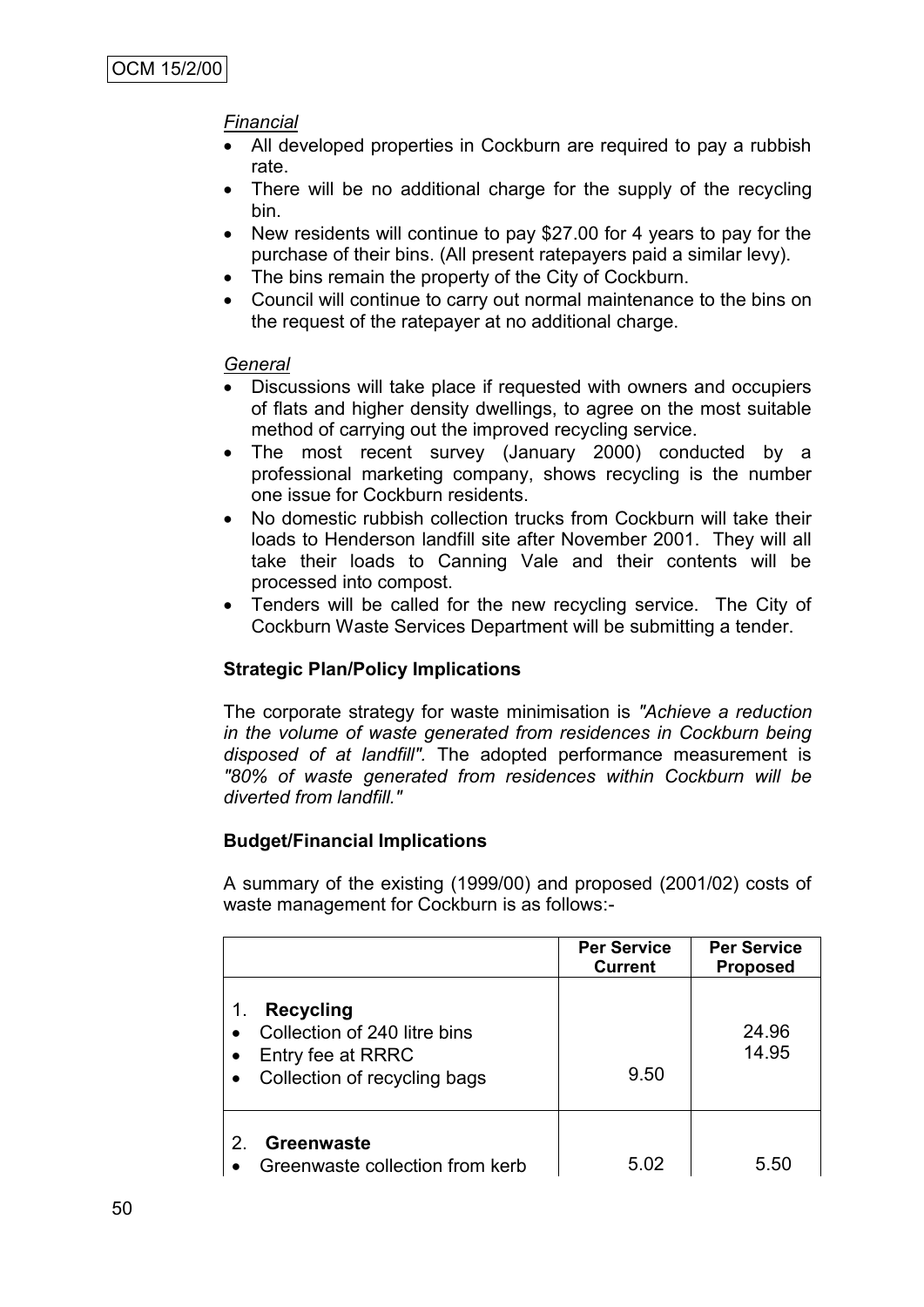|                        | Shredding of greenwaste                                                                                                                                                 |                | 2.36           |
|------------------------|-------------------------------------------------------------------------------------------------------------------------------------------------------------------------|----------------|----------------|
| $\bullet$<br>$\bullet$ | 3. General Household Waste<br>Collection of 240 litre bins<br>Disposal fee at Henderson<br>Entry fee at RRRC (includes<br>promotion & education @ \$3 per<br>household) | 38.42<br>27.00 | 40.52<br>28.21 |
| 4.                     | Loan Repayment to Construct<br><b>RRRC</b>                                                                                                                              |                | 35.24          |
| 5.                     | <b>Annual Junk Collection</b>                                                                                                                                           | 2.51           | 2.48           |
| 6.                     | <b>Entry Vouchers (Tip Passes)</b>                                                                                                                                      | 20.83          | 22.96          |
|                        | 7. S.W Waste<br><b>Management</b><br><b>Council</b>                                                                                                                     | 3.00           | 3.00           |
| 8.                     | <b>Maintenance of 240 litre bins</b>                                                                                                                                    | 1.00           | 2.00           |
| 9.                     | <b>Administration</b>                                                                                                                                                   | 2.47           | 2.32           |
|                        |                                                                                                                                                                         | \$109.75       | \$184.50       |

The current rubbish charge of \$107.00 is slightly under the full recovery rate. It is proposed that this increase will occur over 2 years commencing in the 2000/01 financial year (\$21.00) with a further increase of approximately \$56.50 in 2001/02.

The increase from the previously mentioned figure of approximately \$70.00 is due to an increased allowance for the costs of collecting recycling bins from 70c per pickup to 96c per pickup which results in an additional \$6.76 (26c x 26 pickups). This reflects a recent tender price obtained by another metropolitan council.

These estimated costs have been passed to the Director Finance & Corporate Services and for inclusion in the Principal Activities Plan so the impact on the total Council budget can be assessed.

### **Implications of Section 3.18(3) Local Government Act, 1995**

The Regional Council has requested that participating Councils consider bringing their recyclables to the RRRC in March 2001 and not July 2001.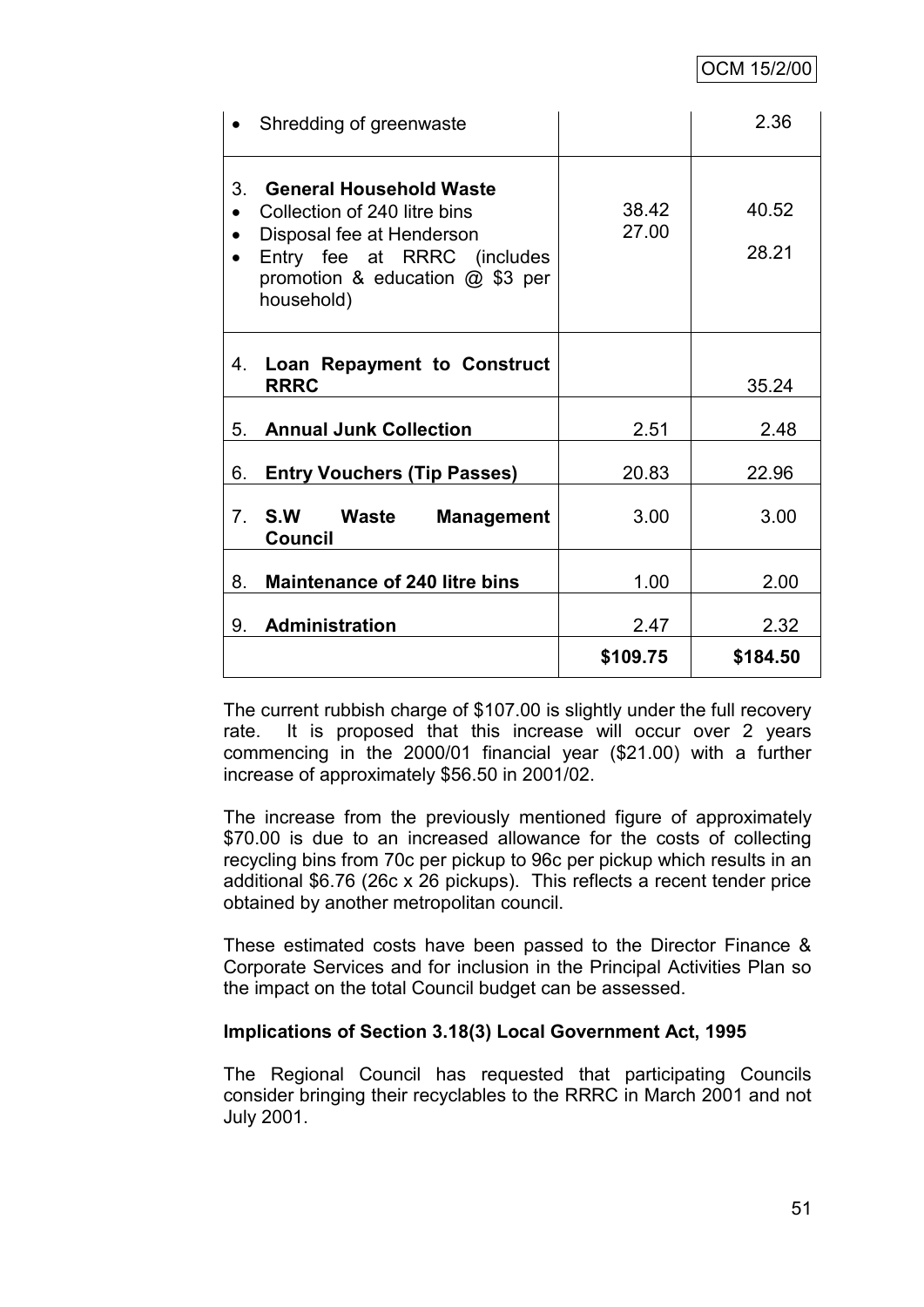### **15.2 (OCM1\_2\_2000) - PASSES FOR ENTRY TO HENDERSON LANDFILL SITE (4900) (BKG)**

### **RECOMMENDATION**

That Council, as a method of minimising the increase in the rubbish rates in 2001/02 and beyond due to increased expenditure on recycling initiatives and to further encourage residents to recycle, ceases to issue free entry vouchers (tip passes) to residents for disposing of domestic waste at the Henderson Landfill Site as from 1 September 2001.

# **COUNCIL DECISION**

### **Background**

At the Special Meeting of Electors held on 11 January 2000, it was resolved:

"*That this meeting puts a resolution to the Commissioners that at the next Council meeting, they consider reversing their decision for its new rubbish policy with perhaps a proviso that you reduce the six tip cards to 3 cards.* 

### *Amendment to Resolution*

*That the resolution is amended to retain the 6 tip cards.*"

This resolution was in response to the Waste Minimisation Strategy that was adopted by Council on 16 November 1999.

This strategy was based to a large extent, on the decision taken by Council on 15 December 1998 when it resolved to participate in the Regional Council's Regional Resource Recovery Centre at Canning Vale.

The recycling system outlined to the Council in December 1998, was to:

- (1) supply a 2nd 240 litre bin for the collection of dry recyclables; and
- (2) contribute to its share of the cost to construct a plant at Canning Vale to process all the household waste in the existing 240 litre bin into compost.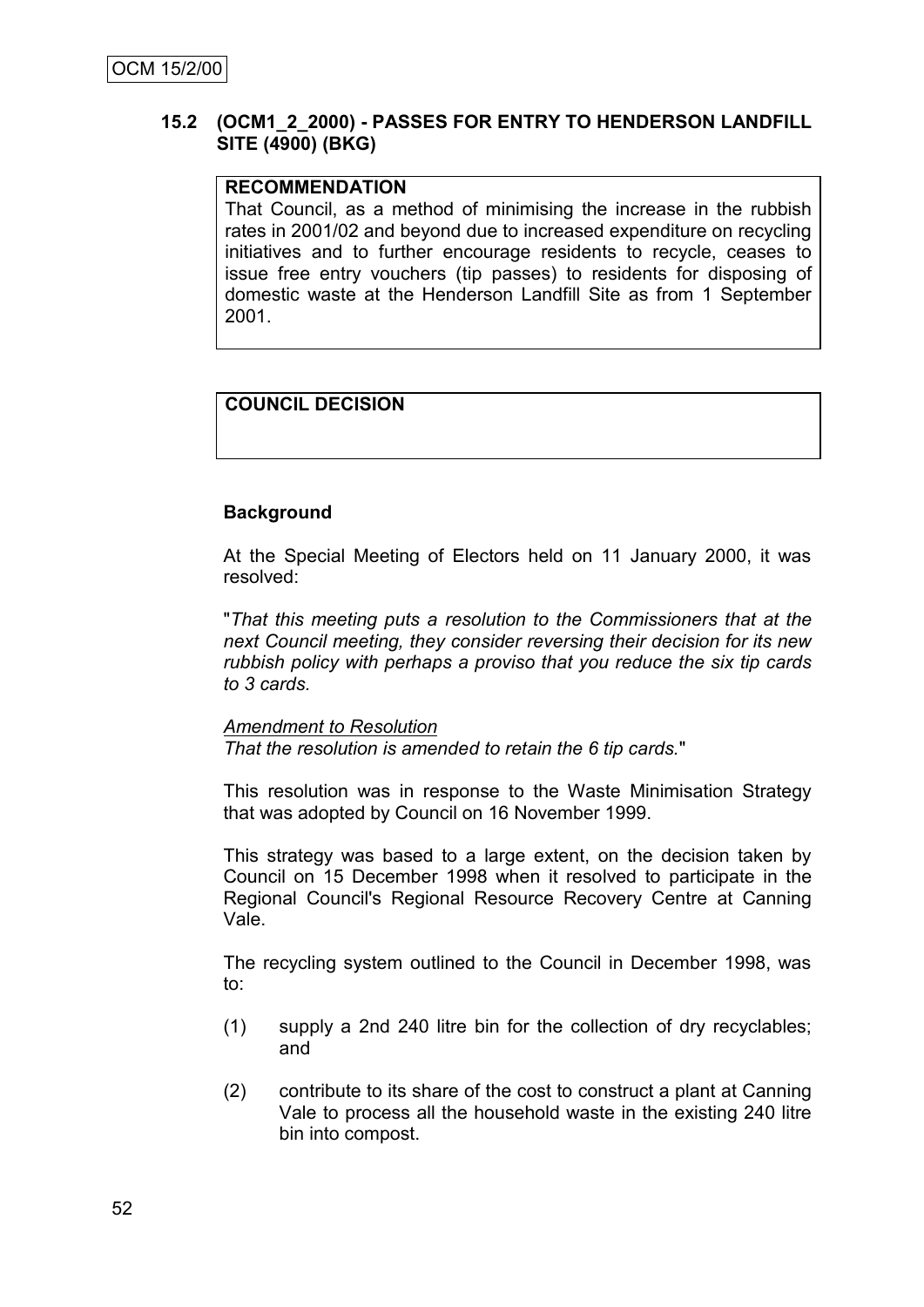The Council was advised that these initiatives would cost each ratepayer an additional \$70.00 per year.

The previous Council at earlier meetings, had requested that staff look at ways of minimising this increase. The abolition of tip passes is a method that will allow a saving to be made to rubbish rates.

The Council also resolved in November 1998, that tip passes continue to be issued to residential properties but not to commercial or industrial properties.

#### **Submission**

N/A

#### **Report**

#### Timing

Staff recommended that the voucher system for free entry to the landfill site (tip passes) be abolished at the time the 2nd 240 litre bin for recycling is issued.

The Regional Council has now advised that they expect to have the Materials Recovery Centre completed by March 2001 to allow recyclables to be received.

With this information, it is recommended that the vouchers (tip passes) be issued for the 2000/01 financial year and they go to their expiry date of 30/8/01 and no free entry vouchers be issued for the 2001/02 financial year. The free passes will be valid until August 2001. After that date, tip passes will still be available for purchase.

#### The Reasons

There are 3 main reasons for recommending that vouchers not be issued in the future.

■ Cost

The Regional Council's Material Recovery Centre will allow 80% of the waste coming from houses to be re-used, including foodstuffs that will be turned into compost.

It is estimated that an additional \$77.50 per year above the current rubbish rate, will be required from each Council ratepayer to fund this initiative.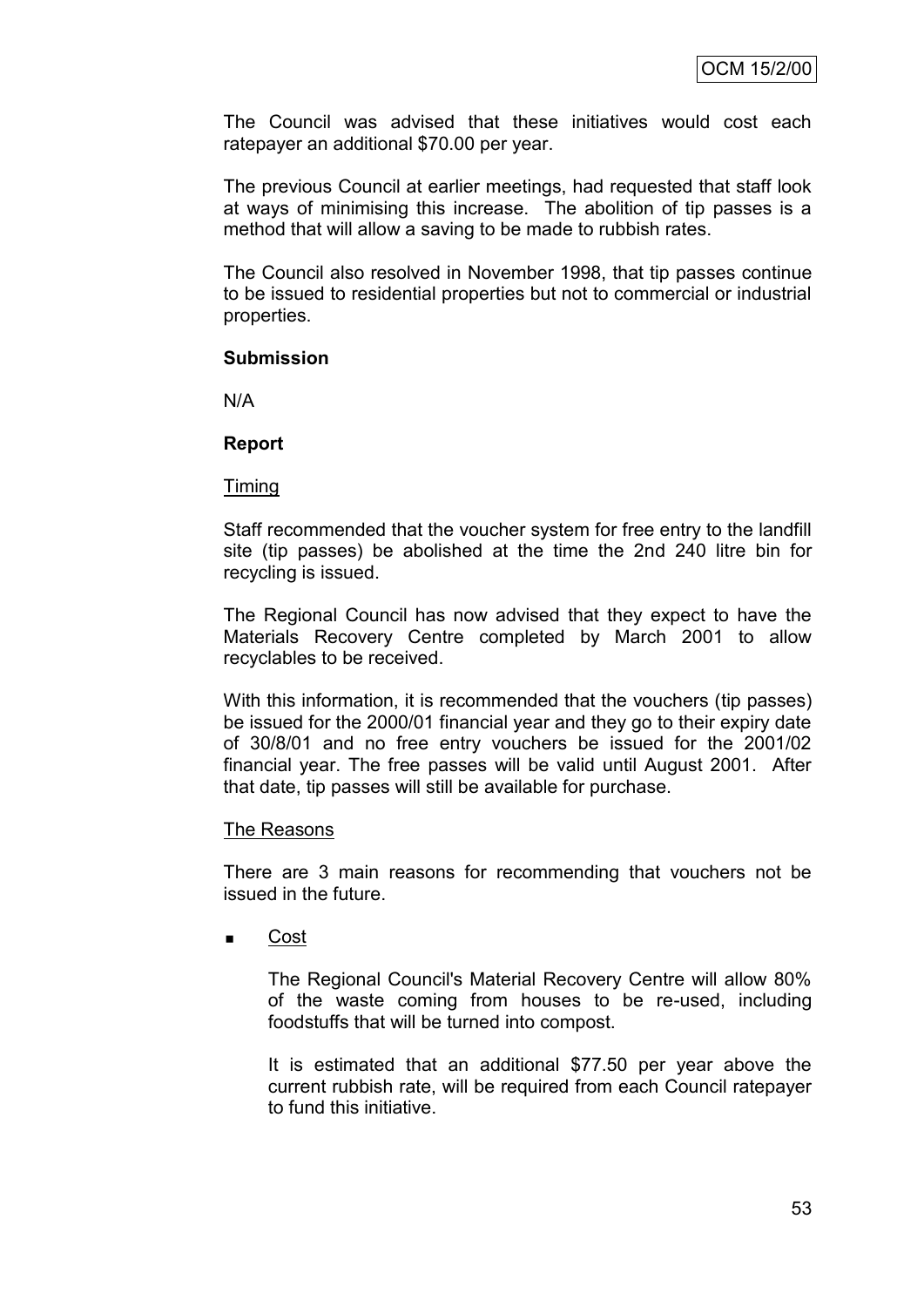The previous Council had requested staff to look at ways of reducing this cost. One of the initiatives proposed, is to introduce a user-pay system for entry to the landfill site. This will mean a reduction of approximately \$23.00 per ratepayer from their rubbish rate 2001/02 resulting in an approximate increase in rubbish charges from 1999/00 to 2001/02 of \$54.50 instead of \$77.50.

**Recycling** 

It is hoped that the removal of the tip pass system will assist in the commitment to recycling.

Many professionals state that if free tip passes are issued, it does not encourage people to recycle. It is easier to just load the waste onto a trailer, take it to the tip and dump it.

With this Council investing such large amounts of funds in recycling, all initiatives must be looked at to assist in the objective of reducing the amount of waste going to landfill.

**User Pay** 

The user pay method of entry for trailers to the landfill site, will also allow ratepayers to know the true cost of disposing of waste and hopefully also contribute to their understanding of the importance of recycling.

#### Dumping of Rubbish

There is no reason to think that responsible residents of Cockburn will dump rubbish in inappropriate places.

As in all communities, there always seems to be an irresponsible few who will not abide by the accepted standards.

From reports from residents, some illegal dumping occurs even now when each resident is issued with 6 passes per year.

### **Strategic Plan/Policy Implications**

The corporate strategy for waste minimisation is *"Achieve a reduction in the volume of waste generated from residents in Cockburn being disposed of at landfill".*

### **Budget/Financial Implications**

If vouchers for free entry to the landfill site (tip passes) are not issued to ratepayers, there will be a reduction in income of \$558,000 required from the ratepayers to be paid to Council.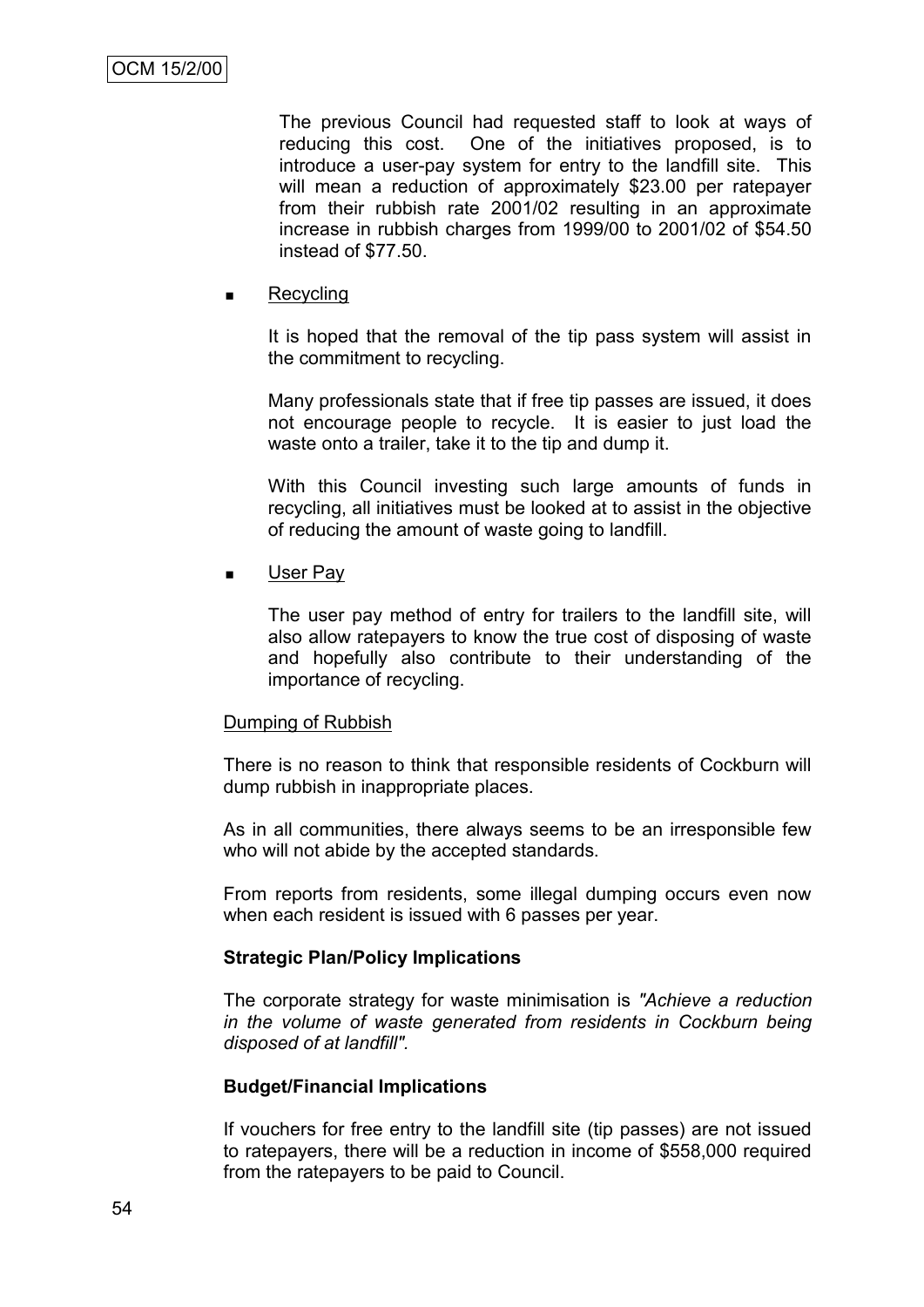It is hoped that ratepayers will use the site less if they have to pay each time they use this facility.

There will also be a reduction in income received at the landfill site from tip passes. However, with the closing of the City of Canning site in November 2001, it is anticipated there will be a substantial increase in income from commercial users to offset this potential loss of income.

#### **Implications of Section 3.18(3) Local Government Act, 1995**

The Regional Council has now advised that they expect to have the Materials Recovery Centre completed by March 2001 to allow recyclables to be received.

This Council is committed to recycling and has joined with four other Councils: Fremantle, East Fremantle, Canning and Melville, to construct a world class recycling plant at Canning Vale at an estimated cost of \$32 million.

### **15.3 (OCM1\_2\_2000) - CONSTRUCTION OF A WASTE TRANSFER STATION FOR USE BY TRAILERS (4900) (BKG) (ATTACH)**

#### **RECOMMENDATION**

That Council provide in the Principal Activity Plan for the construction in 2000/2001 of a waste transfer station for use by trailers depositing domestic waste with the station to be operational in July 2001.

# **COUNCIL DECISION**

### **Background**

At the Council meeting held on 16 November 1999, the waste management strategy was adopted.

One of the strategies stated - *Investigate other options of trailers unloading at tip face of the landfill.* It was also requested that a draft implementation schedule and associated cost impact for the strategies be provided.

#### **Submission**

N/A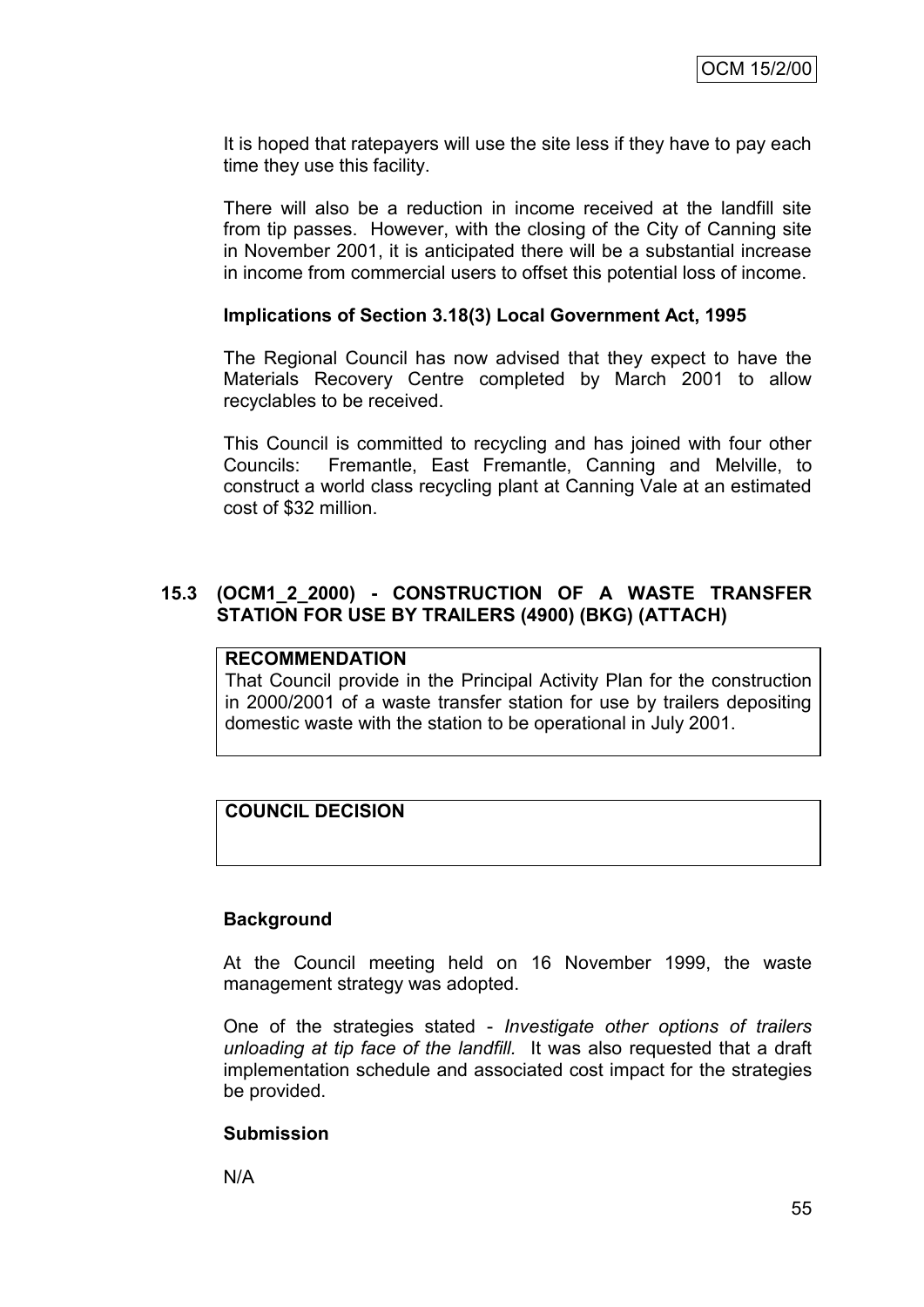#### **Report**

At present, residents and others bring waste in their trailers to the Henderson Landfill Site and unload at the working face.

Last financial year, approximately 50,000 trailers visited the site.

On a Sunday, there can be as many as 500 vehicles visiting the site.

A survey was undertaken by an Occupational Health and Safety professional from the Eastern Metropolitan Regional Council. His report recommended that alternative arrangements should be made due to:

- The safety hazard created by earthmoving and compaction equipment working near the public;
- The dangers to the public standing on or near hazardous objects; and
- The risk to the health of the public because of contaminated and rotten organic material in the near vicinity.

The Department of Environmental Protection has recommended that the public should not be permitted to go to a tipping face at a landfill site.

The criteria for the operation of a landfill site states: *"All small vehicles tipping at the tip face to cease and be replaced by on-site or off-site transfer station."*

It was recommended that this be implemented by December 1995. The new landfill sites at Rockingham and Mindarie were required to construct transfer stations before a licence could be issued for the site to open.

The Cockburn Council has been reluctant to construct a transfer station because of the cost. However, for the reasons outlined above and because it is possible that trailer numbers will increase with the closure of Gosnells site and the imminent closure of Canning's site, it is recommended that a transfer station be constructed.

Halpern Glick Maunsell have been commissioned to provide concept plans and costs for a transfer station at Henderson.

They have based their design on the provision of 12 bays for tipping.

A concept plan is attached to the agenda.

The preliminary estimate of cost is \$400,000 to construct a transfer station using a tipping floor and bin system.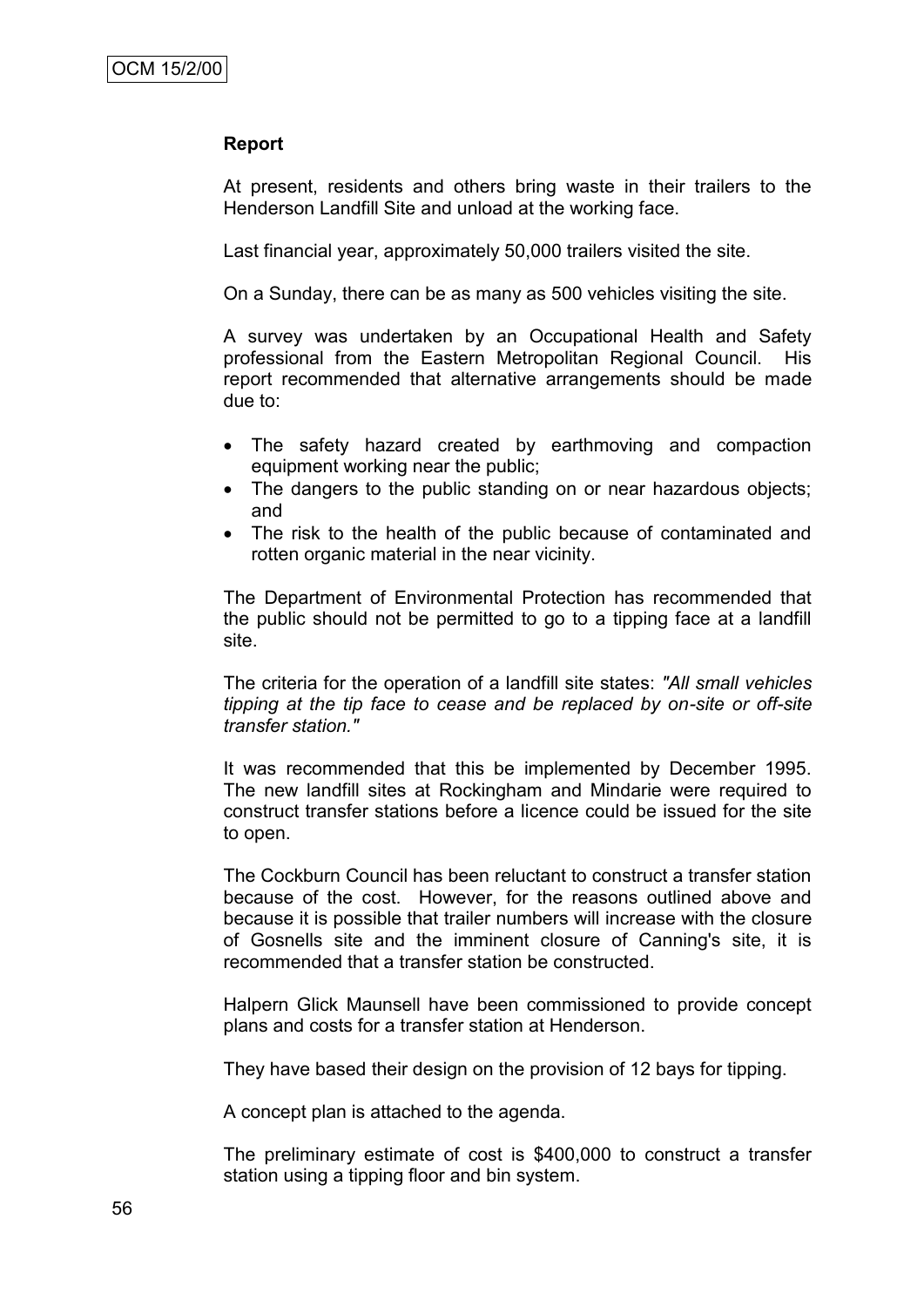The operating cost for the station to be open 7 days a week 10 hours per day, will be in the region of \$500,000 per annum in 1999/00 dollar values.

Based on 50,000 trailers per annum, the volume received at the site would be 50,000 x 300 kilograms = 15,000 tonnes.

| Cost: | Operating       | $=$ | \$500,000             |
|-------|-----------------|-----|-----------------------|
|       | <b>Disposal</b> | =   | \$585,000             |
|       |                 |     | \$1,085,000 per annum |

If the transfer station is to be operated on a full recovery basis, the entry fee will have to be \$21.70 per trailer based on current estimated costs.

This cost could be subsidised by the income from the Henderson Landfill Site. Any subsidy would need to be discontinued when the site closes in 2010.

Another option is to continue discussions with Canning and Melville Councils' staff to ascertain whether a joint combined transfer station could be built in the vicinity of the Jandakot Airport.

#### **Strategic Plan/Policy Implications**

One of the objectives of the strategic plan, states that there is an environmentally sound management strategy of Council controlled waste system.

#### **Budget/Financial Implications**

A transfer station for residents' trailers will increase costs. The construction and necessary plant is estimated to cost \$400,000 and the annual operating cost is \$500,000. There is also a charge of \$39.00 per tonne for disposal at the landfill site.

A charge of \$21.70 per trailer will be necessary if all costs are to be recovered on a user-pay basis based on current estimated costs.

### **Implications of Section 3.18(3) Local Government Act, 1995**

The Department of Environmental Protection has recommended that the public should not be permitted to go to a tipping face at a landfill site.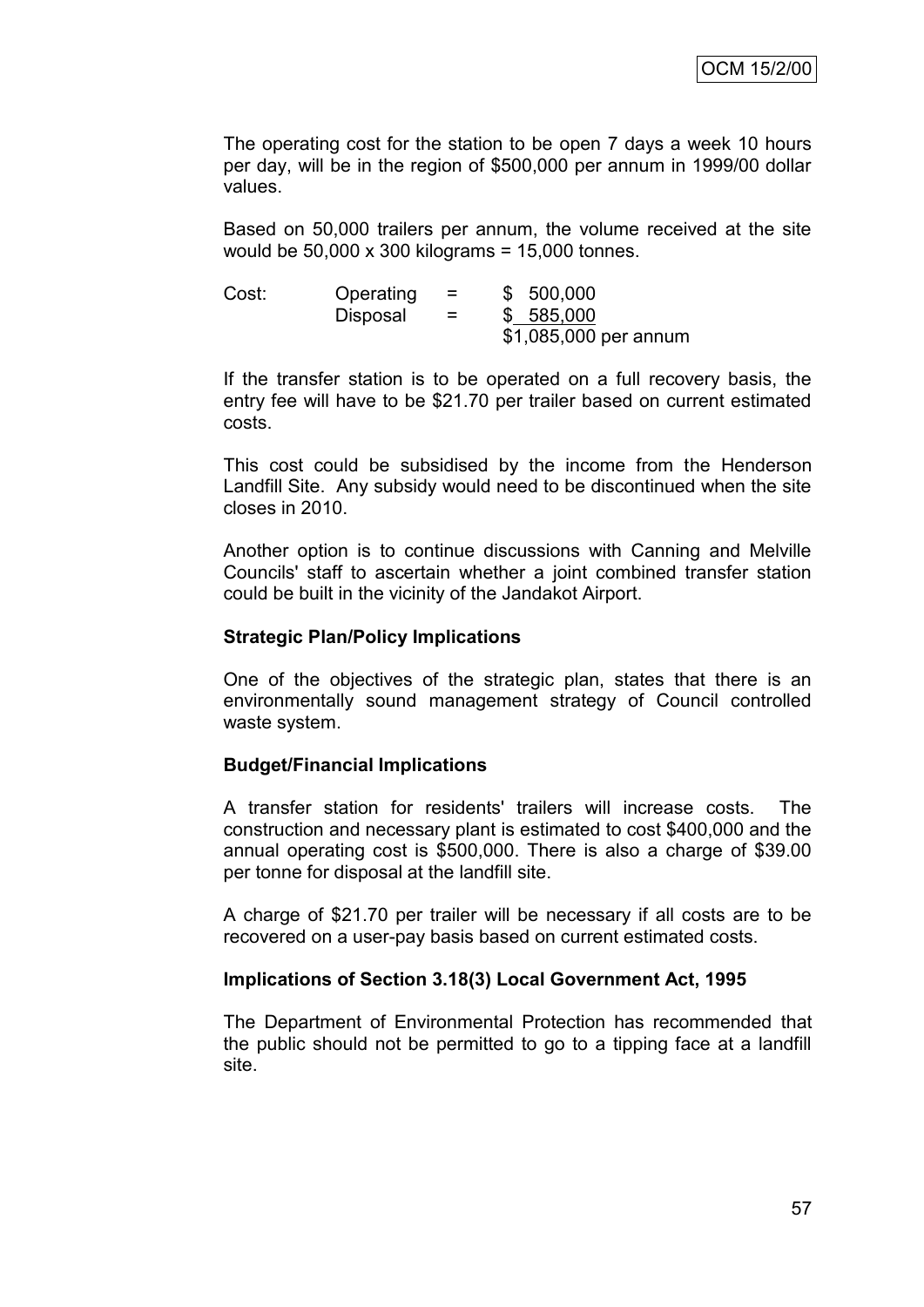### **15.4 (OCM1\_2\_2000) - ADJUSTMENT TO 1999/2000 WORKS BUDGET (5402) (JR)**

#### **RECOMMENDATION**

That Council adopt the following changes to the 1999/2000 Budget:

- (1) Account No. 695963 Fawcett Rd/Albion Ave Install Roundabout to now read: Account No. 695963 - Fawcett Rd/Albion Ave - Intersection Upgrade;
- (2) Account No. 695968 Williambury Dr Install 3 Speed Plateaux to now read: Account No. 695968 - Williambury Drive - Install TMD's; and
- (3) Account No. 695535 Lydon Bld/Hawkesbury Rt Install Roundabout to now read: Account No. 695535 - Lydon Bld - Install TMD's.

# **TO BE CARRIED BY AN ABSOLUTE MAJORITY OF COUNCIL**

# **COUNCIL DECISION**

# **Background**

The current works Budget provides for the following traffic management projects to be carried out with specific treatments:

- Fawcett Rd/Albion Ave Install Roundabout (\$57,747)
- Williambury Dr Install 3 Speed Plateaux (\$29,370)
- Lydon Bld/Hawkesbury Rt Install Roundabout (\$78,350)

### **Submission**

Accordingly, designs have been prepared for the projects and consultation with affected residents has taken place. As a result, a number of strong objections to the proposed treatments have been received:

- Not warranted
- Traffic will be diverted closer to houses and fences, increasing the potential for hazardous situations
- Disrupted access to property
- Generation of after-hours noise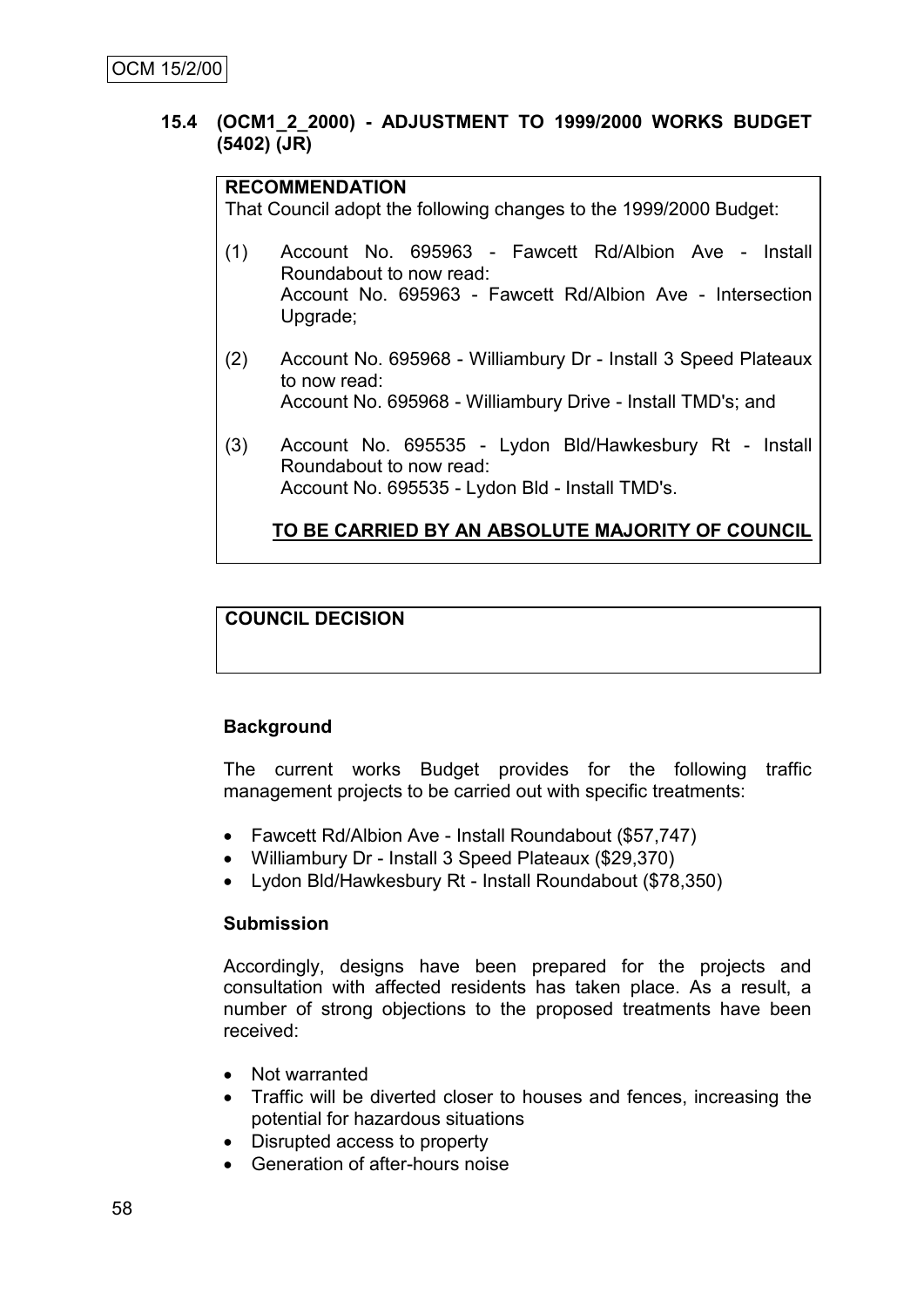- Disruption to streetscape
- Devaluation of properties

Following consultation, alternative treatments to those specified in the Budget are being investigated which will give the desired result whilst generally appeasing residents. This will require the Budget descriptions to be changed for the treatments to proceed.

# **Report**

As a result of the further consultations and assessment, the Budget descriptions for the above projects should be changed to the following:

- Fawcett Rd/Albion Ave Intersection Upgrade: There is a need to kerb and properly drain this intersection due to the high water table. This will basically not alter the layout of the intersection, but the possible incorporation of traffic islands will assist traffic management.
- Williambury Dr Install TMD's: An alternative traffic management device which may be more acceptable to the residents is a chicane treatment.
- Lydon Bld Install TMD's: An alternative traffic management device which may be more acceptable to the residents is a chicane treatment.

### **Strategic Plan/Policy Implications**

N/A

# **Budget/Financial Implications**

It is anticipated that the cost of the alternative treatments will be contained within the existing Budget allocations.

# **Implications of Section 3.18(3) Local Government Act, 1995**

Nil

# **16. COMMUNITY SERVICES DIVISION ISSUES**

### **16.1 (OCM1\_2\_2000) - BEALE PARK FACILITIES MANAGEMENT STRUCTURE (2203416) (AW)**

**RECOMMENDATION** That Council: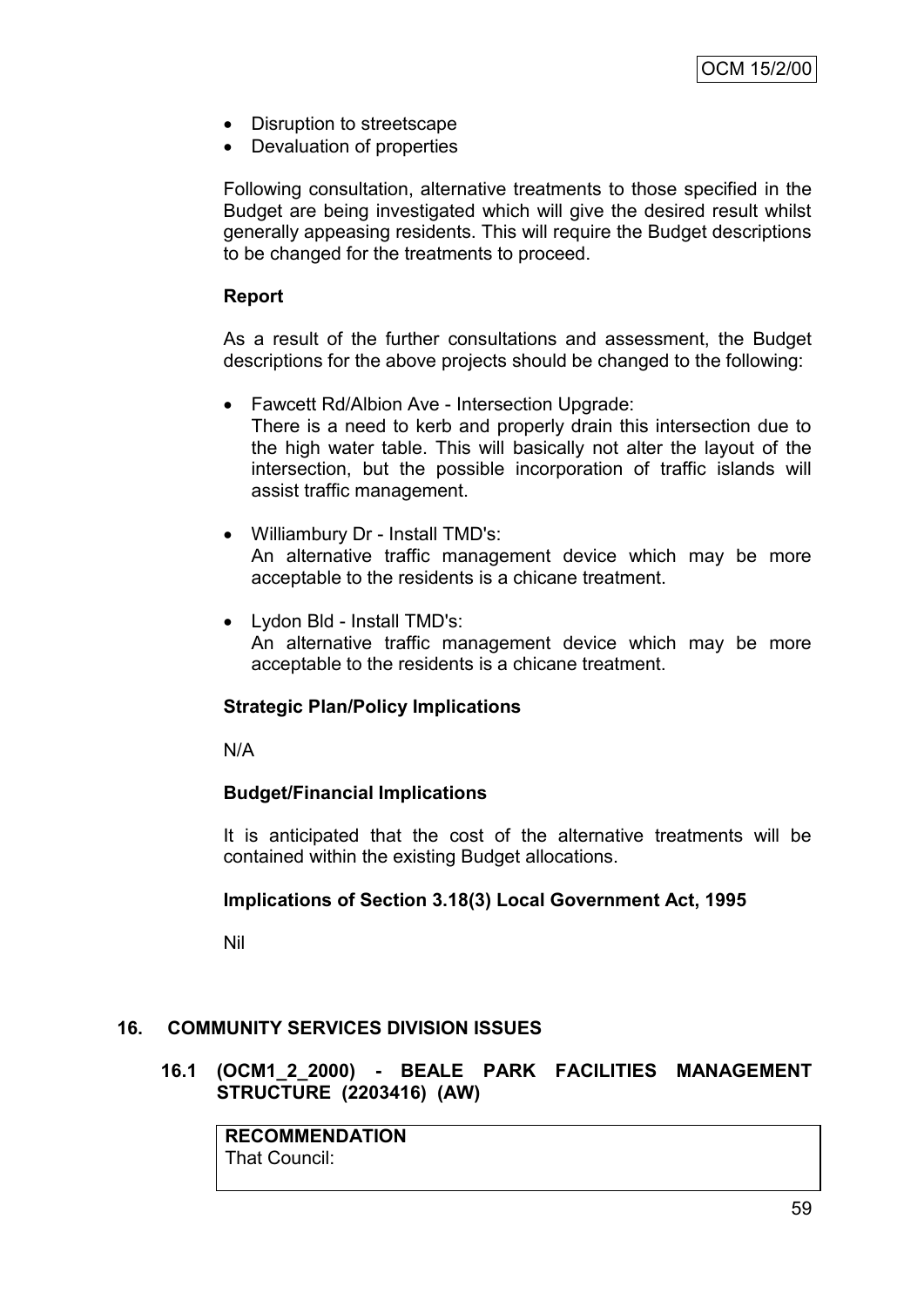- (1) dissolve the Beale Park Management Committee;
- (2) enter a lease agreement for the use of the Beale Park club/changerooms at a peppercorn rental with the Cockburn United Soccer Club (Inc.) for a period of 1 year, with Council having the option to extend the lease agreement for a further two (2) years subject to the club meeting the terms and conditions of the lease including payment for preparation of the lease; and
- (3) enter a user management agreement with the Cockburn City Tee Ball and Baseball Club for the use of the designated club/changerooms on the Beale Park Reserve.

### **COUNCIL DECISION**

### **Background**

The Beale Park Management Committee has operated as an appointed committee of the City of Cockburn to oversee the maintenance and running of the Beale Park facilities. However, throughout recent years, committee members have raised serious concerns relating to the performance and efficiency of the committee. In 1994, the Cockburn United Soccer Club (recently Cockburn City Soccer Club) requested that the management committee be disbanded and a lease agreement be set in place for the facilities at Beale Park. The City then forwarded the request to Beale Park Management Committee for consideration. No written reply was received by the City from the Beale Park Management Committee concerning the above matter.

In 1998 Council officers sought to enter into a new User Management Agreement with the Beale Park Management Committee however, an agreement has not been reached at this point in time.

The Beale Park Management Committee has a membership drawn from the Cockburn United Soccer Club, Cockburn City Tee Ball and Baseball Club, community members and until recently, two (2) Councillors. It appears that there has not been a meeting for many months and for all intents and purposes, the current committee is not functioning. There has been a myriad of issues over years on the management of the Beale Park facilities and friction between the various interested parties. A salient issue has been the requirement for the Cockburn United Soccer Club to pay a fee of \$150 per week to the Beale Park Management Committee. This requirement has regularly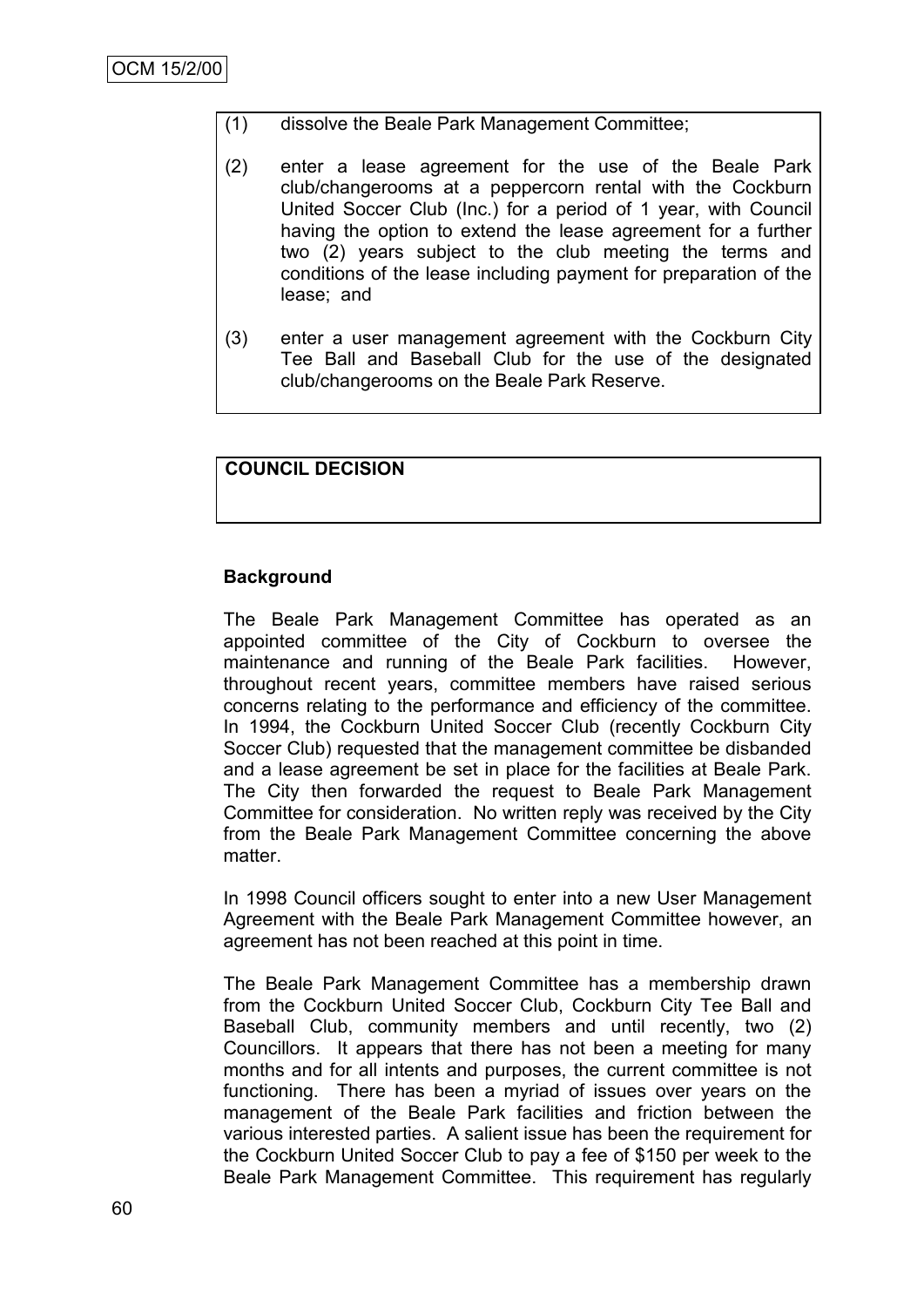not been met and appears as another point of contention between the parties.

### **Submission**

Due to significant ongoing concerns of the operation of the Beale Park Management Committee, stakeholders have again approached Council to dissolve the committee and pursue a lease arrangement/user management agreement for the facilities located on Beale Park via a letter written by the Cockburn City Soccer Club dated 14 January, 2000.

### **Report**

Concerns have also been expressed from several Council officers relating to the Beale Park Management Committee's effectiveness, in particular the consistency of meetings, payments of accounts and the booking of the facilities by Cockburn residents.

Following discussions, the Cockburn City Soccer Club is keen to pursue a lease arrangement for the Club's usage of the Beale Park facilities, with the Cockburn City Tee-Ball and Baseball Club keen to pursue a new User Management Agreement for the separate facilities used by the Club. The above changes in management structures at the Beale Park facilities, will result in a greater efficient and effective operation of the facilities by both user groups and residents of the City of Cockburn. In addition, the entering of a lease agreement with the Cockburn City Soccer Club has the potential to reduce maintenance costs of the facility.

Under the current arrangement, the Management Committee is responsible for all operational costs and minor maintenance below \$650. It is proposed that under a lease arrangement, the lessor be responsible for all operational and maintenance matters other than structural repair.

In conclusion, it is clear that the current management arrangements for the Beale Park facilities do not work and action needs to be taken to address the long standing dysfunctional management. There appears to be only two realistic options for the management of these facilities, establish a management structure in which the Soccer Club have sole responsibility for the facilities they use and the Tee Ball to have sole responsibility for the facilities they use. The other alternative is for Council administration to take over the management of the facilities and charge the two clubs a fee to use the facilities.

# **Strategic Plan/Policy Implications**

N/A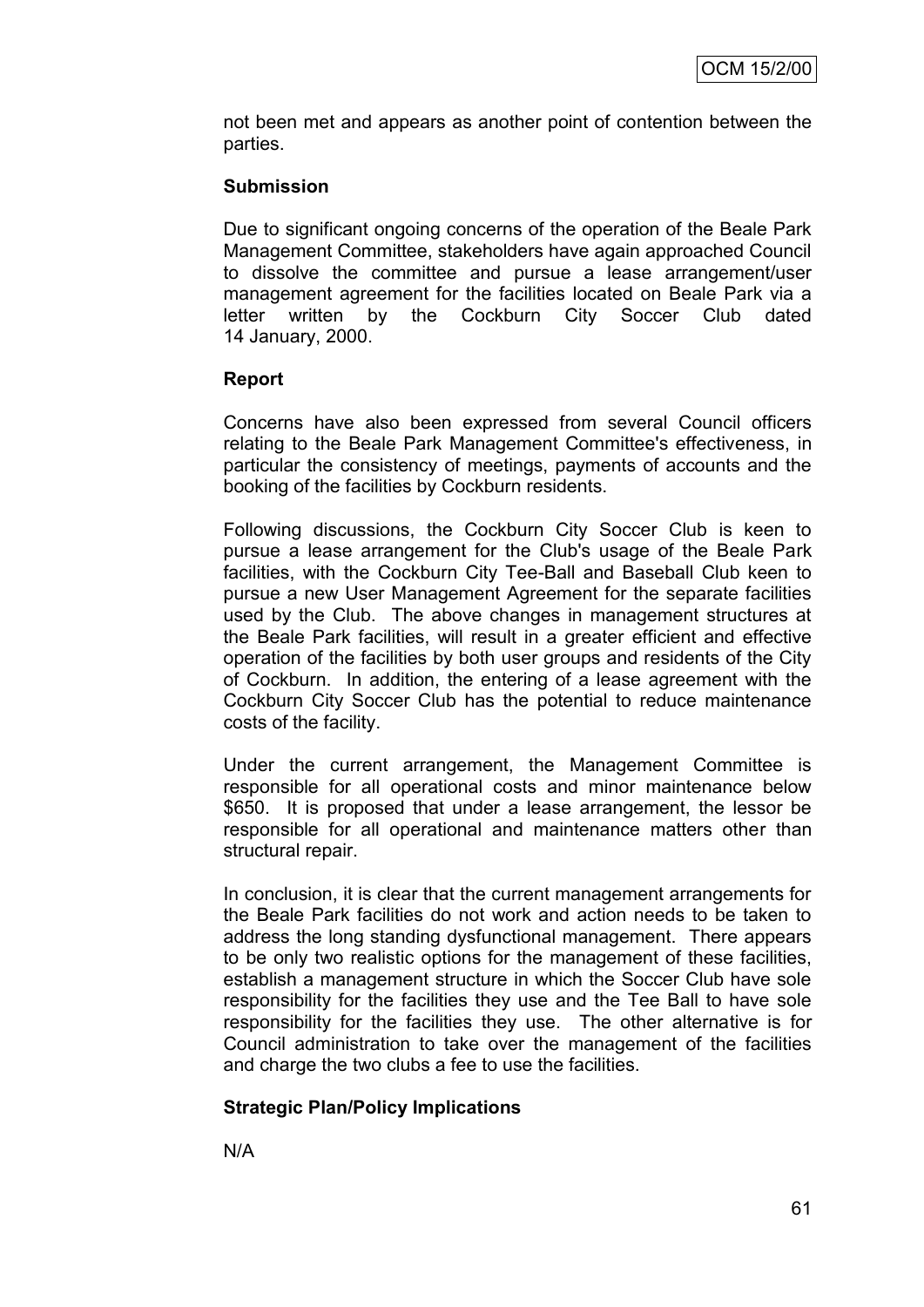# **Budget/Financial Implications**

Will have no significant effect on Council's Municipal Budget, although maintenance costs could be reduced to Council.

### **Implications of Section 3.18(3) Local Government Act, 1995**

Nil

### **17. EXECUTIVE DIVISION ISSUES**

Nil

- **18. MOTIONS OF WHICH PREVIOUS NOTICE HAS BEEN GIVEN**
- **19. NOTICES OF MOTION GIVEN AT THE MEETING FOR CONSIDERATION AT NEXT MEETING**
- **20. NEW BUSINESS OF AN URGENT NATURE INTRODUCED BY DECISION OF MEETING**

### **21. MATTERS TO BE NOTED FOR INVESTIGATION, WITHOUT DEBATE**

#### **22. CONFIDENTIAL BUSINESS**

**22.1 (OCM1\_2\_2000) - CHIEF EXECUTIVE OFFICER - REMUNERATION REVIEW (003) (ATC) (ATTACH)**

### **RECOMMENDATION**

That the recommendation contained in the Confidential Report, based on advice from Gerard Daniels Australia Pty Ltd dated 2 December 1999, regarding the remuneration package for the Chief Executive Officer, be adopted.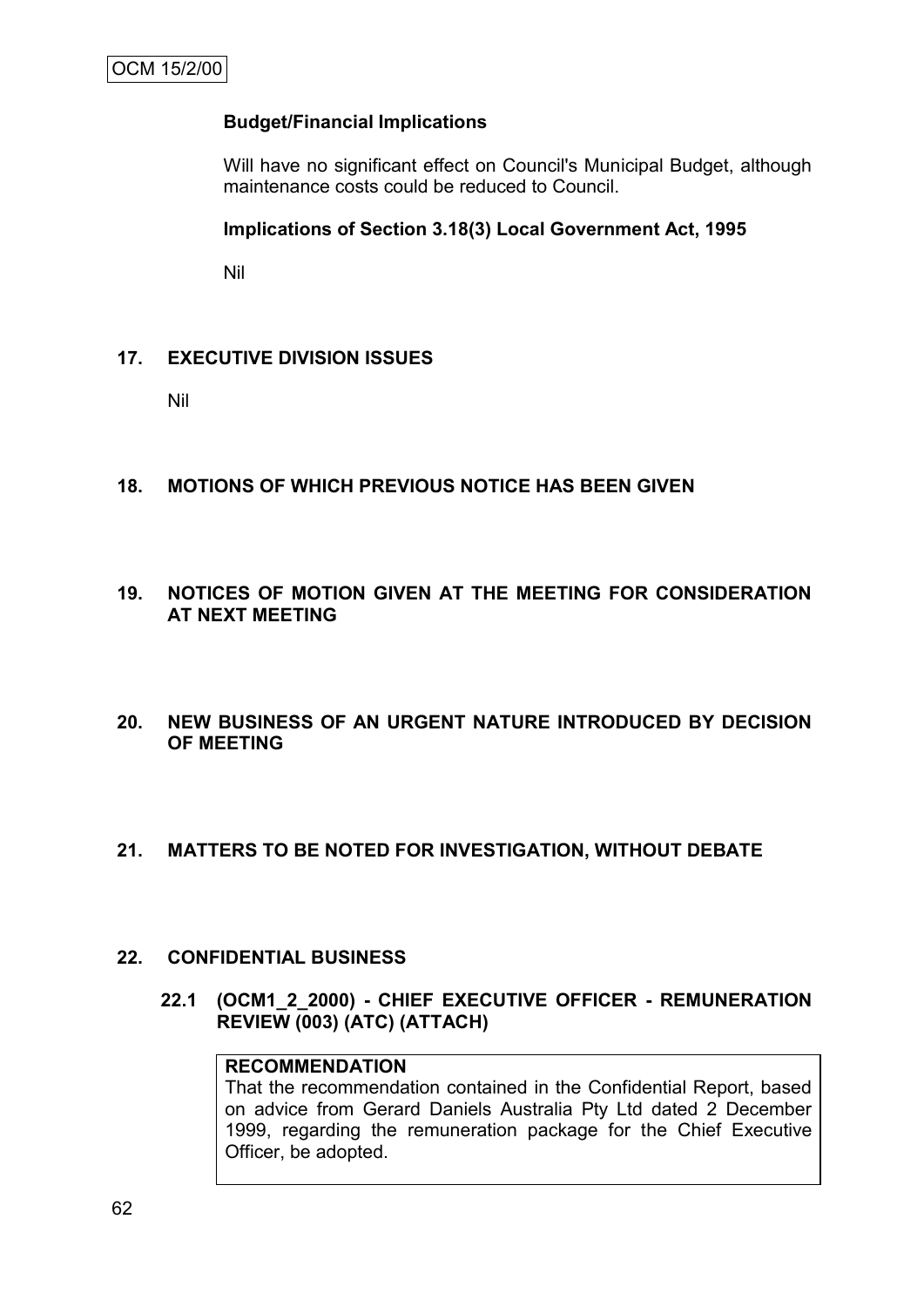# **COUNCIL DECISION**

### **Background**

The remuneration for the Chief Executive Officer was reviewed by Council in March 1999 (held over from October 1998).

The Consultants, Gerard Daniels Australia Pty Ltd (GD), who provided Council with independent advice submitted at that time, that a further review was required.

### **Submission**

N/A

### **Report**

A confidential report has been provided to Commissioners under separate cover, which includes advice from Gerard Daniels Australia Pty Ltd.

### **Strategic Plan/Policy Implications**

N/A

### **Budget/Financial Implications**

Adequate funds were provided in the 1999/2000 budget.

### **Implications of Section 3.18(3) Local Government Act, 1995**

Nil

### **23. RESOLUTION OF COMPLIANCE (Section 3.18(3), Local Government Act 1995)**

Council is satisfied that resolutions carried at this Meeting and applicable to items concerning Council provided services and facilities, are:-

- (a) integrated and co-ordinated, so far as practicable, with any provided by the Commonwealth, the State or any public body;
- (b) not duplicated, to an extent Council considers inappropriate, services